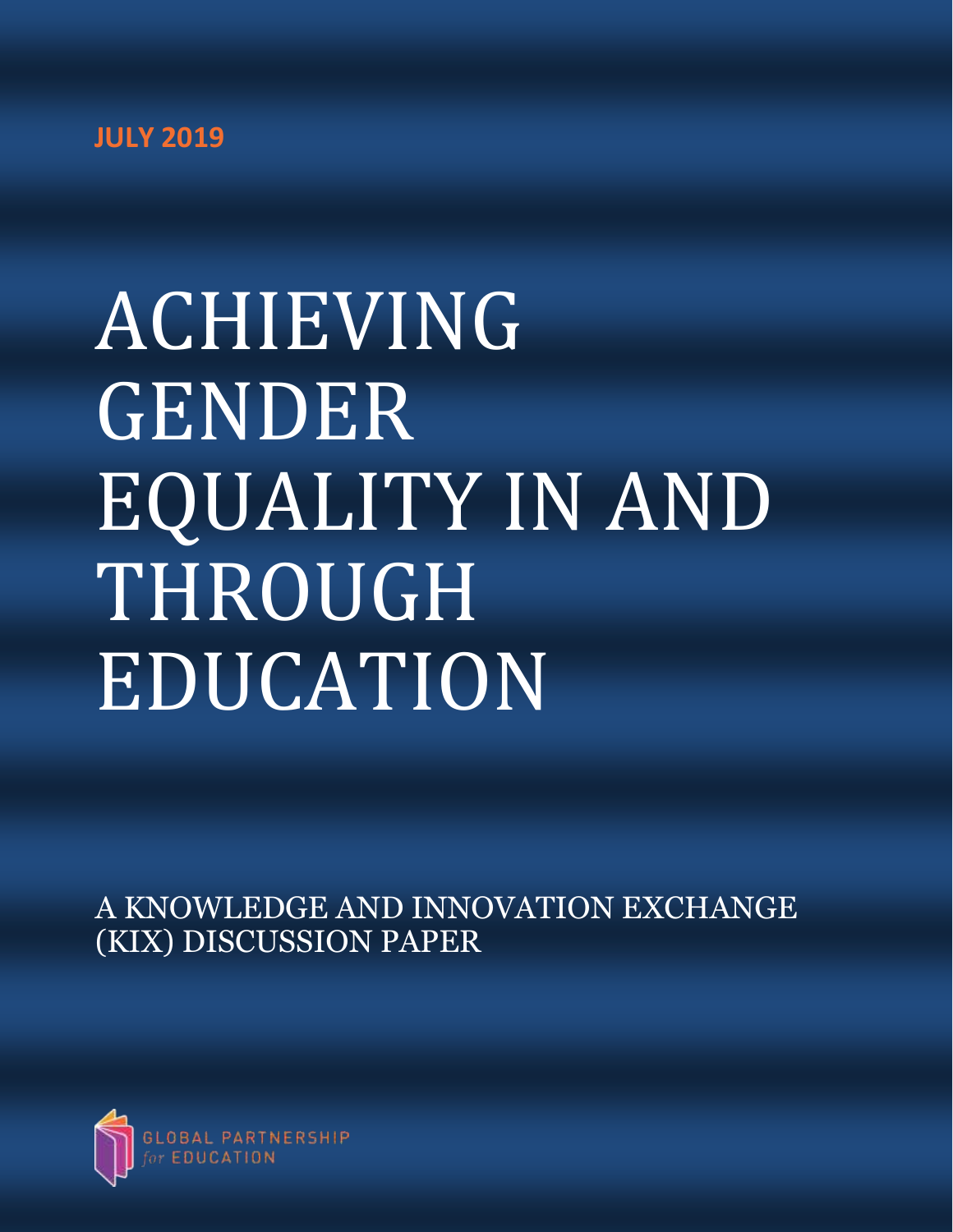# **Acknowledgments**

This paper was written by Elaine Unterhalter, independent consultant and professor of education and international development at University College, London, with inputs from Colleen Howell and Jenny Parkes, under the guidance of Jane Davies, Senior Education Specialist and Thematic Lead for Gender Equality at the GPE Secretariat.

The inputs and feedback of the following individuals who reviewed this paper are gratefully acknowledged: Nora Fyles, Christina Kwauk, Anna Bertmar Khan, Martha Muhwezi, Dana Schmidt, Clio Dintilhac, Albert Motivans, Joyce Tepu, Venance N. Manori, Adeline Rasmata Ouedraogo, Jeanne Kopieu, Scholastique Mpengekeze, Alice Nindorera, Nhull Mugas, Aida Orgocka, Lucia Fry, Magdalene Lagu, Silje Skeie, Sanaullah Panezai, Yolande Miller-Grandvaux, Matilda Branson, and Yona Nestel.

In addition, we would like to acknowledge Nora Fyles of UNGEI for allowing us to organize consultation sessions to gather feedback on this paper during the GRESP regional workshops which were held in Nairobi, Kenya in November 2018. Through these consultations, representatives from Zimbabwe, Somalia Federal Government, and Puntland provided useful feedback on the paper.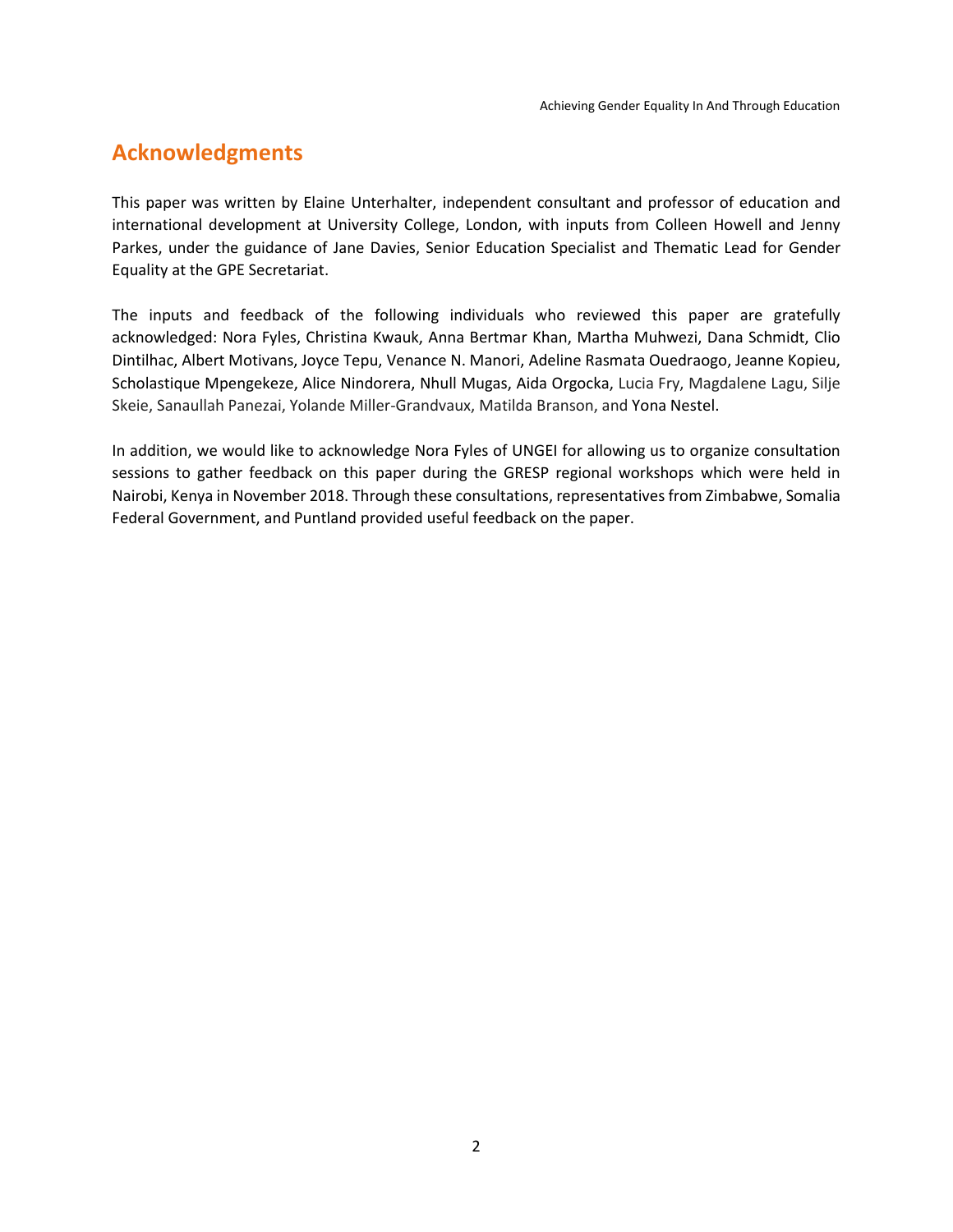# **Table of Contents**

| 5. Global public goods for gender and girls' education: frameworks, research, data, tools, capacity and |  |
|---------------------------------------------------------------------------------------------------------|--|
|                                                                                                         |  |
|                                                                                                         |  |
|                                                                                                         |  |
|                                                                                                         |  |
|                                                                                                         |  |
|                                                                                                         |  |
|                                                                                                         |  |
|                                                                                                         |  |
|                                                                                                         |  |
|                                                                                                         |  |
|                                                                                                         |  |
|                                                                                                         |  |
|                                                                                                         |  |
|                                                                                                         |  |
|                                                                                                         |  |
|                                                                                                         |  |
|                                                                                                         |  |
|                                                                                                         |  |
|                                                                                                         |  |
|                                                                                                         |  |
|                                                                                                         |  |
|                                                                                                         |  |
| Annex C. Countries in GPE for which there are peer-reviewed studies (2007-2018) in the ERIC database    |  |
|                                                                                                         |  |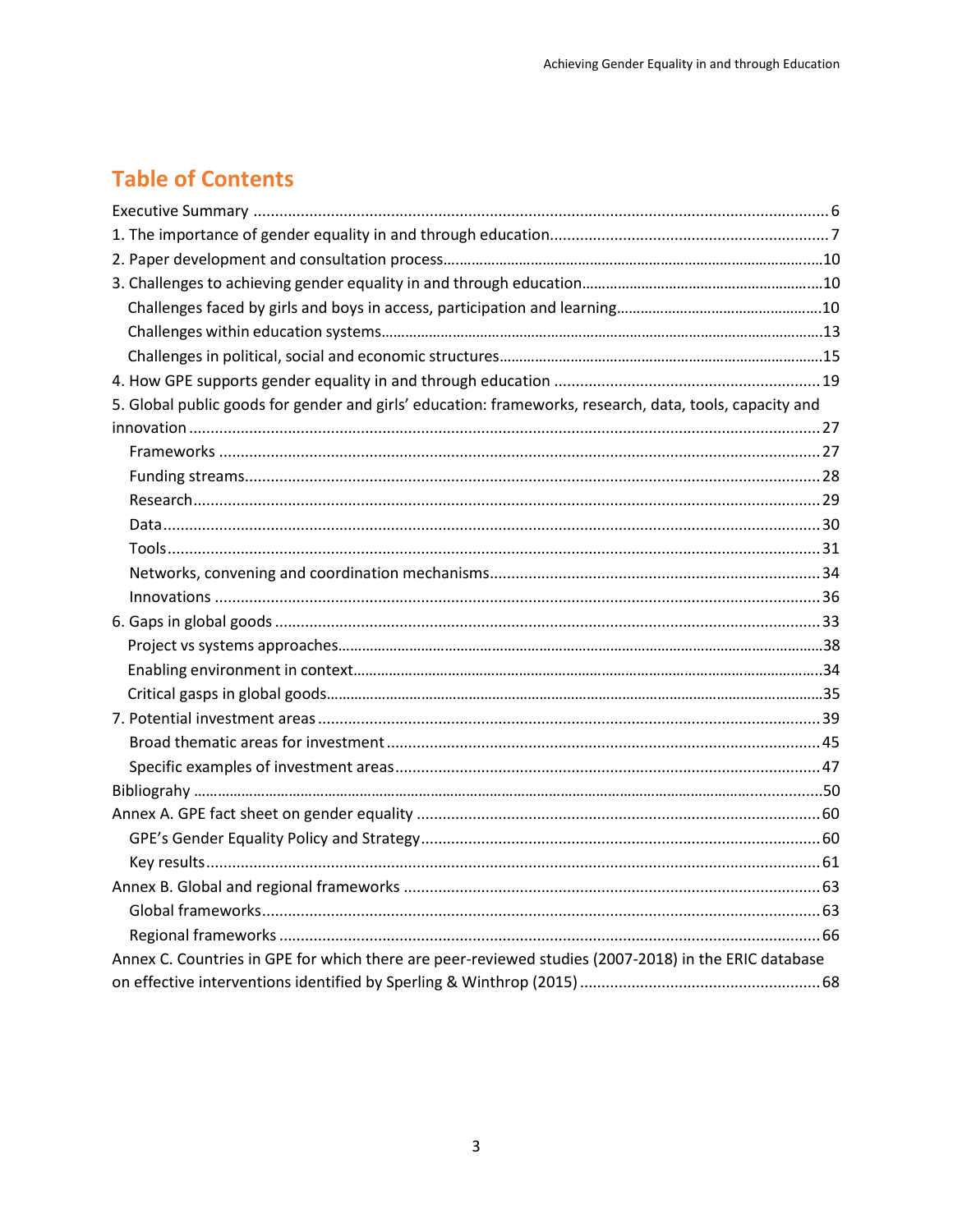## **A note on the KIX consultation process**

The Global Partnership for Education's Knowledge and Innovation Exchange (KIX) thematic funding will support global and regional initiatives that use knowledge exchange, evidence and innovation to help developing countries solve critical educational challenges. It will support:

- **Capacity development and knowledge exchange among developing countries**: activities that strengthen national capacity through peer review and exchange, creation of learning modules and diagnostic tools, and face-to-face exchange
- **Evidence and evaluation**: activities that aim to consolidate and/or extend knowledge about how to improve educational outcomes and national education systems
- **Innovation pilots**: piloting of approaches, methods, tools or products that solve persistent educational challenges

Investments will be guided by the priorities of developing country partners and allocated through a competitive process managed by an independent grant agent. Knowledge products, innovation pilots, and related tools developed through KIX funding will be shared through the Learning Exchange to amplify their uptake.

The purpose of this paper is to describe the current landscape in gender equality in education and spark discussion and debate around potential areas for KIX investment. The paper is part of a series of discussion papers, drafted to support the engagement and consultation of developing country partners and technical experts in the initial design of the GPE Knowledge and Innovation Exchange.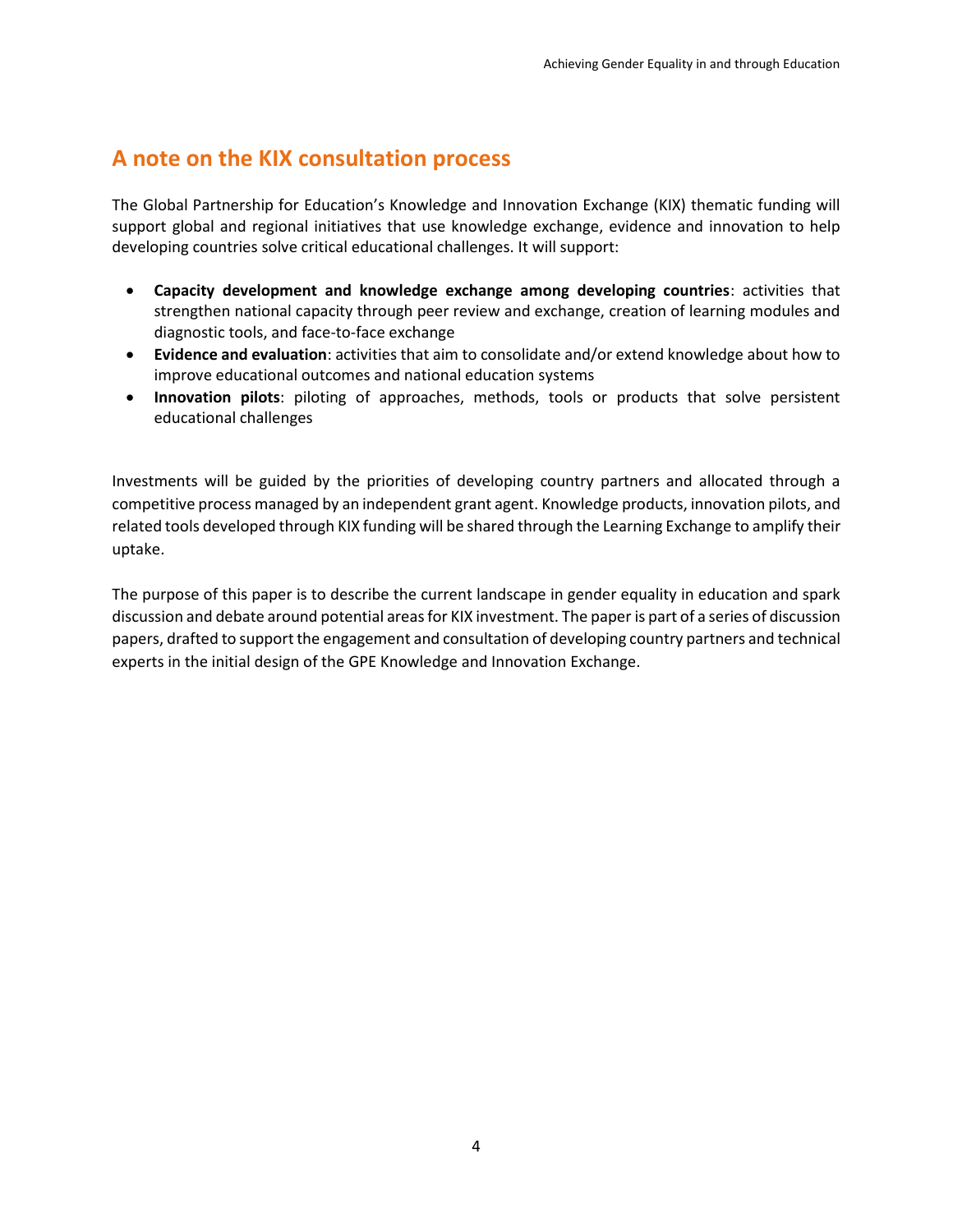# **Acronyms and Abbreviations**

| AU            | African Union                                                              |
|---------------|----------------------------------------------------------------------------|
| <b>CAMFED</b> | Campaign for Female Education                                              |
| <b>CAMPE</b>  | Campaign for Popular Education                                             |
| <b>CEDAW</b>  | Convention on the Elimination of All Forms of Discrimination Against Women |
| <b>CESA</b>   | <b>Continental Education Strategy for Africa</b>                           |
| <b>CIEFFA</b> | International Centre for Girls' and Women's Education in Africa            |
| <b>CSW</b>    | Commission on the Status of Women                                          |
| <b>DCP</b>    | Developing Country Partner                                                 |
| <b>DFID</b>   | U.K. Department for International Development                              |
| <b>DHS</b>    | Demographic and Health Surveys                                             |
| <b>ECW</b>    | education cannot wait                                                      |
| <b>EMIS</b>   | education management information systems                                   |
| <b>ERIC</b>   | <b>Education Resources Information Center</b>                              |
| <b>ESP</b>    | education sector plan                                                      |
| <b>ESPIG</b>  | education sector program implementation grant                              |
| <b>FAWE</b>   | Forum for African Women Educationalists                                    |
| <b>FCAC</b>   | fragile and conflict-affected countries                                    |
| $G-7$         | Group of Seven                                                             |
| <b>GEC</b>    | Girls' Education Challenge                                                 |
| <b>GEM</b>    | <b>Global Education Monitoring</b>                                         |
| <b>GEPS</b>   | Gender Equality Policy and Strategy 2016-2020                              |
| <b>GPE</b>    | <b>Global Partnership for Education</b>                                    |
| <b>GPI</b>    | gender parity index                                                        |
| <b>GRA</b>    | <b>Global and Regional Activities</b>                                      |
| <b>GRESP</b>  | Guidance for Developing Gender-Responsive Education Sector Plans           |
| <b>KIX</b>    | Knowledge and Innovation Exchange                                          |
| <b>LEG</b>    | local education group                                                      |
| <b>MICS</b>   | Multiple Indicator Cluster Survey                                          |
| <b>NGO</b>    | non-governmental organization                                              |
| <b>SES</b>    | socioeconomic status                                                       |
| <b>SDG</b>    | Sustainable Development Goal                                               |
| <b>SRGBV</b>  | school-related gender-based violence                                       |
| <b>TEP</b>    | transitional educational plan                                              |
| UN            | <b>United Nations</b>                                                      |
| <b>UNESCO</b> | United Nations Educational, Scientific and Cultural Organization           |
| <b>UNGEI</b>  | United Nations Girls' Education Initiative                                 |
| <b>UNICEF</b> | United Nations Children's Fund                                             |
| <b>USAID</b>  | U.S. Agency for International Development                                  |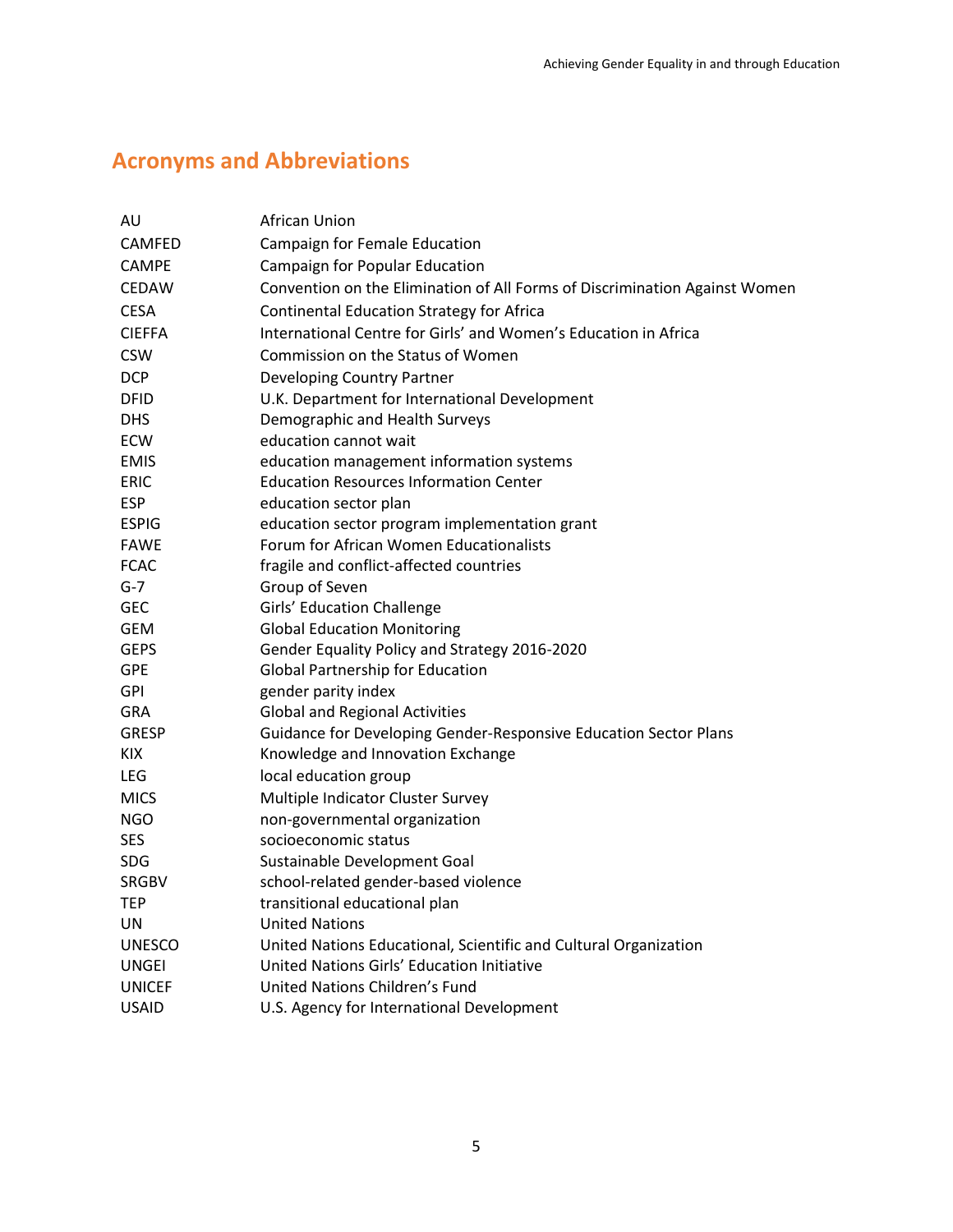## <span id="page-5-0"></span>**Key Terms**

Gender: The socially constructed roles, behaviors, activities and attributes that a given society considers appropriate for men and women.\*

Gender Equality: The equal rights, responsibilities and opportunities of women, men, girls and boys, and equal power to shape their own lives and contribute to society.†

Gender Equity**:** Included in the broader idea of gender equality, fairness and justice regarding benefits and needs of women/girls and men/boys.†

Gender Equality In And Through Education: Gender equality is present in the education system in terms of access, learning and opportunities for girls and boys, and also in the content and delivery of the education, so that learners leave school and contribute to a more equitable society.

Gender-Responsive: Informed by an awareness of the effects of gender norms, roles, and relations as they impact education, and taking measures to actively reduce those effects that pose barriers to gender equality†

\* UNESCO 2013.

 $\overline{a}$ 

† GPE, *Gender Equality Policy and Strategy 2016-2020*.

## **Executive Summary**

#### **The importance of gender equality in and through education**

Achieving gender equality in and through education is at the heart of the human rights agenda, and the key to achieving the transformational 2030 Agenda for Sustainable Development. Global trends are increasingly recognizing the intrinsic and extrinsic needs for investing in girls' education, especially for adolescent girls, including in situations affected by fragility and conflict. Educating girls delivers a ripple effect that not only benefits the girls themselves but also makes their families, communities and countries healthier, safer and more prosperous.

According to the Global Partnership for Education's Gender Equality Policy and Strategy 2016-2020 (GEPS), achieving gender equality refers to the "equal rights, responsibilities, and opportunities of women, men, girls, and boys, and equal power to shape their own lives and contribute to society." <sup>1</sup> Achieving gender equality in and through education requires systemwide institutional change in the way policies and plans are developed to ensure no one is left behind.

Gender equality is a key cross-cutting theme in the Sustainable Development Goals (SDGs), as articulated in the education goal (SDG 4), and central to the achievement of other SDGs, including ending poverty (SDG 1), enhancing health and well-being (SDG 3), supporting gender equality and women's rights (SDG 5), establishing decent work (SDG 8) and promoting peaceful and inclusive societies (SDG 16).

<sup>1</sup> GPE*, Gender Equality Policy and Strategy 2016-2020* (Washington, DC: GPE, 2016b), 5.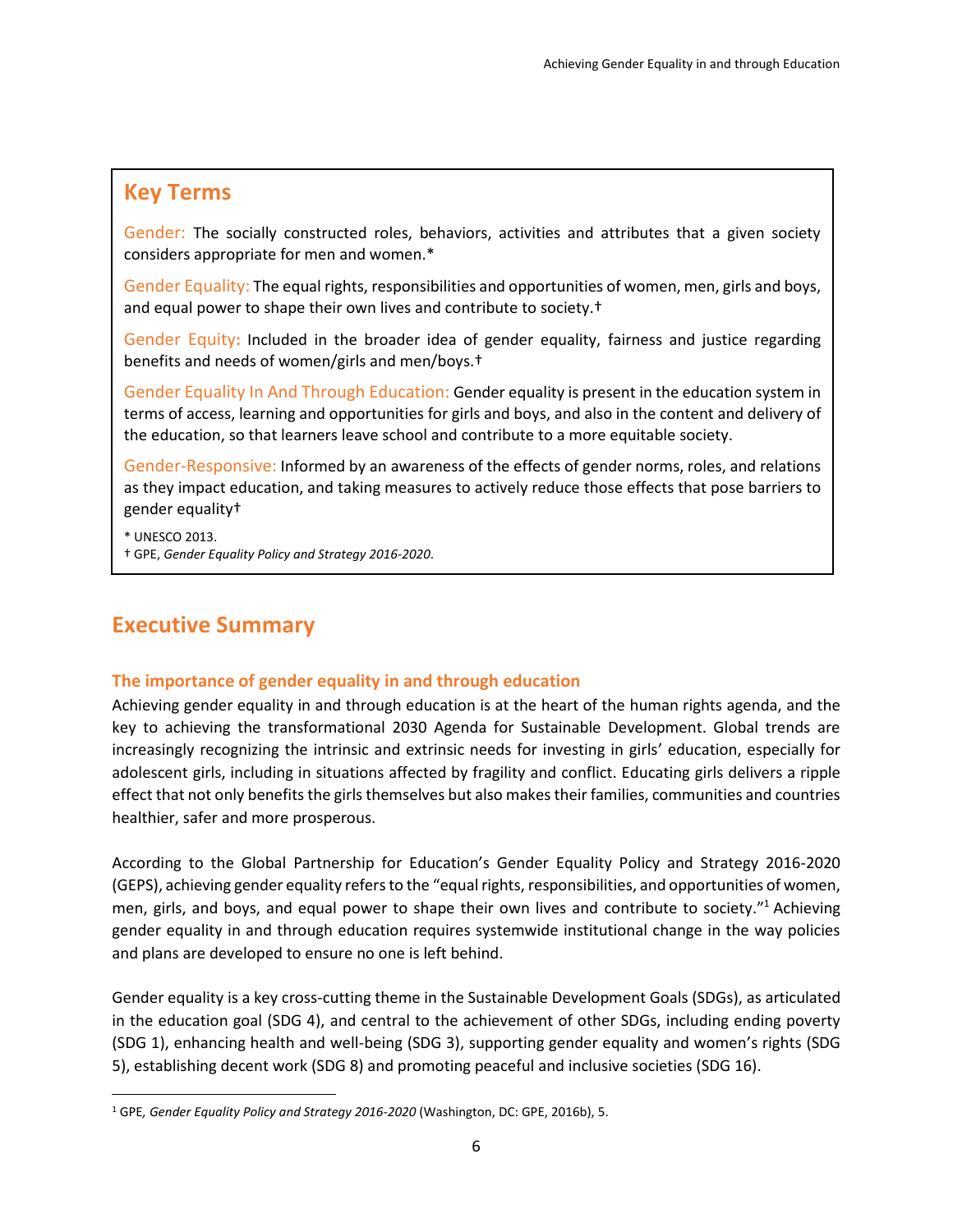Achieving gender equality in and through education requires developing equitable institutions that generate policies, budgets and plans that enable all to succeed, regardless of whether they happen to have been born male or female. This requires paying attention to the institutional arrangements, management structures, social norms, relationship dynamics and political economy issues that shape education, and addressing gender-related disadvantages that deliver different outcomes for girls and boys, women and men.

#### **Challenges to achieving gender equality in and through education**

While globally the number of out-of-school girls and boys of primary and secondary school age is virtually the same (131.7 million girls and 131.3 million boys),<sup>2</sup> gender differences manifest differently in different regions. Girls are more likely than boys to be out of school in Sub-Saharan Africa, North Africa and South Asia, where many GPE developing country partners (DCPs) are located. Even if girls are enrolled in school, they face gender-based challenges with access, progression, participation and learning outcomes that originate both inside the school system and in the broader context in which the school is located. These challenges represent a key barrier to achieving gender equality in and through education.

Gender inequality is also a facet of the high dropout rates at primary and secondary levels, particularly of girls in many countries as well as boys in some countries. Gender intersects with other inequalities of race, ethnicity, class, disability and location to create education exclusion. Inequalities can also be embedded in aspects of the education system itself, even if these are less easily seen: Curriculum, learning materials teaching pedagogy, teacher education, management, administration, assessment, and monitoring and evaluation processes may all perpetuate hidden gender bias. Prejudice and discrimination can become taken-for-granted everyday approaches unless there are opportunities for critical evaluation and reflection. Targeted policies, practices and research are needed to change these processes and assure that the education system promotes gender-equitable experiences for all, both in and through schooling.

Three specific challenges for building education systems that are more gender-responsive are highlighted:

- Challenges faced by girls and boys in access, participation and learning, and the need for a holistic approach to achieve gender equality
- Challenges within education systems, including the need to connect interventions with systemwide reform, changing multiple levels of the system, and connecting across different ministries, implemented through gender-responsive education sector planning
- Challenges in addressing political and cultural structures, social and cultural norms, and how to conceptualize gender in a way that leads to institutional change

#### **How the Global Partnership for Education supports gender equality in and through education**

The Global Partnership for Education (GPE) invests heavily in education sector planning, providing developing country partners grants of up to US\$500,000 to prepare education sector plans (ESPs) based on evidence and data. Once these plans are endorsed, GPE offers countries large-scale education sector program implementation grants (ESPIGs) of up to a maximum of US\$100 million. At the country level, GPE supports the achievement of gender equality in education through its quality assurance process, which

 $\overline{a}$ 

<sup>2</sup> UIS, "One in Five Children, Adolescents and Youth Is Out of School," Fact sheet no. 48, February 2018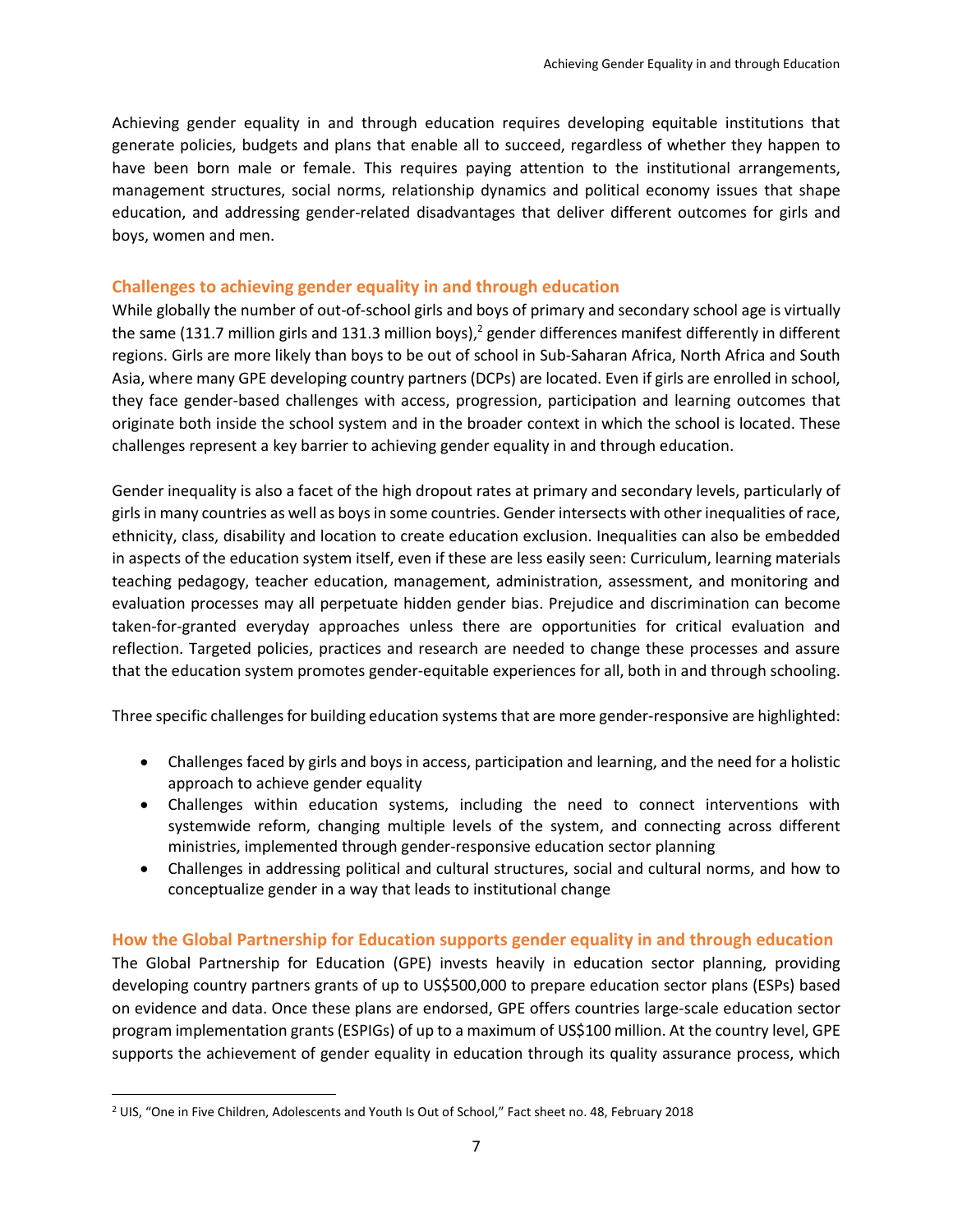aims to ensure that ESPs and proposals for ESPIGs align with broader sector financing priorities and GPE's vision and strategic objectives.

GPE recognizes that a transformative approach to gender equality in education is needed, one that goes beyond simply focusing on expanding girls' education and takes in all aspects of the education system. Achieving gender equality is a core principle of GPE's strategic plan, GPE 2020. The GEPS highlights the centrality of gender-responsiveness as a core priority throughout the work of GPE, to increase gender equality in access, participation and learning achievement for all girls and boys; improve gender equality in education systems; to strengthen gender equality in education sector legal frameworks, policy and planning processes; and to ensure robust execution of commitment to gender equality across the partnership. GPE's results framework has two indicators specific to gender parity, and a third countrylevel objective assesses how ESPs address gender equality and equity more broadly.

In addition to its country-level grants supporting development and implementation of quality ESPs, GPE is further strengthening gender results through a strategic partnership with the United Nations Girls' Education Initiative (UNGEI), which seeks to build Developing Country partner (DCP) awareness for gender-responsive education sector planning together with other technical partners. GPE has also worked with the World Bank to research a number of key gender-related issues, including child-marriage, economic benefits of investing in girls' education and the connections between investments in school health and education and gender equality outcomes.

The gender equality thematic area of GPE's new Knowledge and Innovation Exchange (KIX) mechanism will provide a vehicle for accelerating implementation of the GEPS and achievement of GPE 2020.

#### **Global goods and innovations in gender equality in and through education**

 $\overline{\phantom{a}}$ 

For the purposes of this paper, global goods are understood here to be "institutions, mechanisms and outcomes that provide near universal benefits, reach across borders and extend across generations":<sup>3</sup> that is, tools, products and approaches—including data, assessment tools, standards and research outcomes—that, once developed as the outcome of one particular intervention, can be adapted to create a tool or approach that is applicable, with appropriate customization, to other contexts.<sup>4</sup>

A range of global goods already exist for supporting gender equality in and through education:

- There is an extensive architecture of **global policy frameworks**, including the Sustainable Development Goals, Education 2030 and regional strategies in Africa, Asia, and among the Commonwealth and Group of Seven (G-7) countries.
- **Funding streams** have grown over the past 10 years, particularly with regard to girls' education.
- There has been an expansion of **research** on interventions, and four rigorous reviews of literature.

<sup>3</sup> UNESCO/Global Education Monitoring Report. "Fulfilling Our Collective Responsibilities: Financing Global Goods in Education." Policy Paper 34, UNESCO/Global Education Monitoring Report, Paris, 2018.

<sup>4</sup> The International Commission on Financing Global Education Opportunity. *The learning generation: Investing in education for a changing world.* Washington DC: Education Commission, 2016.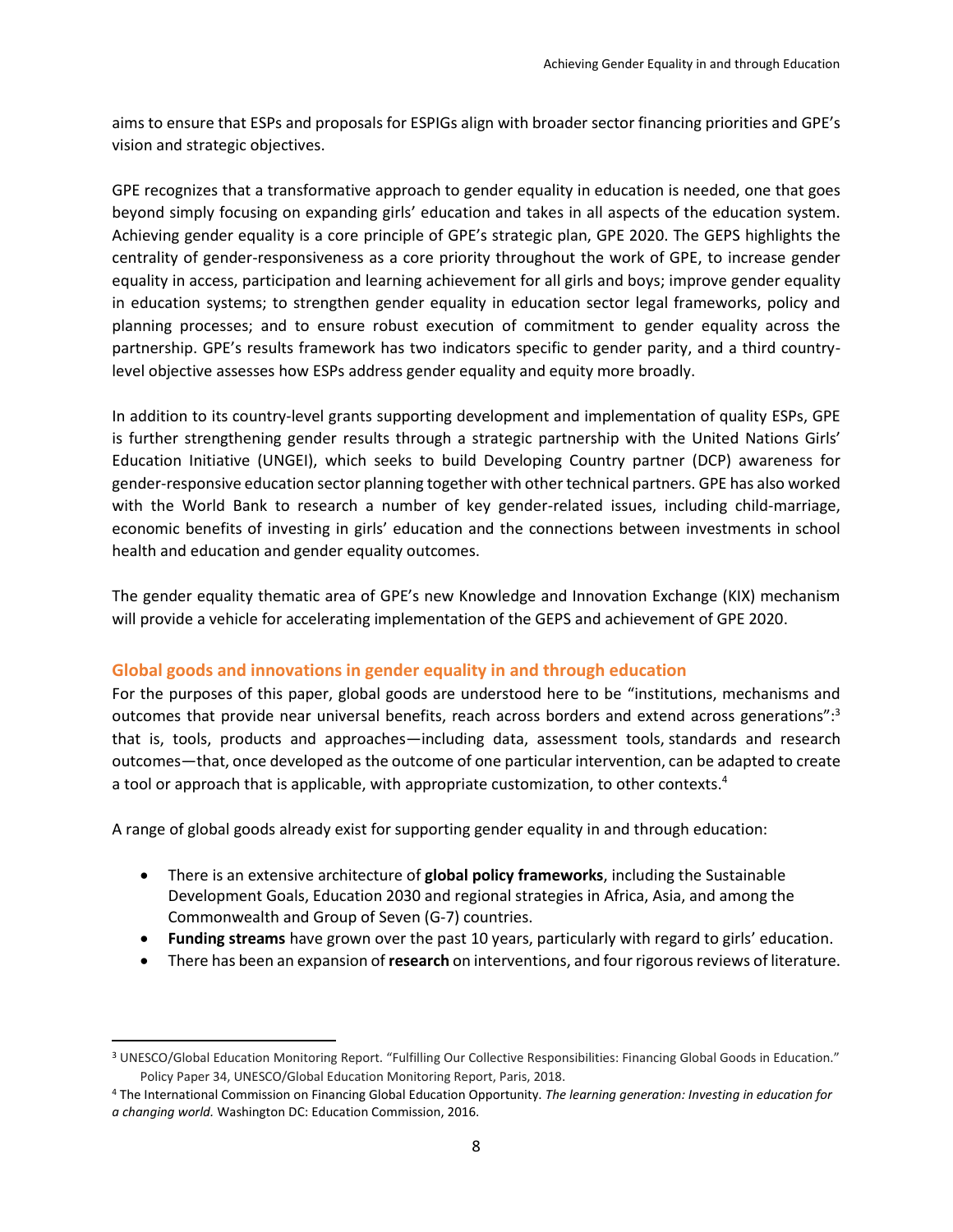- Some extensive **data** sets exist, including those by UNESCO, national education management information system (EMIS) databases, household surveys, learning assessments and nongovernmental organization (NGO) studies.
- A wide selection of **tools** has been generated, including GPE's tools to help countries develop ESPs, tools for monitoring the SDGs, school-level gender scorecards, and various tools relating to gender and work in conflict or humanitarian disasters.
- There are some global and regional **networking, convening and coordinating mechanisms,** such as UNGEI, the Forum for African Women Educationalists (FAWE), the Gender & Inclusion in Education (GENIE) regional coordination group for West and Central Africa, the African Union International Centre for Girls and Women Education in Africa (AU/CIEFFA and the Africa Network Campaign on Education For All (ANCEFA).
- There have been some **innovations**in achieving gender equality addressing the disparity of access and quality of girls' education worldwide. In GPE's context, successful innovation is defined as the successful exploitation of a product, process, strategy or approach that alters the effectiveness of *education systems. 5*

#### **Gaps in available global goods**

Two overarching gaps in available global goods stand out. First, the approach taken to date has mostly addressed the issues of girls' schooling or gender inequality in education in a *piecemeal* way rather than strategically and holistically. There are evidence gaps in understanding how *education systems* need to adapt to support interventions targeted at improving girls' education and gender equality most effectively. Second, there is little research on how such targeted interventions for improving gender equality results may in turn be either facilitated or constrained by features of an education system *in a given context*. This knowledge gap applies to all areas of education system reform: in demand and supply side investments, including curriculum change, teacher education and support, and styles of management, or community engagement. Institutional and individual capacity limitations, political economy aspects and other contextual factors all play a part in whether gender-targeted activities will deliver sustainable results at scale or fail to achieve their potential impact.

Key gaps in global goods are identified in five areas:

#### *1. Knowledge/Evidence*

 $\overline{\phantom{a}}$ 

There is limited evidence-based analysis looking into the results of packages of interventions and "what works" in particular contexts, including those affected by fragility and conflict. There is a lack of research on many GPE countries, and a need for analysis on how gender intersects with other dimensions of marginalization. Understanding of the formation of masculinities and its links with interventions around girls' education is needed, and the development of indicators for measuring gender equality rather than gender parity more narrowly is necessary. Case studies of what different countries have done to address common themes, including cases of working across sectors to leverage results would be useful.

<sup>5</sup> GPE, "Knowledge and Innovation Exchange," Board paper BOD/2017/12 DOC 09, December 2017b.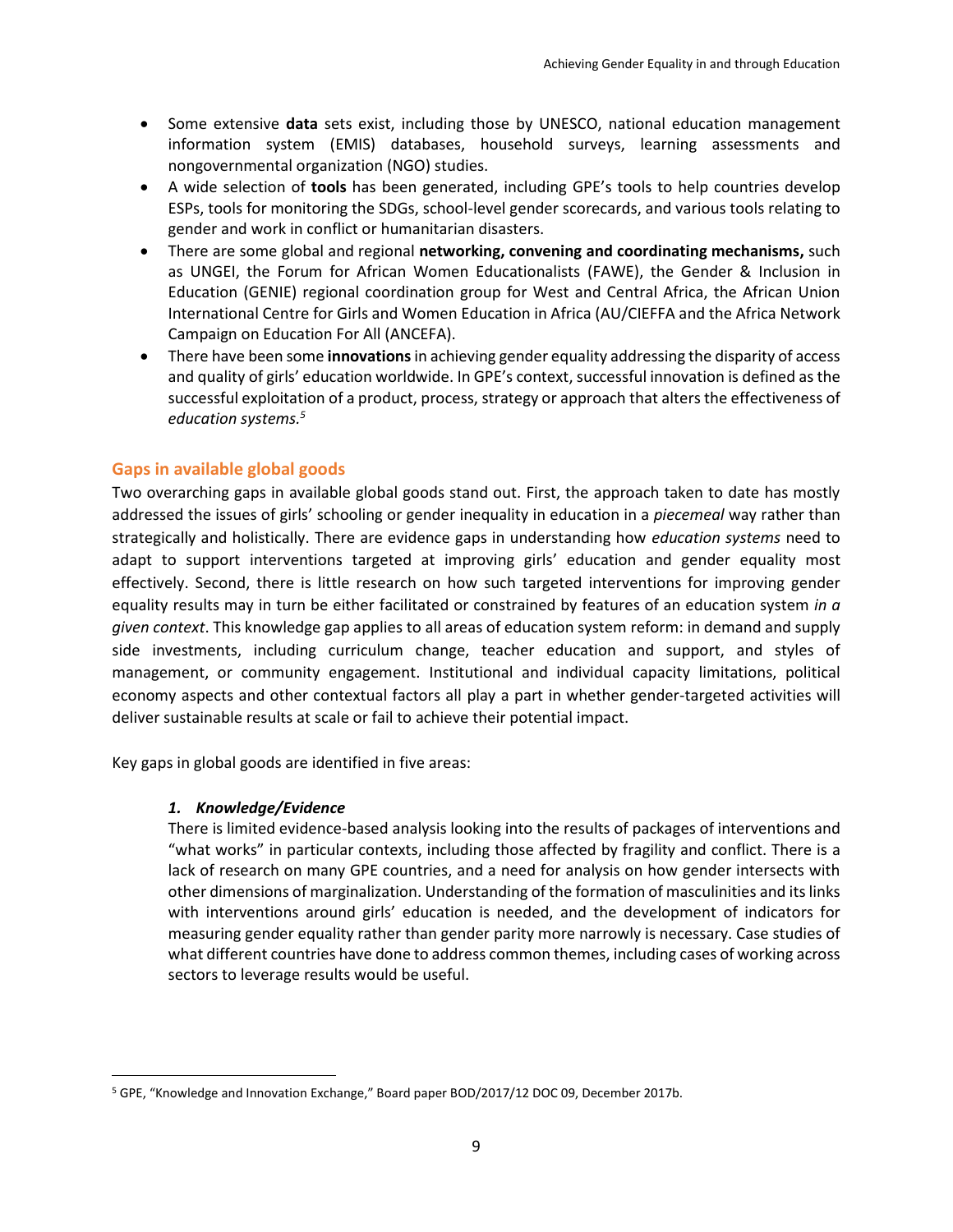## *2. Tools*

Existing tools are useful, but they need to be understood in relation to system-building, not as discrete tools. Similarly, existing tools for education sector analysis, planning, budgeting, scenario modeling and management need to be enhanced to better reflect gender equality concerns.

## *3. Networks*

There are limited convening opportunities for policymakers, practitioners and research communities to come together within and between countries to share their experiences of how gender equality in education may be hampered or facilitated in their own contexts, and to reflect on links between gender interventions and broader education reform.

## *4. Innovations*

While a number of valuable innovations are noted, a deeper understanding of how these have or have not been institutionalized into the education system to bring about sustainable change would be beneficial.

## *5. Capacity and peer learning*

At both the international and national levels, there is a limited number of staff with gender expertise, with limited opportunities for peer learning and experience sharing in regional/multicountry forums and workshops.

## <span id="page-9-0"></span>**Potential investment areas**

GPE investments in achieving gender equality in and through education through the KIX mechanism need to prioritize efforts to address the challenges identified, leverage the existing global goods and consider the most strategic and practical ways of filling some of these key gaps in global goods.

Through the consultation process, opportunities emerged for which global goods funded by KIX could be critical. These opportunities also align with the aims of GPE 2020 and the GEPS. These investments can accelerate implementation of the GEPS's six output areas and help meet the demands of developing country partners seeking to deliver tangible gender equality results at the country level.

Four areas for global goods investment emerge as key for addressing the challenges and gaps, in line with GPE's focus on system-level change, unique comparative advantage linking global, regional and national actors, and advancing GPE's implementation of its Gender Equality Policy and Strategy through KIX going forward:

- On topics where there is **potential for a geographic focus**, there is a need to open opportunities for peer learning exchange, development of tools and capacity building for gender-responsive sector analysis, planning, budgeting and implementation.
- On topics where there is a sufficient evidence base, there is a need to **build capacity through systematic knowledge exchange, capacity development and learning exchange**.
- On topics where there are some examples of solutions but more synthesis is needed to develop a solid evidence base, it is necessary to **build evidence and evaluation of what works**.
- On topics where there is a need for new thinking and solutions, investigation into **innovations** and their links to system-level reform are needed.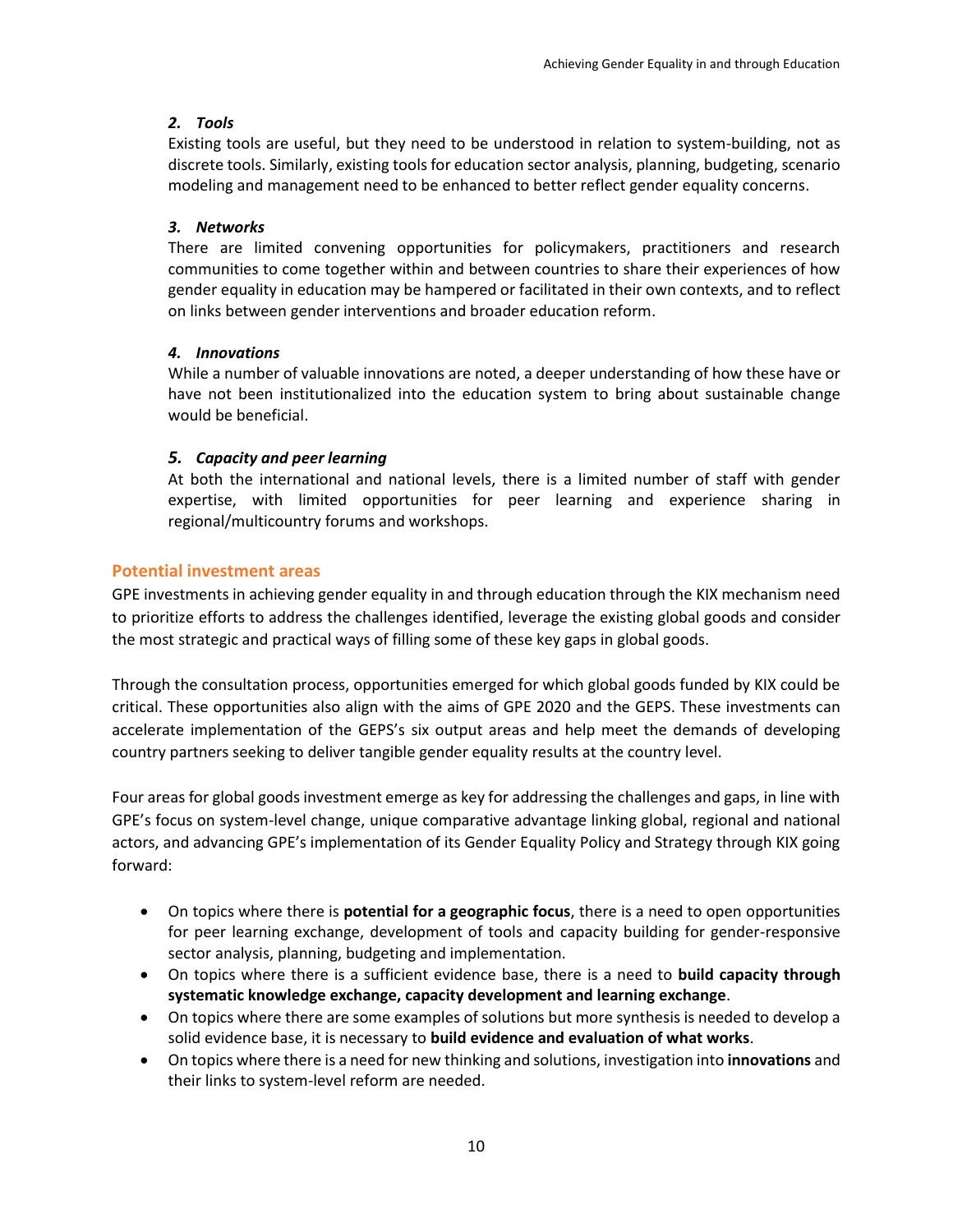Based on the broad directions proposed above, some specific areas link to this comparative advantage and respond to the feedback received during the consultation process:

- **Consideration of a geographic lens to support peer learning and exchange, development of tools and capacity building for gender-responsive education sector analysis, planning, budgeting, implementation and monitoring for results**, **with a particular focus on Sub-Saharan Africa, 6** where GPE's 2018 results report shows that achieving gender parity in completion rates at primary and secondary school remains challenging.
- **Annual global conference to support development of a community of practice and knowledge sharing around gender equality in education system reform, centered on the global south. 7** Noting the tendency for gender equality issues to be marginalized at academic conferences, where the focus tends to be on identities rather than on policy and practice, and lack of opportunities for networking on gender, an annual global conference to support development of a community of practice and knowledge sharing on gender equality in and through education would be helpful.
- **•** Analytical work on gender-responsiveness of education systems.<sup>8</sup> As noted above, much work to date has focused on what works for girls' education, but less on how different **specific interventions are linked to/lead to system-level reform** for sustainable results. Analytical work is needed to ask the critical questions on why countries should invest in one area and not another, whether targeted or mainstreamed activities are more effective, and what packages of investments generate the most powerful results on gender equality. How does change happen, and what are the success factors and relevant contextual elements? What generalizable conclusions can be drawn? Research undertaken in health system reform and in the organizational change domain can provide useful models to suggest avenues for enquiry.
- **•** Development of metrics for measuring gender equality in and through education.<sup>9</sup> As noted in the paper, the Convention on the Elimination of All Forms of Discrimination Against Women (CEDAW) General Comment 36 provides the normative framework for focusing beyond parity in numbers to a broader focus on gender equality, not only *in* education but also *through* education. However, while the indexes for measuring gender parity are well established and sexdisaggregated data are increasingly collected in most EMIS as a matter of routine, much work remains to be done to develop a common metric for measuring gender equality.
- **Cross-sectoral work to strengthen gender equality results.** <sup>10</sup> Recognizing the challenge referenced above that many barriers to gender equality in education lie outside the education system, this investment stream would build on GPE work with the health sector and provide opportunities for reflection on successful examples of working across sectors to tackle multifaceted gender-related issues such as child marriage, school-related gender-based violence (SRGBV), early pregnancy, HIV/AIDS and empowerment.
- **Identification of innovations with potential for scale-up linked to system-level reform.** <sup>11</sup> As noted in the text, often innovations may be useful and produce benefits for specific beneficiaries in niche contexts, but they may remain as stand-alone interventions that are not scaled up or institutionalized into the system. This investment stream would seek (a) to identify promising

<sup>6</sup> Links to Gender Equality Policy and Strategy (GEPS) aim 3, output 3.

<sup>7</sup> Links to GEPS aim 4.

<sup>8</sup> Links to GEPS aim 2.

<sup>9</sup> Links to GEPS aims 2 and 3.

<sup>10</sup> Links to GEPS aims 1, 2 and 3; output 4.

<sup>11</sup> Links to GEPS aims 1 and 2.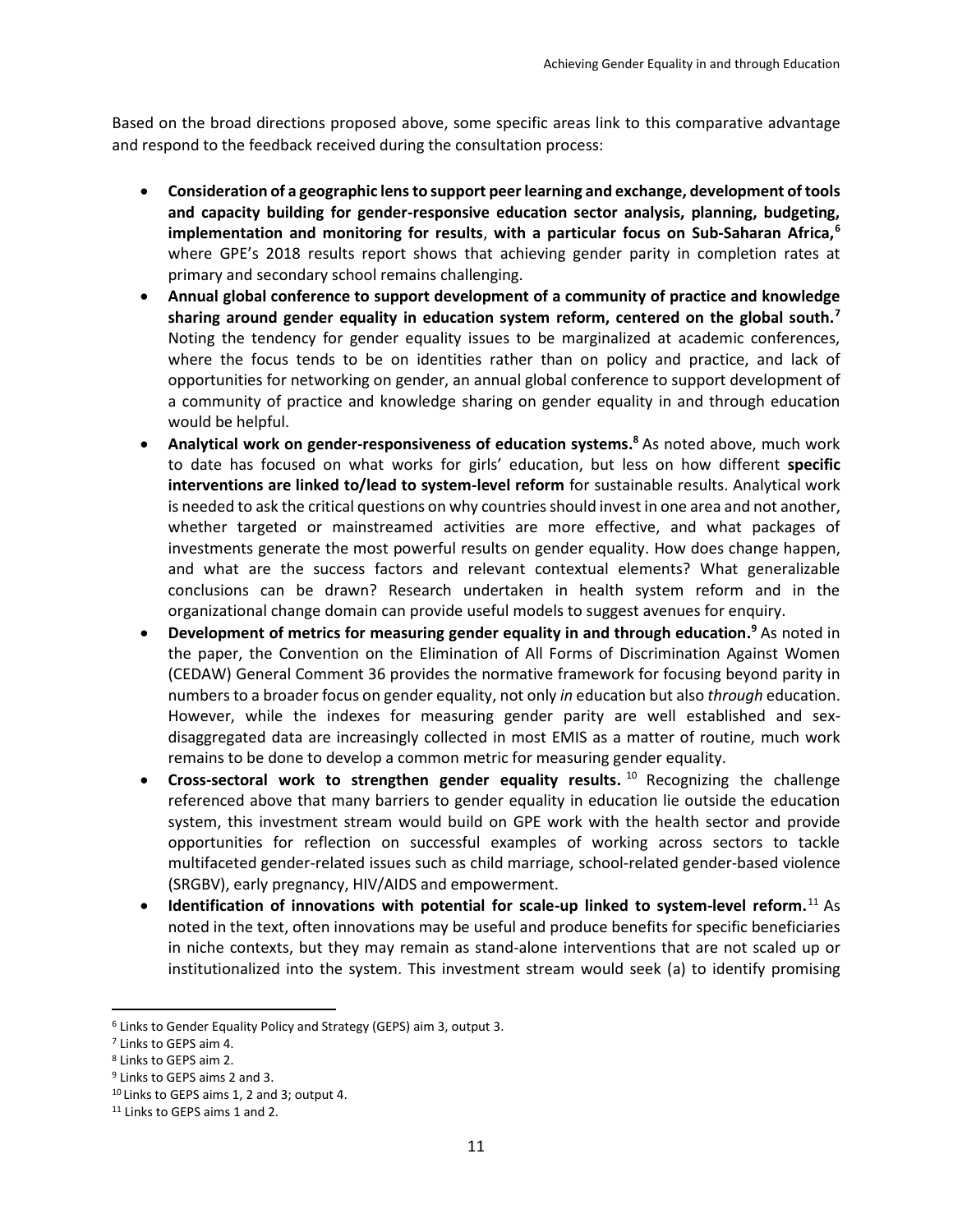<span id="page-11-0"></span>innovations in high-impact thematic areas, such as shifting gender dynamics in relations between boys and girls, promoting girls' empowerment and leadership, and school-related gender-based violence; (b) examine their suitability for scale-up and institutionalization; and (c) identify cases where such innovations have been scaled up and incorporated into national and provincial policy/planning/budgeting, and what affected the success of such reforms.

Building inter-linkages and synergies between the funding streams, other KIX thematic areas and GPE's country-facing work will be essential for optimal impact. Investments can be prioritized and sequenced, based on availability of funding and partner interest/capacity to implement.

# **1. The importance of gender equality in and through education**

According to the Gender Equality Policy and Strategy 2016-2020, achieving gender equality refers to the "equal rights, responsibilities, and opportunities of women, men, girls, and boys, and equal power to shape their own lives and contribute to society."<sup>12</sup> Gender equality benefits women and men, girls and boys, and should be of concern to all. Achieving gender equality in and through education requires systemwide institutional change in the way policies and plans are developed to ensure no one is left behind. These processes require attention to the structures, norms and relationships that shape education disadvantage for the people in the system. These disadvantages may manifest differently for girls, boys, women and men. Gender equality requires processes for building and sustaining equalities between girls and boys, women and men, within and beyond schooling.

Gender equality also refers to the *outcome* of equal rights and equal power between women and men in line with the human rights agenda, which requires transformational political commitment to bring about. Gender equality means that the interests, needs and priorities of females and males are taken into consideration; as such, it has the potential to benefit everyone—women and men, girls and boys.

Gender equality includes, though is broader than, the concept of gender *equity*, which means that responsibilities and benefits are fairly distributed between women and men, <sup>13</sup> and institutional arrangements and consultative processes are in place to secure this. Achieving equity may require temporary special measures to compensate for the disadvantages for girls that have built up over time.<sup>14</sup> One way in which gender equality is supported is through focusing on girls' education. While the current reality is that globally on aggregate similar numbers of girls and boys are enrolled in school, in many countries, girls continue to lag behind boys in education access, learning and outcomes. Thus, a high priority remains for programs and policies to address disadvantages faced by girls. This is especially true in the majority of partner developing countries. 15

For sustainable and transformational change, however, specific interventions concerned with girls' education must be connected to a systemwide reform that is centrally concerned with gender and

<sup>12</sup> GPE 2016b, 5.

 $13$  Ibid.

<sup>14</sup> GPE/UNGEI, Guidance for Developing Gender-Responsive Education Sector Plans (Washington, DC: GPE, 2017).

<sup>15</sup> See GPE, *Results Report 2018* (Washington, DC: GPE, 2018b).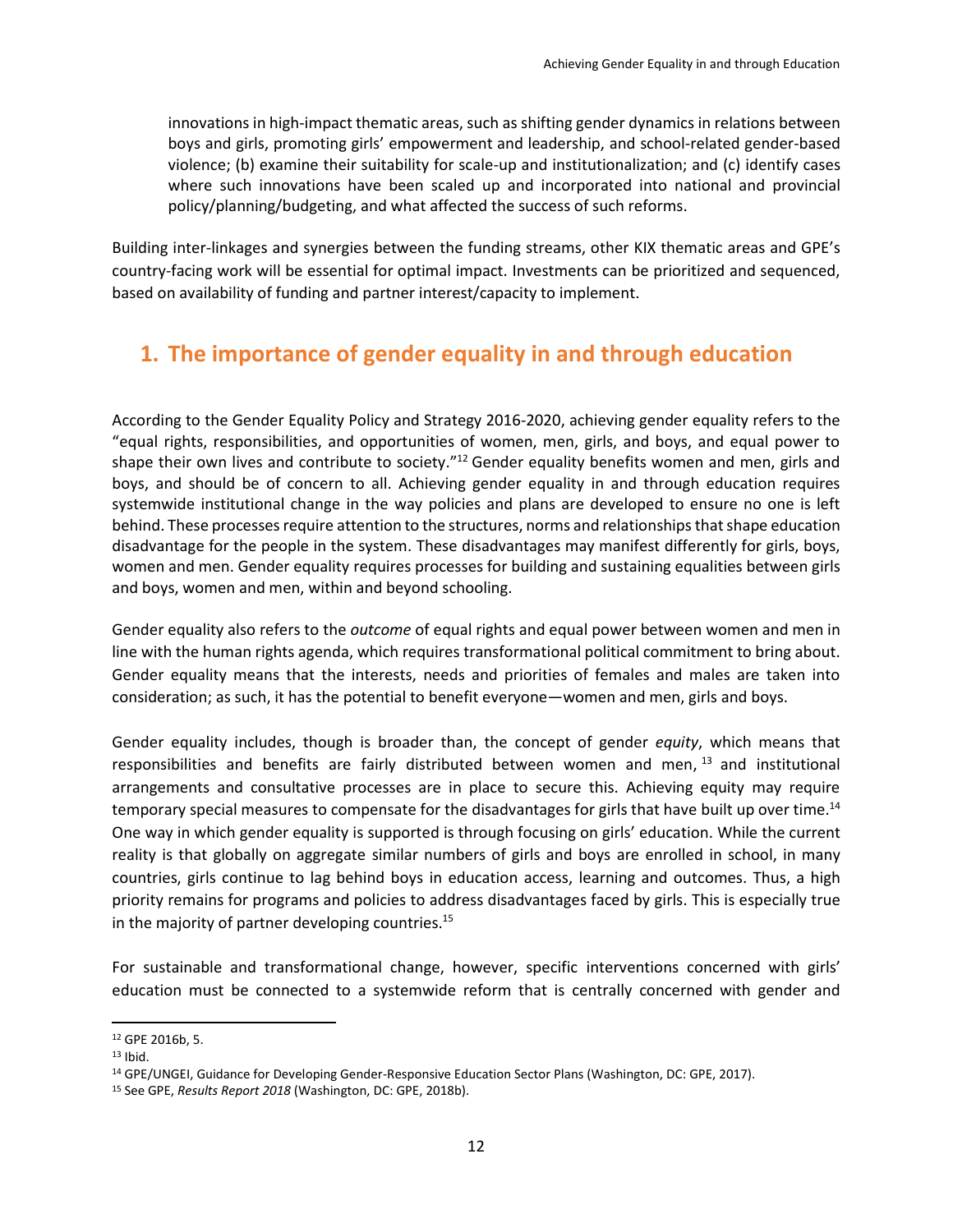connected equalities. Efforts focusing on girls' education should also focus on changing gendered structures, institutions, relationships and norms so that the underlying causes of girls' disadvantage and intersecting inequalities can be addressed.<sup>16</sup> "An emphasis on *gender*, rather than *girls*, will permit a broader discussion around how gender inequality limits the potential of both girls and boys to fully develop their capabilities." <sup>17</sup> Gender equality *in and through education* means that gender equality is present in the education system in terms of access, learning and opportunities for girls and boys, and also in the content and delivery of the education, so that learners leave school and contribute to a more equitable society.

Achieving gender equality in and through education is at the heart of the human rights agenda, a pathway to social justice and the key to achieving the transformational 2030 Agenda for Sustainable Development. The "pivotal, transformative and empowering role" of education in promoting human rights values and as the pathway to gender equality and the empowerment of women is elaborated in the Convention on the Elimination of All Forms of Discrimination against Women General Recommendation 36. As a critical step, girls' education, and particularly the schooling of adolescent girls, is gaining an increasingly high profile in international policy frameworks.<sup>18</sup> Global trends are recognizing the intrinsic and extrinsic needs for investing in girls' education, especially for adolescent girls, including in crisis and conflict-affected situations. In 2018, both the G-7 Summit in Canada and the Commonwealth Summit in the United Kingdom made ambitious commitments to break barriers preventing adolescent and highly marginalized girls from completing a full cycle of free, safe and quality education. Global policy and some substantial donor funding are increasingly recognizing the centrality of girls' education to expanding social, economic and political development, and as a result, there is a deepening engagement with gender equality in education. However, sometimes programs are not well enough coordinated or may have outcomes that do not fully address the sources of prejudice and discrimination, limiting their sustainable impact. GPE also recognizes that a transformative approach is needed, one that goes beyond simply focusing on expanding girls' education and addresses the multidimensionality of discrimination. Such an approach entails securing girls' rights to articulate their insights into the problems they face, to be heard without jeopardy in proclaiming these, and supporting and sustaining their capabilities to participate in the formulation of solutions within a safe and protective environment.

Two key GPE documents emphasize that to effect sustainable change, a broader focus on achieving gender equality in and through education is critical:

- Achieving gender equality is a core principle of GPE's strategic plan, GPE 2020.
- The Gender Equality Policy and Strategy 20162020, fully aligned to GPE 2020, highlights that "gender-responsiveness must be a core priority throughout the work of the Global Partnership for Education, given the vast mutual importance of gender equality and education."<sup>19</sup>

<sup>16</sup>Unterhalter, Elaine et al.., Interventions to Enhance Girls' Education and Gender Equality: A Rigorous Review of Literature (London: DFID, 2014).

<sup>17</sup> Murphy-Graham, Erin and Cynthia Lloyd, "Empowering Adolescent Girls in Developing Countries: The Potential Role of Education," *Sage Journals,* November 7, 2015.

<sup>&</sup>lt;sup>18</sup> See, for example, "Simplified Reporting Procedure," CEDAW, OHCHR, 2018,

<https://www.ohchr.org/EN/HRBodies/CEDAW/Pages/ReportingProcedures.aspx> ; G-7, "G7 Development Ministers' Meeting Focus on Empowering Women and Girls," news release, June 2, 2018, https://g7.gc.ca/en/g7-development-ministers-meetingfocus-empowering-women-girls; and the African Union's 2013 *Agenda 2063: The Africa We Want*. <sup>19</sup> As further detailed in section 3.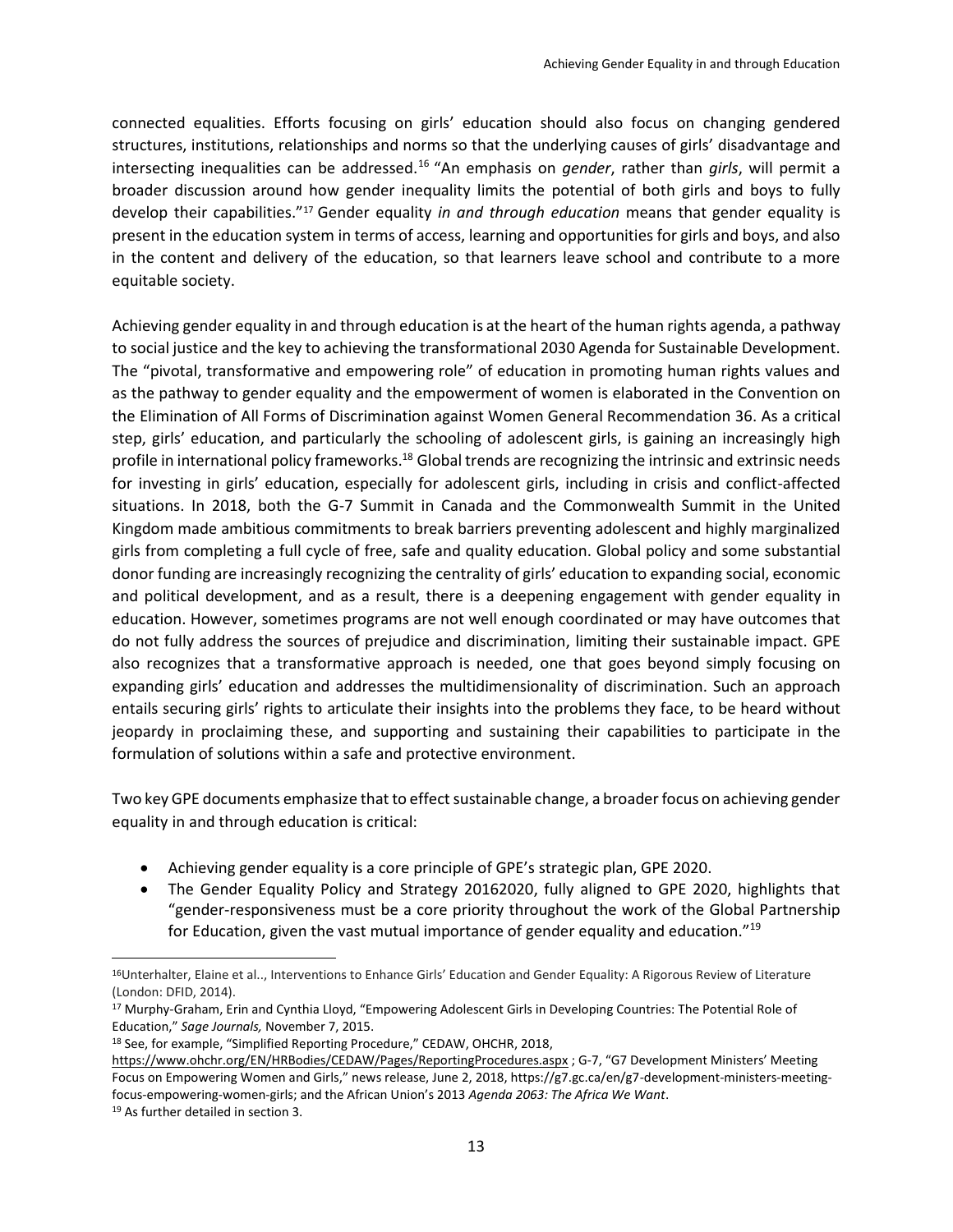In line with these frameworks, GPE's specific gender equality goals are to:

- Increase gender equality in access, participation and learning;
- Improve gender equality in education systems;
- Strengthen gender equality in education sector policy and planning processes; and
- Ensure robust commitment to gender equality across the partnership.

The KIX mechanism will complement other GPE investments to support the achievement of these aims.

The KIX work on gender recognizes that while the benefits—the *why*—of investing in gender equality have been clearly demonstrated in numerous studies, <sup>20</sup> *what* countries need to do to effect this transformation and *how* they need to do it are less clear. Making sure that specific interventions concerned with girls' education, together with activities addressing forms of boys' educational disadvantage, are linked to holistic, systemwide reform remains a key challenge.

Consistent with GPE's policy goals, the aim of the KIX pillar on gender equality is therefore to provide partner developing countries with the most strategic global and regional goods they need to effect transformational change and deliver the benefits of gender equality in and through education in their countries—for girls and boys, and their families. These global goods will enhance understanding of why intersecting inequalities persist within and outside education, what experience has to teach about how to bring about and support change, and how communities of practice can deepen their knowledge and skills.

For the purposes of this paper, global goods are understood here to be "institutions, mechanisms and outcomes that provide near universal benefits, reach across borders and extend across generations": <sup>21</sup> that is, tools, products and approaches—including data, assessment tools, standards and research outcomes—that, once developed as the outcome of one particular intervention, can be adapted to create a tool or approach that is applicable, with appropriate customization, to other contexts.<sup>22</sup>

This discussion paper therefore considers the following:

- What are the key challenges to achieving gender equality in and through education? (Section 2)
- What GPE investments in gender equality in education have *already* been made that address these challenges? (Section 3)
- What *other* global and regional goods are already available to address these challenges and support DCPs to make systemic education sector policy, planning and programming changes to deliver stronger gender equality results essential for achievement of SDG 4? (Section 4)
- What are the *gaps* (the remaining challenges) in global goods that need to be addressed to catalyze, support and accelerate change and build more gender-responsive education systems? (Section 5)
- What strategic investments in global goods should GPE make to *address these gaps* and help DCPs deliver this transformational change? (Section 6)

<sup>20</sup> For example, Wodon, Quentin T. et al., *Missed Opportunities: The High Cost of Not Educating Girls,* The Cost of Not Educating Girls Series (Washington, DC: World Bank, 2018).

<sup>21</sup> UNESCO/Global Education Monitoring Report 2018.

<sup>22</sup> Education Commission 2016.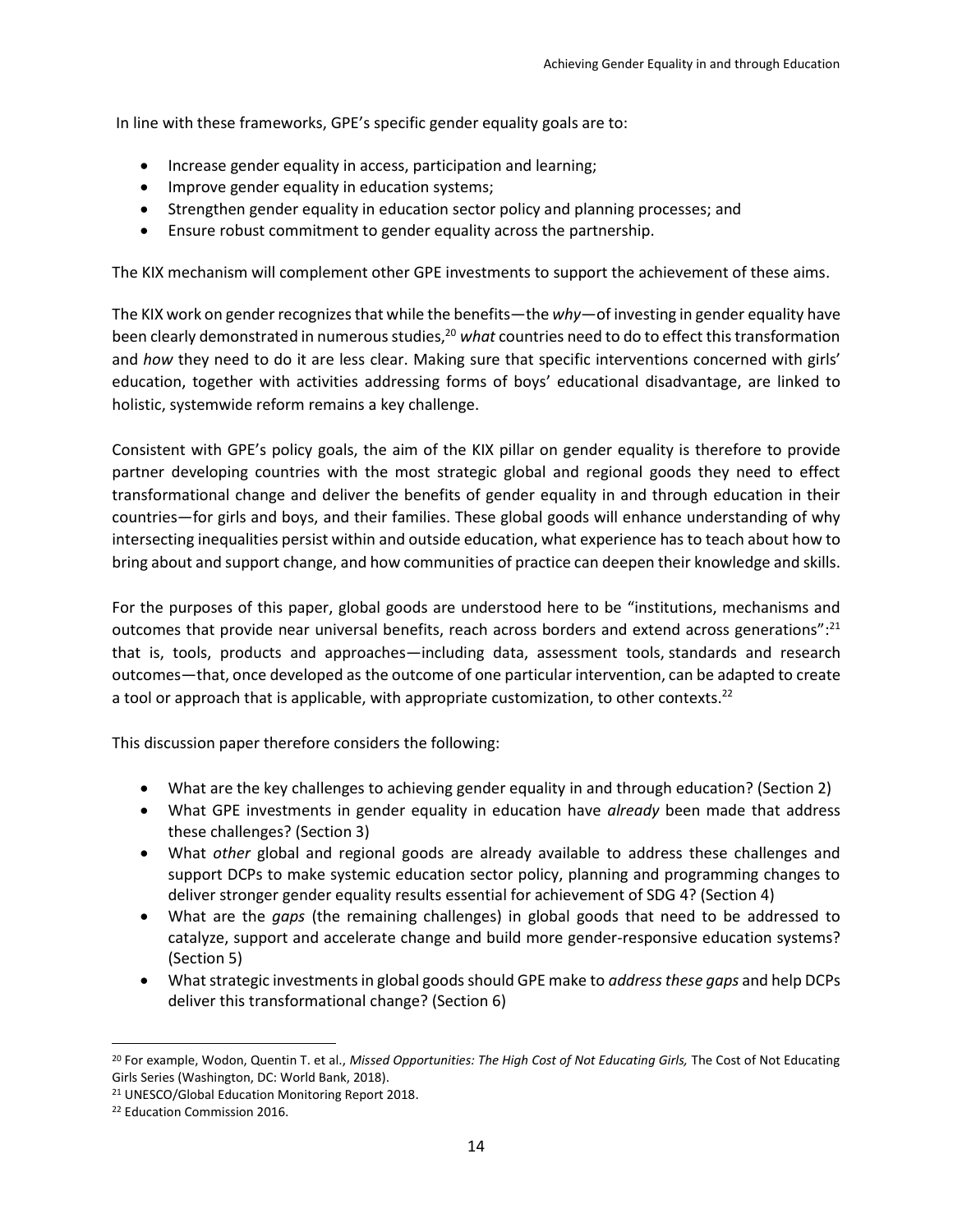The key criteria for the recommendations herein include potential for leveraging impact, scalability, practicality, affordability, sustainability and consistency with GPE's capacity, mandate and comparative advantage.

The anticipated outcomes are that, based on commitment to and understanding of *why* to invest in gender equality in and through education, DCPs have the knowledge, capacity and tools they need to support *what* to do to tackle gender inequality challenges in their education systems, and *how* to do it to deliver better, more equal gender results for all girls, boys, women and men in the education system and beyond.

## **2. Paper development and consultation process**

GPE commissioned a senior author to: review GPE documents and analytical work from other sources related to achieving gender equality in and through education; conduct a desk review, consult with DCPs and experts; and write this paper. Working with GPE's senior education specialist on gender equality and other members of the GPE Secretariat, the author drafted an initial discussion paper in October 2018.

This draft included a summary of key challenges, existing global goods in this thematic area, gaps that emerged from the desk review, and suggestions for potential areas GPE may invest in to accelerate gender equality results through KIX. The draft was reviewed by the GPE Secretariat and an external reviewer, and in November and December a revised discussion paper was sent to DCP representatives and international experts representing academia, civil society, donors, and multilateral institutions. In-person consultations were held during a GRESP regional workshop in Nairobi, Kenya. In total, the Secretariat received in-person feedback from five DCPs and written feedback from 7 DCPs and 14 international experts. The results from these consultations were thoroughly analysed and comments incorporated into this version of the discussion paper. A webinar for all those involved in the consultation process was conducted in March 2019 to bring partners up to date on the KIX design process and outline the content of the final version of the paper, particularly the proposed areas for investment in global goods.The overall KIX design was approved by the Board by affirmative vote in April 2019, with a global call for proposals scheduled for September 2019.

# **3. Challenges to achieving gender equality in and through education**

Despite progress among DCPs in increased girls' enrollment and completion of primary school, as detailed in the 2018 GPE results report, significant gender gaps remain. The challenges to achieving gender equality in and through education are discussed below through the lens of the GEPS goals.

## **Challenges faced by girls and boys in access, participation and learning<sup>23</sup>**

#### *The need for a holistic approach*

 $\overline{a}$ 

Globally, the number of out-of-school girls and boys of primary and secondary school age is virtually the same (131.7 million girls and 131.3 million boys).<sup>24</sup> The total of boys out of school is higher than girls in

<sup>&</sup>lt;sup>23</sup> Links to GEPS aim 1: increase gender equality in access, participation, and learning achievement for all girls and boys. <sup>24</sup> UIS 2018.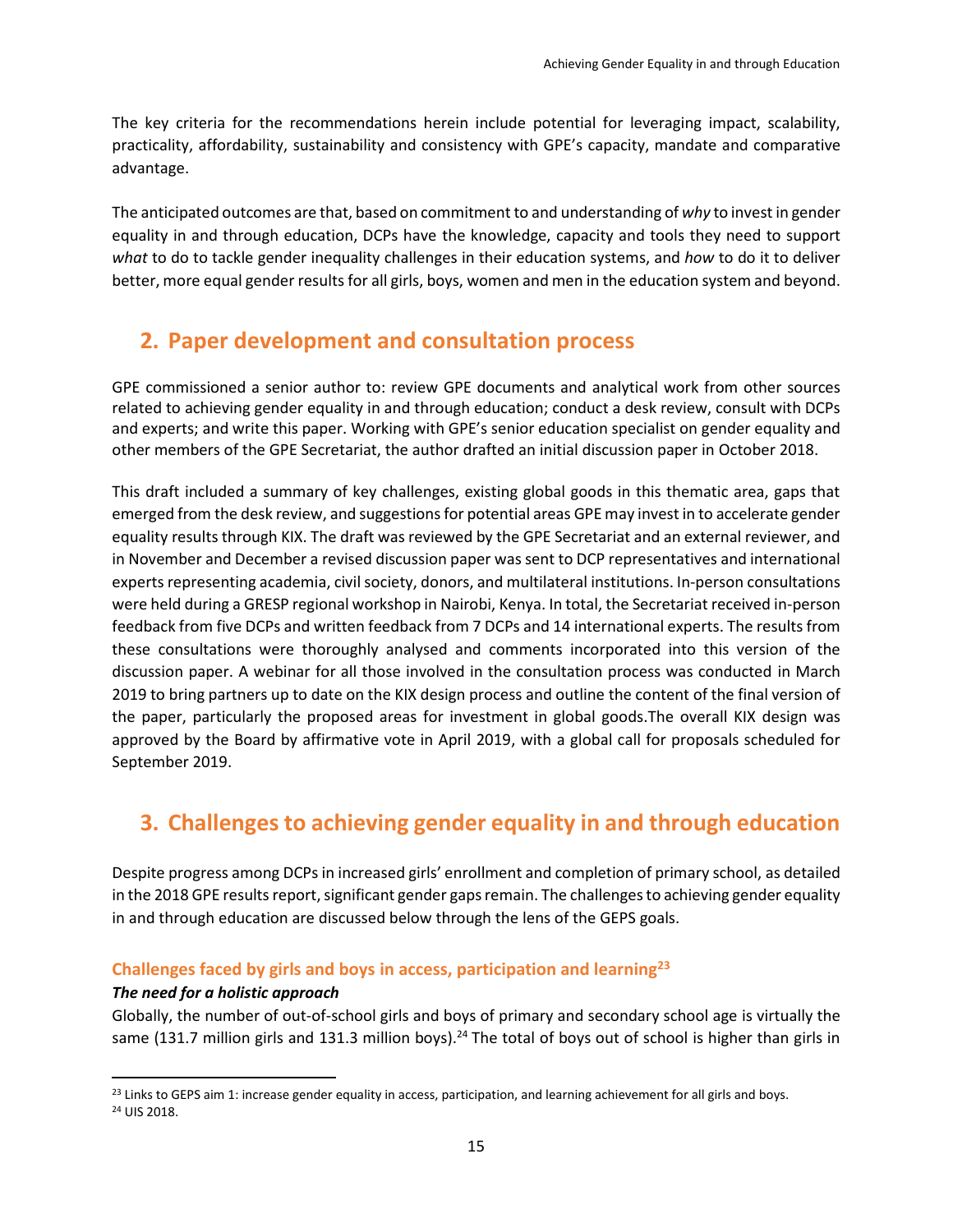primary and lower secondary phases, and the total of girls out of school is higher than boys at senior secondary level, though there are country variations to this pattern. Some of the countries with the largest concentrations of out-of-school girls and boys are GPE partner developing countries.

According to the UNESCO Global Education Monitoring Report, only 66 percent of countries worldwide have achieved gender parity (equal enrollment between girls and boys) in primary education. Furthermore, only 45 percent of countries have achieved gender parity in lower secondary, and only 25 percent have achieved gender parity for upper secondary.<sup>25</sup> These include many DCPs, where girls of primary age are 1.3 times more likely to be out of school than boys, and only half have met the threshold gender parity target for completion at lower secondary level.<sup>26</sup> Figure 1 shows the DCPs with the highest levels of gender inequality in primary and secondary education.

The GEPS notes that school dropout rates for girls are particularly pronounced in rural areas and urban slums where there is inadequate or no formal school. It also notes that the transition from primary to secondary education marks a particular peak of dropout by girls. Inadequate school infrastructure, particularly water and sanitation, may be implicated in this, as limited support for girls to manage menstruation may compound financial difficulties in pushing girls out of school. In many countries, partly because of financial need, when girls reach puberty they are required to turn attention away from school and take on roles that focus on marriage, motherhood, income generation and responsibilities for providing resources such as water and firewood. Poor boys may also be kept out of school because the money they can earn is essential for family survival. When schooling is not free, poor families in many cultures often choose to enroll boys rather than girls. Building parents' understanding of social and cultural norms and support for gender equality are critical steps to ending discriminatory practices, patriarchal society norms and harmful traditional practices.

<sup>25</sup> UNESCO, *Global Education Monitoring Report Gender Review: Meeting Our Commitments to Gender Equality in Education* (Paris: UNESCO, 2018). <sup>26</sup> GPE 2018b.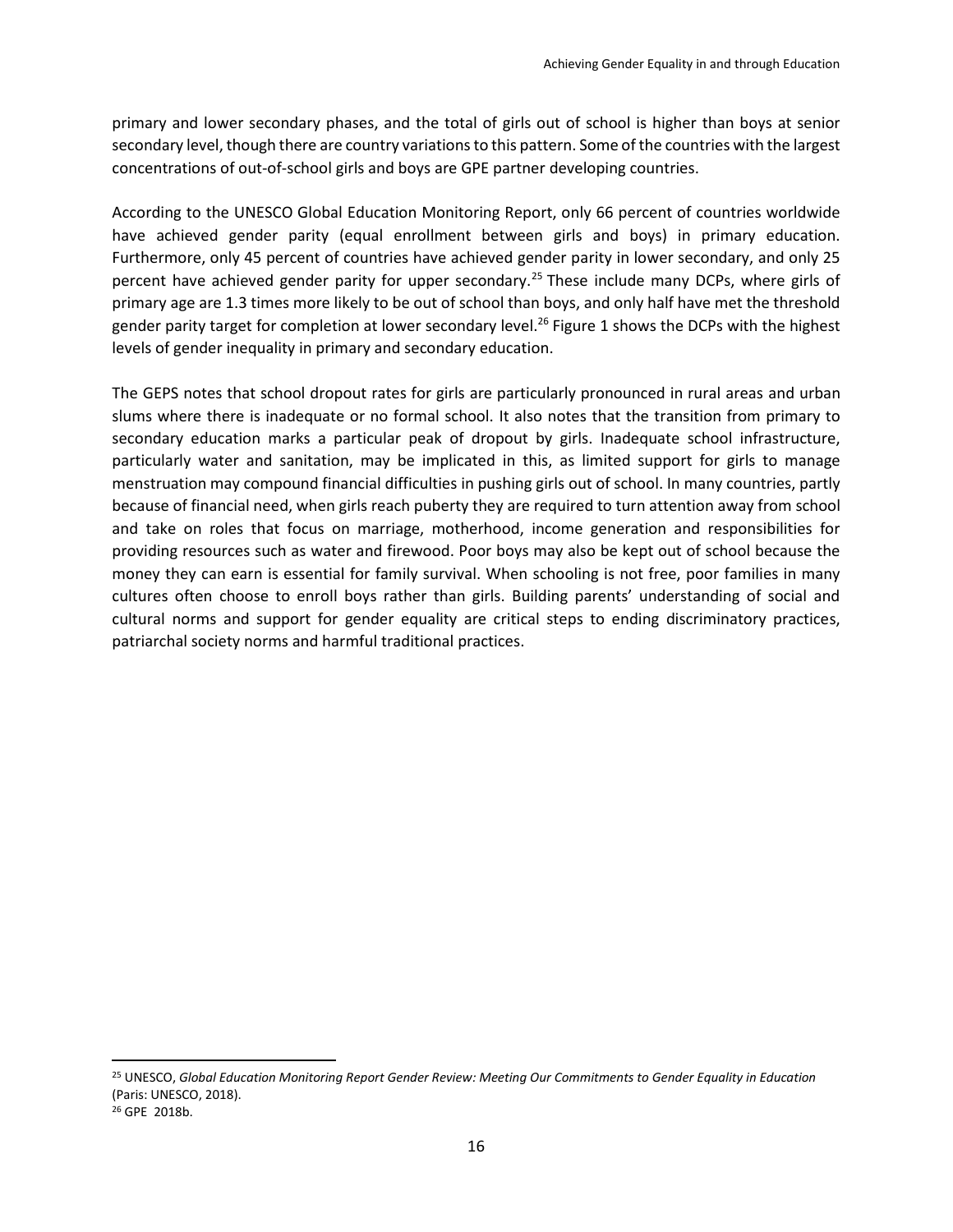

#### *Figure 1. GPE countries with the highest levels of gender inequality in primary (left) and lower secondary (right) completion rates, 2015*

*Source:* GPE, *Results Report 2018* (Washington, DC: GPE, 2018).

\* Fragile and/or conflict affected context

Dropout and low learning outcomes are not caused only by these difficult trade-offs poor families have to make. They are also caused by factors within both the school and the educational system as a whole. School-related gender-based violence can cause physical and psychological harm to girls and boys, and lead to their dropping out. Other aspects of the school environment can also entrench gender inequalities. These include lack of gender-sensitive curricula and pedagogies, the prevalence of stereotypes in learning materials and inadequate attention to developing school cultures around equalities, as well as lack of concern with the educational opportunities and outcomes of girls and boys beyond school. The lack of reproductive health rights education and services together with policies that bar girls who become pregnant from returning to school acts as further barriers to girls' completing their education and achieving high learning outcomes.

Boys' growing disengagement from education and high dropout rates in many Latin American, Caribbean and Southeast Asian countries, as well as variations in disparities between boys and girls within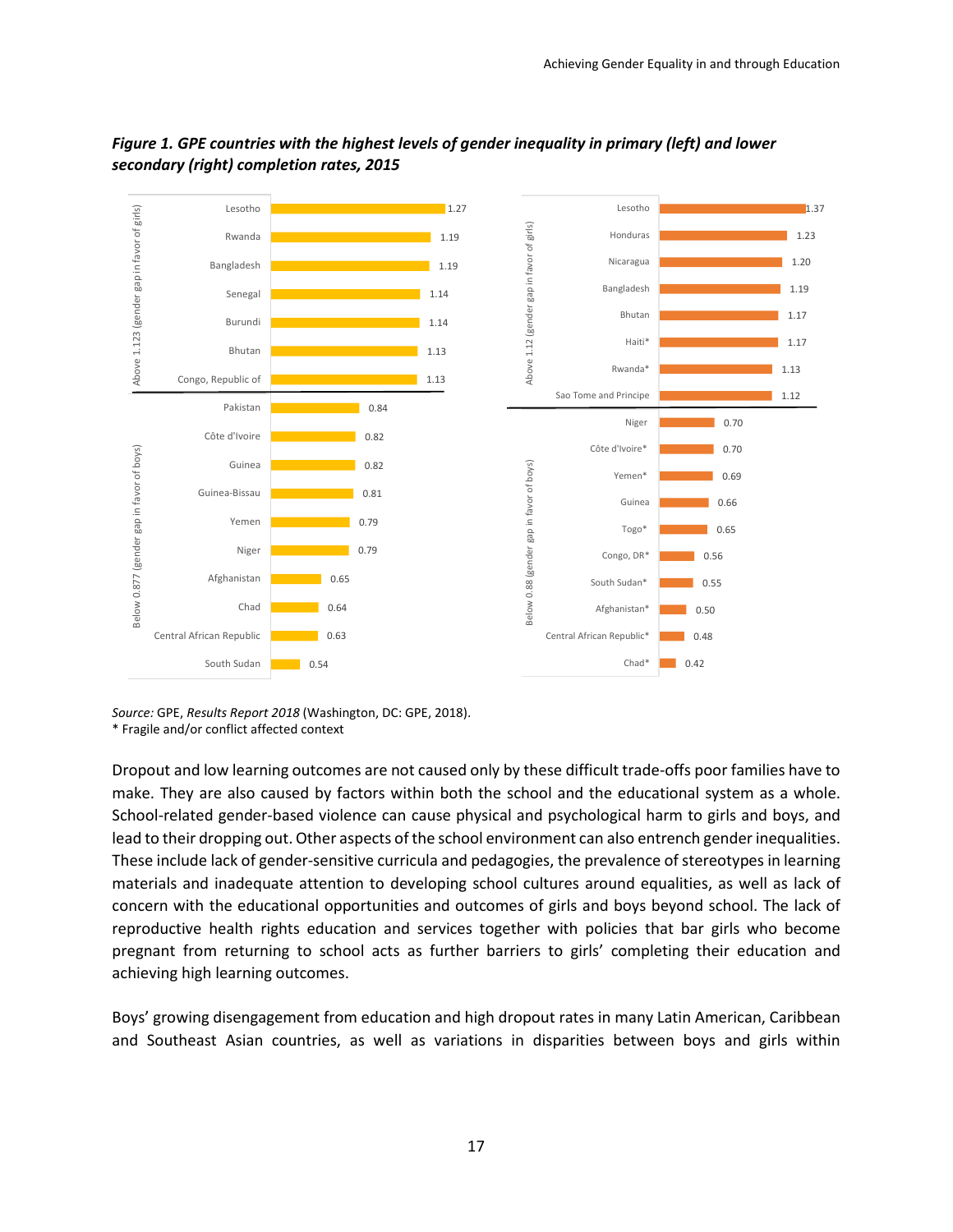countries,<sup>27</sup> underline that sector analysis and planning need to look beyond girls' education and consider the broader gender dynamics within their particular context.

#### **Challenges within education systems<sup>28</sup>**

#### *The need to connect girls' education interventions to education sector planning and systemwide reform that promotes gender equality*

Building gender-responsive education systems entails expanding financial resources for education and developing political will to support an equalities orientation and sustainable change.

Within the education system, the curriculum, teachers' and administrators' attitudes and practices, relationships between pupils and teachers, and inadequate infrastructure can all contribute to a situation where schools unintentionally deepen gender inequalities or fail to critically examine the sources of prejudice and discrimination. For example, a detailed study in Nigeria of views on gender and girls' education that surveyed the attitudes of teacher educators, teachers, girls and boys in schools in five states from northern and southern geopolitical zones showed how widespread the perception was that gender equality in political, social and economic affairs was not appropriate, and that schools should not address sexual harassment and gender-based violence. Under these conditions it is not surprising to see girls, particularly from lower income quintiles, perform more poorly than boys in school examinations, drop out in greater proportions, and fail to proceed in large numbers to further or higher education, limiting their employment options in the formal sector.<sup>29</sup> Research in Kenya shows how a culture of highstakes testing where schools are publicly shamed for low pupil performance leads to forms of genderbased violence, including harsh corporal punishment meted out to children, often girls, who fail to perform well in exams.<sup>30</sup>

Work for gender equality in and through education has sometimes been seen simply as working on girls' education, with less consideration of the need to *connect specific interventions concerned with girls' education to systemwide reform*. While addressing the exclusions and discrimination many girls experience is a part of the task of working toward gender equality, it does not automatically lead to gender equality outcomes or address forms of prejudice and discrimination.

Focusing on a *part* of the system—girls' education—rather than on the inequalities of the system as a whole can have perverse consequences. For example, establishing free primary education for all girls and boys without having enough trained teachers, learning resources or professional development in place can seriously undermine quality and unintentionally exacerbate gender inequalities. Similarly, using girls' clubs to encourage girls to speak out about the sexual harassment and violence they encounter at or around school as a stand-alone intervention can have unintended drawbacks. If this kind of intervention is not accompanied by training for teachers, school leaders and boys about treating girls with respect, establishment of systems for safe reporting and safeguarding, and building cultures of gender equality in

<sup>27</sup> UNESCO 2018*.*

<sup>&</sup>lt;sup>28</sup> Links to GEPS aims 3, improve gender equality in education systems; and 4, strengthen gender equality in education sector legal frameworks, policy and planning processes*.* 

<sup>29</sup> Unterhalter, Elaine et al. , *Teacher Education, Teacher Practice, Approaches to Gender and Girls' Schooling Outcomes: A Study in Five Nigerian States* (Abuja: British Council, 2017).

<sup>30</sup>Vanner, Catherine, "'This Is a Competition': The Relationship Between Examination Pressure and Gender Violence in Primary Schools in Kenya," *International Journal of Educational Development* 62 (2018): 35-46.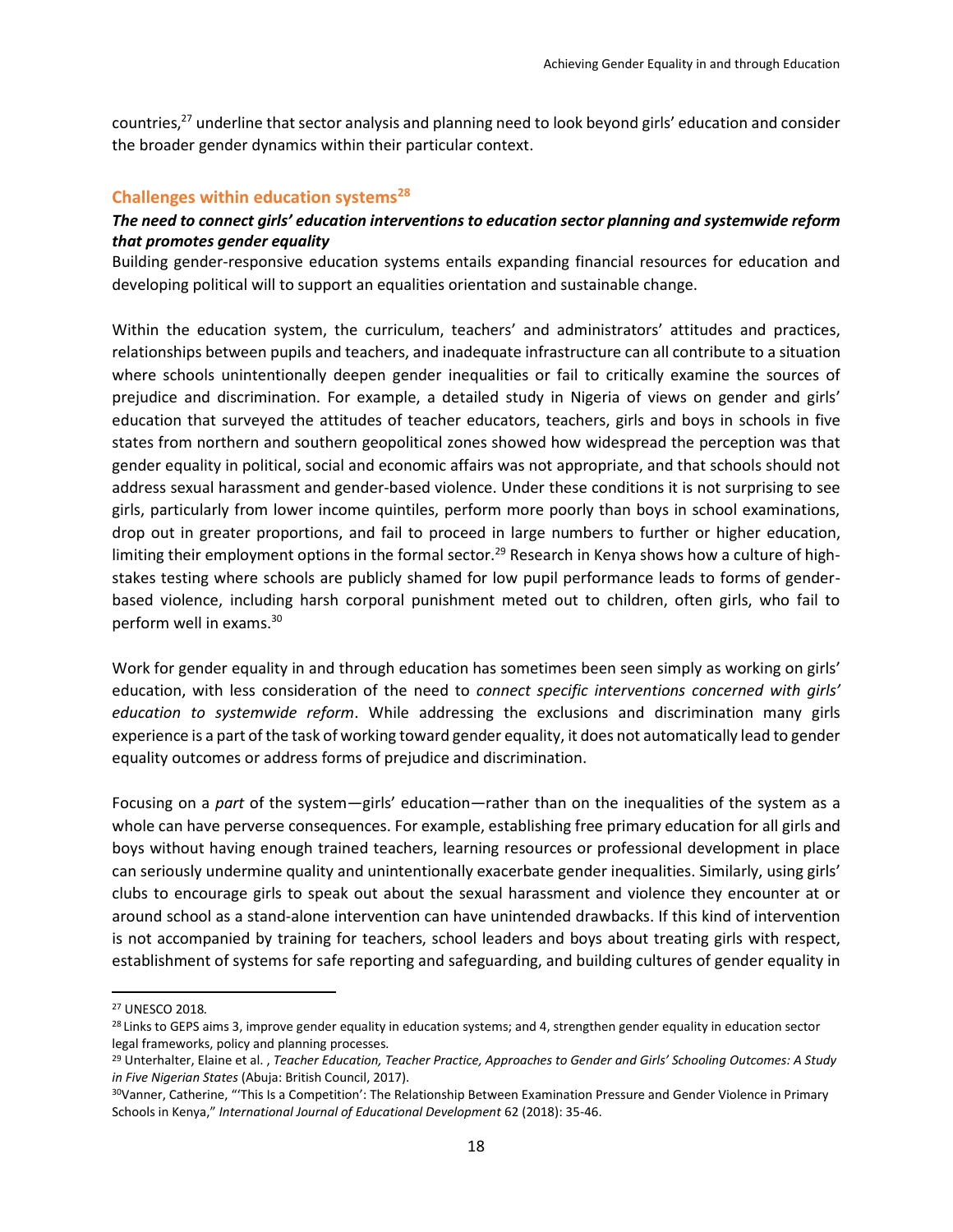school (including considerate treatment and readmission of girls who became pregnant), the girls may find themselves speaking out with no one listening. More dangerously, this could also put them at greater risk of harm because what they have to say can elicit harsh punishment, stigma or shame.

We do not yet know if, how or in what ways interventions around girls' education help generate systemlevel changes. Additionally, we do not have adequate information on what works in different contexts and how a focus on girls' education at the primary and secondary levels can best develop financial literacy, employability skills and economic empowerment of women. This adds to the challenge of designing holistic gender equality interventions that target the needs of each girl or boy in specific contexts.

Additionally, interventions around aspects of girls' education are often evaluated on their own terms and rarely linked with some of the bigger issues around education system development. Ensuring adequate financing and institutional arrangements, building political support for gender equality through a coordinated ministry approach, attending to relevant teacher and administrator capacity needs, setting up safeguarding arrangements in schools underpinned with law enforcement, and parental/community sensitization to gender equality are important actions to bring about sustainable change on multiple levels of the education system. In order to increase gender equality in access, participation and learning for all girls and boys, significant investment in systems building, capacity development, cross-sectoral coordination and holistic interventions needs to take place.

## *The need for change at multiple levels of an education system, including aspects of governance and capacity development*

A focus on gender equality entails setting up institutions and guiding actions toward supporting every person who is studying or working in an education system being treated with dignity so that their rights and opportunities can be realized. Education systems comprise long chains of relationships that encompass global, national and local structures and interactions, some of which are framed by institutions and others loose associations of people or practices. Key ideas about professionalism, value for money or the value of schooling often guide decisions in an education system and must be taken into account in work toward gender equality on *multiple levels of an education system*.

Education systems, formal and informal, in all their interconnected facets, are made by the people who work in them. Often these administrators, teachers, researchers and support workers have experienced and taken for granted—many of the gender inequalities that have become hard-wired into their societies. Unless these ideas are consciously made visible and examined, they can be unconsciously carried over into the education systems through daily work practices, reinforcing inequalities and shaping their direction away from equality.

## *The need to connect across different ministries whose work supports gender equality in education directly and indirectly*

An additional challenge in achieving gender equality throughout an education system is the need for adequately supporting the leadership capacity of all actors associated with an education system and national government to connect across different ministries whose work supports gender equality in education directly or indirectly. Institutionally, the design, financing, management and functioning of these structures steers them toward working in silos and militates against working in coordination with other ministries. An understanding of how mechanisms that support inter-ministerial collaboration can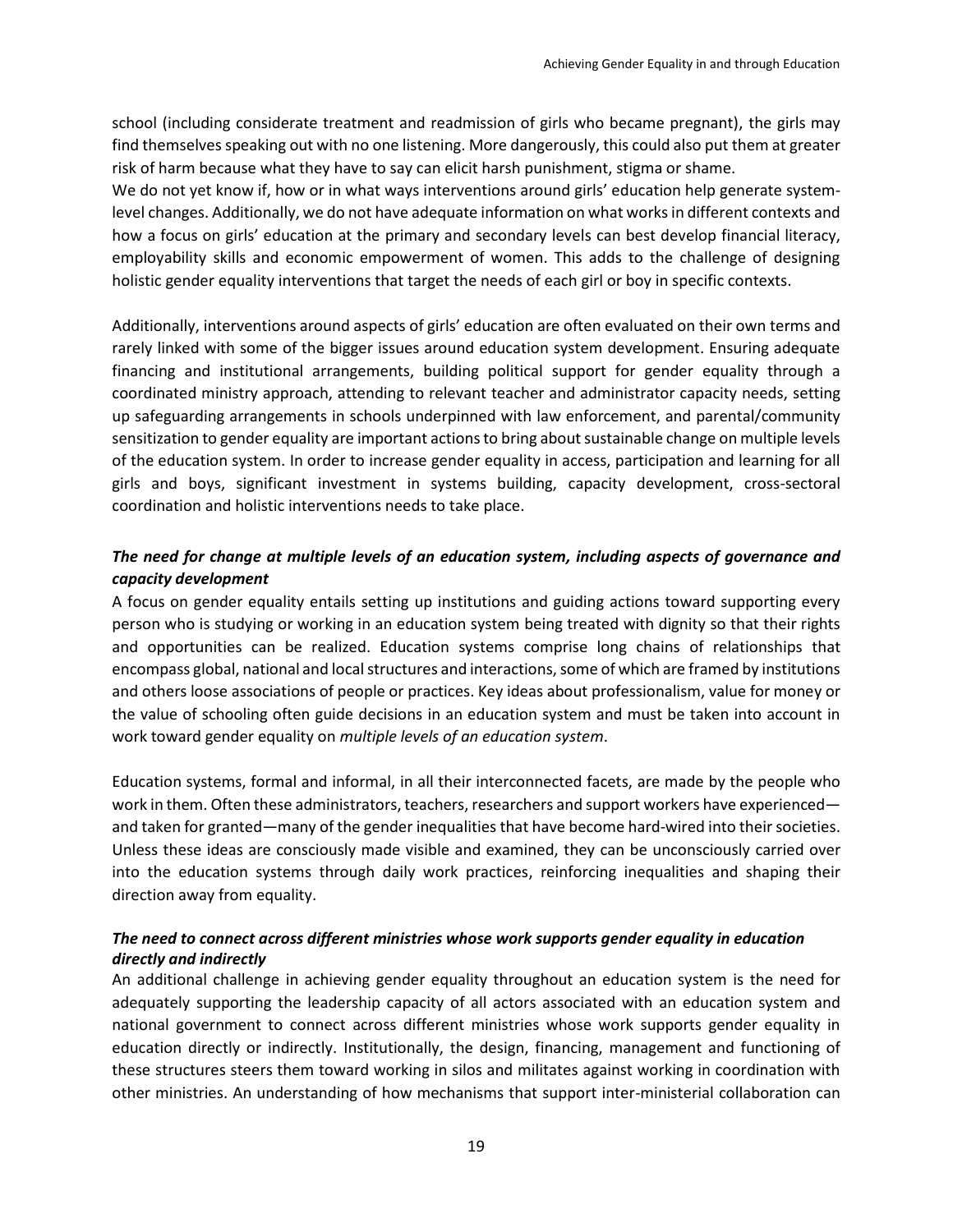be put in place is lacking. These key actors must be empowered to challenge intersecting inequalities and stereotypes in their interpretation of policy, to call for fair distribution of resources, to recognize and appreciate diverse social and cultural relationships and ways to work toward building participatory processes that support realizing women's political, social and economic rights and establishing relationships of gender equality. Institutional and individual capacity to support this more joined-up way of working needs to be built.

Policies may be lacking, or not well enough coordinated across ministries or put into practice, to address broader challenges of girls leaving school because of child marriage, inequitable gender relations between girls and boys, early pregnancy, school-related gender-based violence and other forms of violence against women. Stereotyping of girls and women forms gender norms, which means that sexual harassment and exclusion are part of everyday practices, with consequences for not just girls but boys too. Boys may confront norms of masculinity that can encourage them to drop out of school, to be drawn in to practices harmful to themselves or others, or to participate in different forms of harassment.

#### **Challenges in political, social and economic structures<sup>31</sup>**

#### *Addressing political and economic structures of inequality*

 $\overline{a}$ 

Gender inequalities in access, progression and attainment in education intersect with other inequalities that hold girls and boys back. For example, the proportion of girls who do not enter or fail to complete education is highest among those from poor families, often living in areas with inadequate infrastructure (slums or poor rural areas) and coming from communities that have historically been discriminated against. While reasons for this vary according to context, the poorest families often have inadequate money for household expenses and have to rely on girls' unpaid work in the household, involvement in farming, or hawking as a key component of household income, thus keeping girls out of school. For many poor families, boys also provide crucial labor. In rural pastoralist communities, boys have a large responsibility for livestock, and in urban areas they are often employed in the informal economy.

Table 1 highlights the intersection of gender and poverty in relation to primary, lower secondary and upper secondary completion. In Sub-Saharan Africa, in particular, gender parity and overall completion rates decrease as students move from primary to lower and upper secondary, with overall completion rates for upper secondary just 5 percent for the poorest females.

<sup>31</sup> Links to GEPS aim 4: ensure robust execution of commitment to gender equality across the Global Partnership.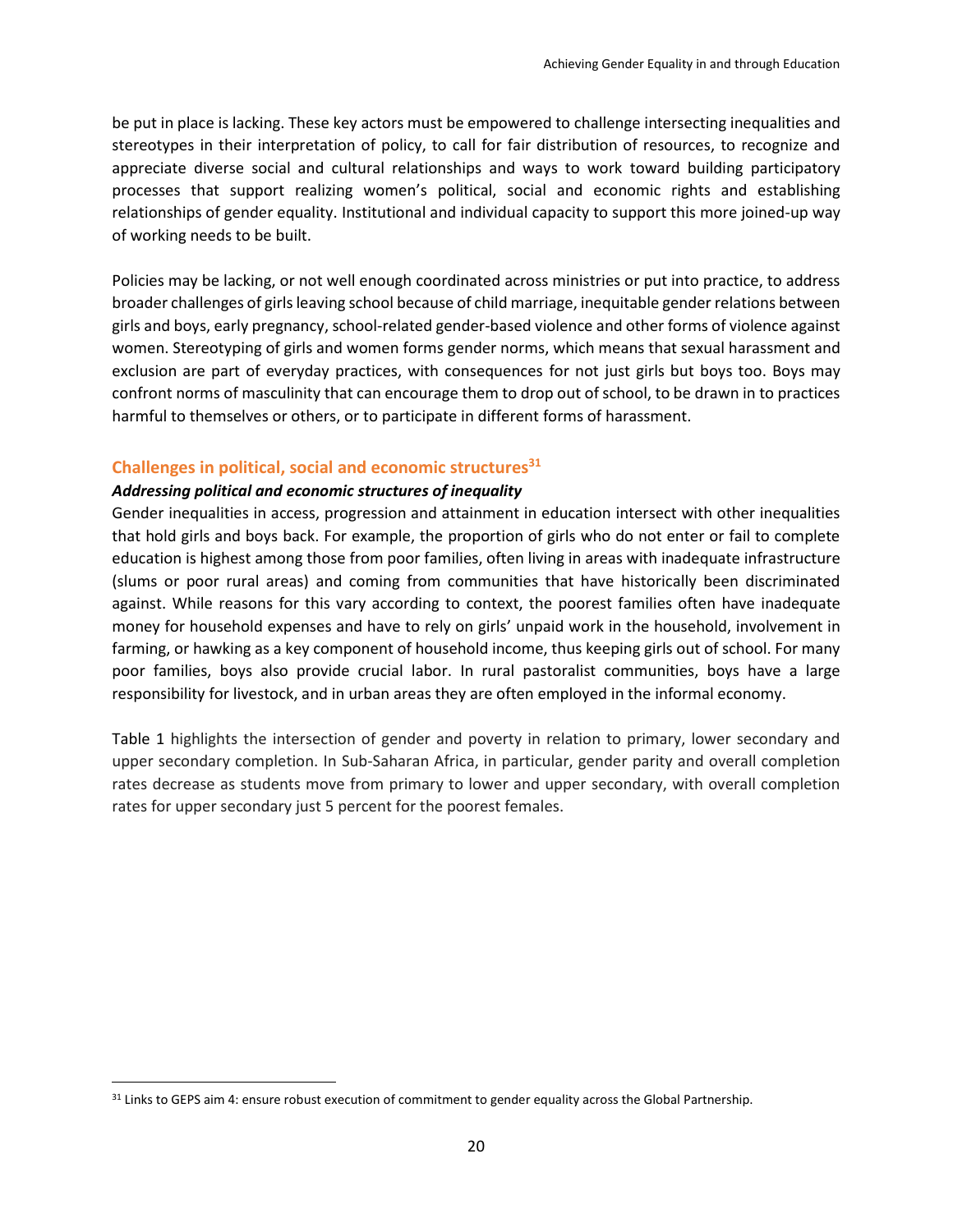|                                  | <b>Primary</b>                                |                                             |                                                  |                                               | Lower secondary                             |                                                         |                                               | <b>Upper secondary</b>                      |                                                         |  |
|----------------------------------|-----------------------------------------------|---------------------------------------------|--------------------------------------------------|-----------------------------------------------|---------------------------------------------|---------------------------------------------------------|-----------------------------------------------|---------------------------------------------|---------------------------------------------------------|--|
|                                  | Gender<br>parity index.<br>completion<br>rate | <b>Completion</b><br>rate.<br>poorest males | <b>Completion</b><br>rate.<br>poorest<br>females | Gender<br>parttu index.<br>completion<br>rate | <b>Completion</b><br>rate.<br>poorest males | <b>Completion</b><br>rate.<br>poorest<br><b>females</b> | Gender<br>parity index.<br>completion<br>rate | <b>Completion</b><br>rate.<br>poorest males | <b>Completion</b><br>rate.<br>poorest<br><b>females</b> |  |
| World                            | 1.01                                          | 72                                          | 71                                               | 1.01                                          | 54                                          | 54                                                      | 0.99                                          | 32                                          | 33                                                      |  |
| Caucasus and Central Asia        | $\sim$                                        | $\cdots$                                    | min.                                             | $\sim$                                        | i since                                     | $\frac{1}{2}$                                           | $\sim$                                        | $\cdots$                                    | m.                                                      |  |
| Eastern and South-eastern Asia   | 1.02                                          | 88                                          | 92                                               | 114                                           | 65                                          | 72                                                      | 1.05                                          | 45                                          | 48                                                      |  |
| Europe and Northern America      | $\sim$                                        | 99                                          | 98                                               | 1.00                                          | 95                                          | 96                                                      | 1.05                                          | 77                                          | 81                                                      |  |
| Latin America and the Caribbean  | 1.04                                          | 80                                          | 86                                               | 1.07                                          | 56                                          | 63                                                      | 1.13                                          | 31                                          | 34                                                      |  |
| Northern Africa and Western Asia | 0.97                                          | 69                                          | 63                                               | 1.03                                          | 44                                          | 42                                                      | 1.02                                          | 18                                          | 16                                                      |  |
| Pacific                          | $+ +$                                         | $\sim$                                      | $\cdots$                                         | 1.01                                          | 97                                          | 96                                                      | 1.09                                          | 80                                          | 69                                                      |  |
| Southern Asia                    | 0.99                                          | 75                                          | 71                                               | 0.94                                          | 60                                          | 53                                                      | 0.90                                          | 23                                          | 16                                                      |  |
| Sub-Saharan Africa               | 0.99                                          | 34                                          | 31                                               | 0.86                                          | 17                                          | 13                                                      | 0.78                                          | $\overline{8}$                              | 5                                                       |  |
| Low income                       | 0.97                                          | 31                                          | 28                                               | 0.79                                          | 12                                          | $\overline{\mathbf{g}}$                                 | 0.66                                          | $\overline{3}$                              |                                                         |  |
| Lower middle income              | 1.00                                          | 70                                          | 68                                               | 0.97                                          | 53                                          | 47                                                      | 0.93                                          | 21                                          | 15                                                      |  |
| Upper middle income              | 1.02                                          | 89                                          | 93                                               | 111                                           | 69                                          | 78                                                      | 1.07                                          | 49                                          | 52                                                      |  |
| High income                      | m.                                            | $\sim$                                      | w                                                | 101                                           | 89                                          | 92                                                      | 107                                           | 73                                          | 79                                                      |  |

## **Table 1. Gender parity indexes of completion rate, and completion rate of poorest males and females, by level, region and country income group, 2010-2015**

Source: GEM Report team calculations for completion rates based on household survey data.

*Source:* UNESCO, *Global Education Monitoring Report Gender Review: Meeting Our Commitments to Gender Equality in Education* (Paris: UNESCO, 2018).

In addition to poverty, disability status also contributes to inequality. Girls and boys who live with disabilities are often kept out of school because schools cannot accommodate their needs or families feel shame, and stigma attaches to their presence in public places. Girls who live in regions affected by conflict are particularly vulnerable to receiving little or no schooling, partly because when safety is a major concern, girls are kept home more often than boys. Both boys and girls are affected by the lack of provision for education in conflict-affected areas, but as conflict amplifies and exacerbates existing structural inequalities in a society, those with the least assets, opportunities for income generation, limited legal protections and restricted access to powerful social networks find themselves most excluded from education resources. These are often the poorest women and girls.

To bring about gains in gender equality, it is necessary to build processes of institutional accountability that track gender inequalities at multiple levels in an education system in a more intentional way and drive changes in practices. Many factors affect an education system. The range of relationships, practices and ideas entailed makes gender equality work particularly complex because the work encompasses state and nonstate organizations, and government departments that work not only in education but also health, youth affairs, housing, water, sanitation, and roads among others. Change in these areas requires a rigorous review of *political and economic structures* and the relationships they keep in place.

#### *Working with social and cultural norms within and outside schools*

With regard to *social and cultural norms,* gender inequality is a deep structural issue in all societies, and education systems are likely to reflect long-established politico-economic and sociocultural divisions in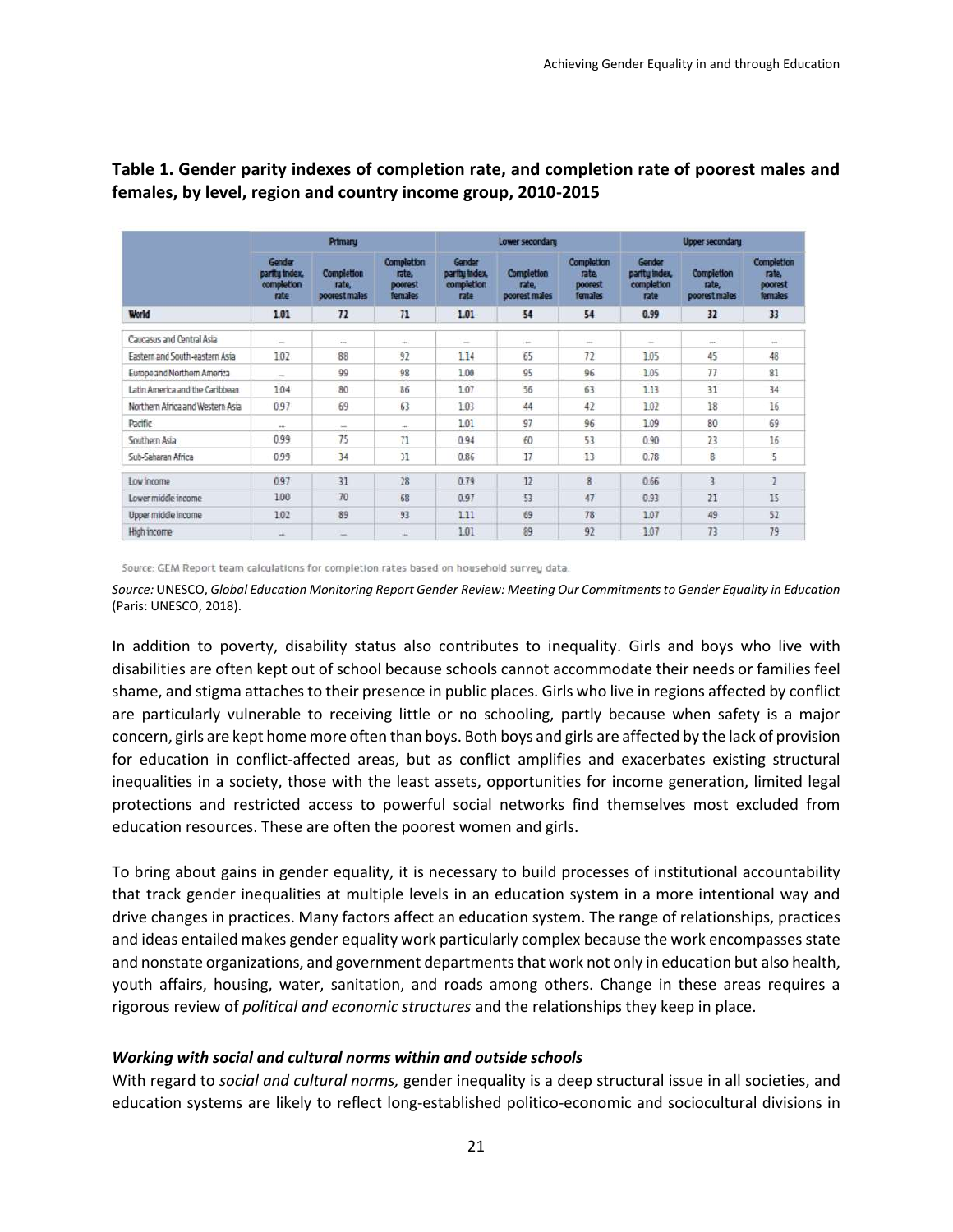which gender inequalities are a feature of the way resources—such as land, wealth, employment, income, political and cultural power—are distributed. Although laws may guarantee education opportunities to all, delivering on these opportunities against a background of long histories of inequality, injustice and exclusion is immensely difficult. Working to establish an efficient and equitable education system in countries with limited fiscal resources and historical infrastructure to build on is hard enough. Ensuring that this system can contribute to transforming deeply entrenched social divisions in which gender inequality is often so widespread, multifaceted, and difficult to change presents an enormous undertaking. While campaigns to get girls into school have achieved a degree of success, these gains in access have not necessarily been matched by gains in system change that bring about gender equality. Ensuring gender equality in schools and education systems requires considerable investment of time, money, knowledge and skill, all of which may be in scarce supply. There are generally no short cuts to all members of communities with long-established experiences of inequalities and often harmful traditional practices that limit girls' rights to engage in a process of needs assessment and supported change in order to take forward work to develop gender equalities in education.

SRGBV is a particular manifestation of inequitable gender norms. Sometimes teachers or learners' childhood experiences of violent punishment or sexual violence influence their confidence in their capabilities to address violence and discrimination in schools or classrooms. The silences that surround these difficult issues require patient work. Working to change ideas and actions around gender to move more in a direction concerned with equality and rights, as reflected in policy, requires particular kinds of support and partnership in all facets of work of an education system, from curriculum development through teacher training and support, planning and budgeting, management, administration, assessment, monitoring and evaluation.

Conversely, sensitive understanding and leveraging of cultural practices that have potential to support gender equality are important areas that merit further examination.

#### *Different understandings of what gender means, its complexity and how to lead institutional change*

These difficulties of building and sustaining education systems in contexts of inequality are amplified by *different understandings of what "gender" means*, and its complexity. Gender inequality does include the exclusion and neglect of girls, but it also concerns the relationships between girls and boys, men and women. These may be collaborative, but they are also frequently marked by inequalities of power and resources, where violence is used as means to enforce exclusion and refusal of rights. Gender often intersects with other inequalities of class, race, location and ethnicity. This can be the case, for example, in societies marked by histories of racism or ethnic division, where one group holds political and economic power, excluding others from access to decent education, housing and work; gender inequalities are a feature of these unjust ideas and practices. Intersecting inequalities need to be addressed through processes for change that acknowledge the complexities and instabilities of context, and varied alignments. Work to support actions that are directed to substantive equalities requires sustaining over long periods and attention to many facets. Figure 2 shows different conceptualizations of gender and how they relate to accountability.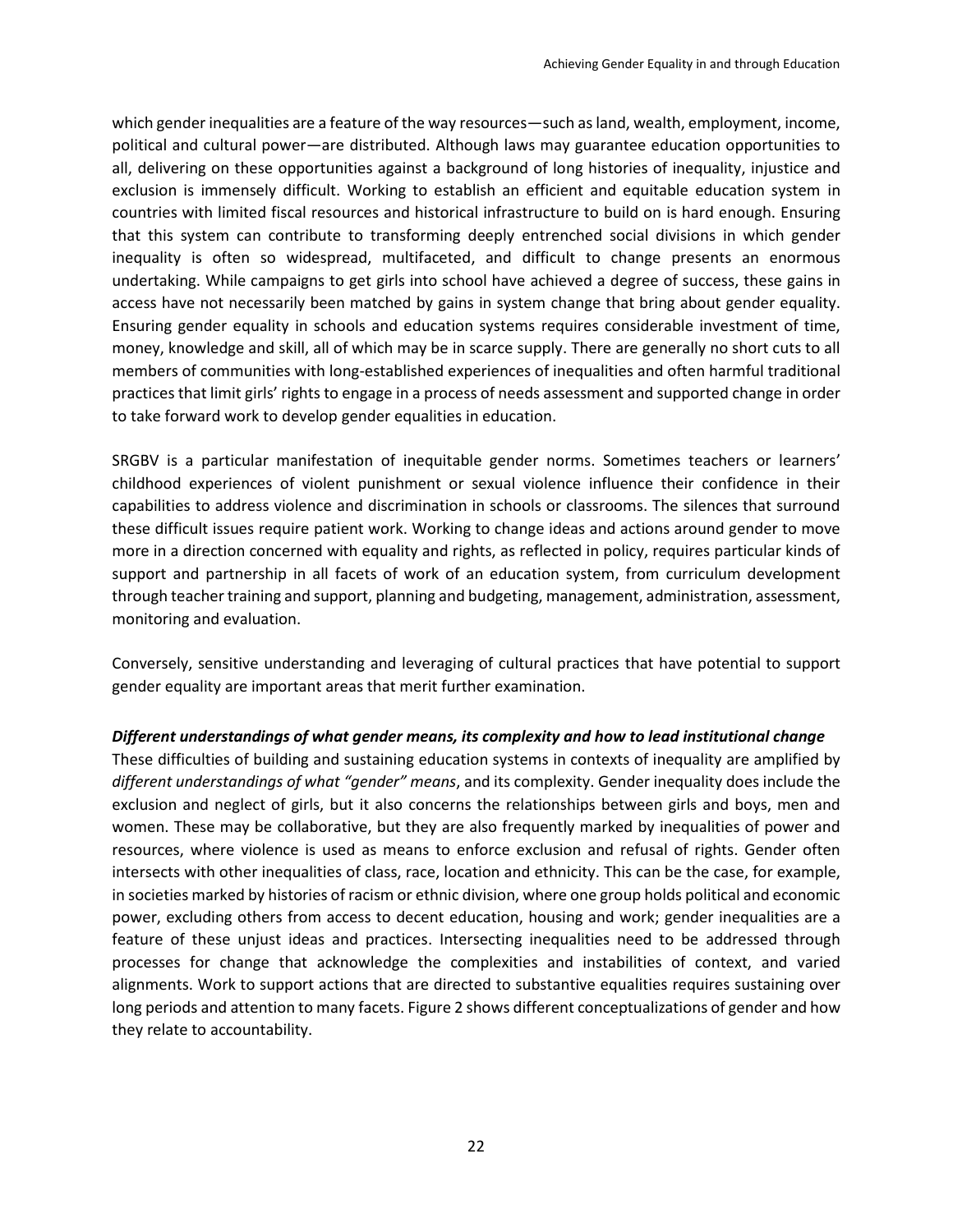

#### *Figure 2. Conceptualizations of gender and implications for accountability*

*Source:* Unterhalter et al. 2018, as cited in UNESCO, *Global Education Monitoring Report Gender Review: Meeting Our Commitments to Gender Equality in Education* (Paris: UNESCO, 2018).

#### *Understanding "gender-responsiveness"*

Beyond a focus on girls' education, a shared understanding is needed of what is meant by a genderresponsive education system, the gender implications for education systems as a whole, and the role gender plays in shaping who has access to education, who progresses through its different phases, and what reasons account for differential outcomes. This means looking at what arrangements are in place for learning, teaching and assessment; what decisions around curriculum, materials and pedagogy are made at the level of policy; and how this is put into practice in schools. Gender also has significant implications for education sector planning, budgeting, management, monitoring and evaluation, and accountabilities for results. For example, addressing intersecting inequalities of gender, race, ethnicity and location might mean placing gender equality at the center of an education sector plan—seeing it not as a small initiative of one department but as the focus of all the work, requiring redirection of resources, critical scrutiny of how these are distributed in order to address some of the most underserved groups, and establishment of monitoring systems that seek to uncover disadvantage. Mainstreaming gender equality throughout an education system and tracking these changes will take significant investments of time, money, skill, research and reflection linked to evaluation.

As noted above, achieving gender equality in and through education is a highly complex task. The many interconnections in play, the wide range of information required, and the high-order skills for making institutional linkages and working across sectors that need to be deployed are extremely demanding. This challenge is frequently underestimated, with work on gender often located in a very small, underresourced team, or a single project, rather than guided by strong leadership in a more powerful, strategic institutional position within an education system, and the links with other sectors and government departments fully recognized and supported.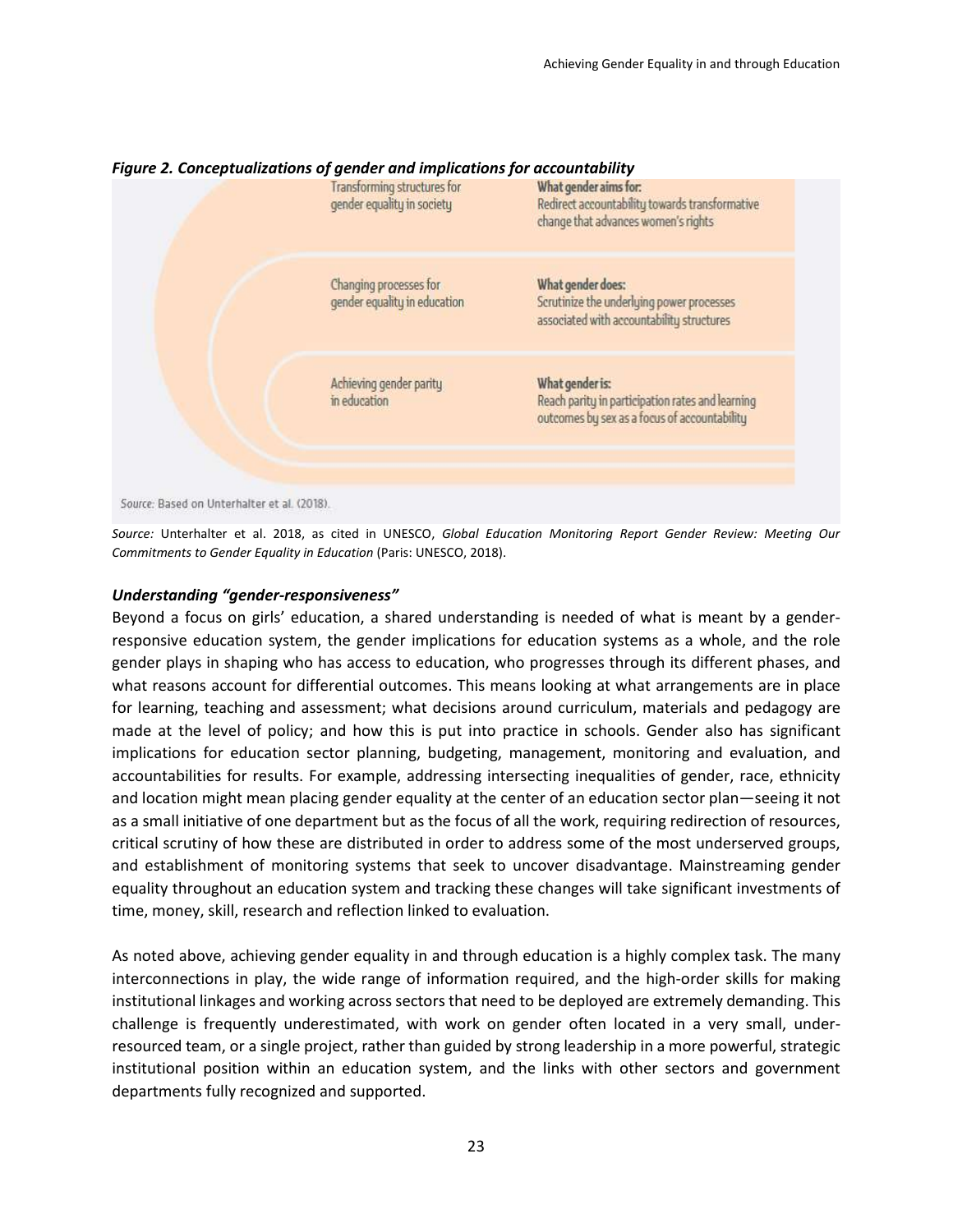# <span id="page-23-0"></span>**4. How GPE supports gender equality in and through education**

GPE invests heavily in education sector planning, providing partner developing countries grants of up to US\$500,000 to prepare education sector plans based on evidence and data. Once these plans are endorsed, GPE offers countries large-scale education sector program implementation grants up to a maximum of US\$100 million. A stocktake of 42 DCPs (ESPs and ESPIGs) and 10 countries (in-depth analysis, ESAs and Action Plans) on how DCPs are addressing gender issues in their education plans showed that nine countries/states had a specific educational strategy for girls' participation in education or a national gender strategy, eight countries/states planned to develop one, and 15 did not fund any specific strategy for girls' participation in education.<sup>32</sup> Thirteen countries had not integrated gender-disaggregated indicators for primary education in ESP monitoring and evaluation frameworks, and a further four for secondary education.

GPE's *Portfolio Review 2018* notes that 31 out of 37 ESPIGs include activities geared toward gender equality in education, including 18 in countries affected by fragility and conflict, and gender equality in education is the most prominent equity theme in the ESPIGs coded (up from 30 out of 41 the previous year). These include targeted approaches (18) and approaches that mainstream gender equality throughout the program. Funded strategies are related to removing barriers in access as well as to improving supply and learning environment.

Targeted strategies include provision of learning materials to girls, increased investments in female teachers and administrators, strategic communication initiatives to raise awareness for girls' education, incentive schemes and provision of gender-sensitive school facilities. In Lesotho, where the gender parity index (GPI) is in favor of girls, the focus is on boys. Guinea, on the other hand, provides an example where gender is mainstreamed into the design of a gender-sensitive in-service training program supported by GPE funds, which was informed by lessons learned from the implementation of a girls' program financed by another donor.

Some countries use GPE funding for institutional strategies, such as the development of a national policy on gender or girls' participation in education, the establishment of gender focal points in ministries or the introduction of a gender-based approach in statistical data collection. An ongoing thematic review will further elaborate this analysis, take further stock of how gender equality concerns are currently being reflected in new ESPs and explore any changes/emerging trends.

Achieving gender equality is a core principle of GPE 2020 and thus central to GPE's work. Strategic goal 2 is "increased equity, gender equality and inclusion for all in a full cycle of quality education, targeting the poorest and most marginalized, including by gender, disability, ethnicity and conflict or fragility." In 2015, GPE developed its first results framework for 2016-2020. The framework has two indicators specific to gender equity and a third country-level objective that relates to equity more broadly.

 $\overline{a}$ 

<sup>&</sup>lt;sup>32</sup> GPE, Girls' Education and Gender in Education Sector Plans and GPE-funded Programs (Washington, DC: GPE, 2017a).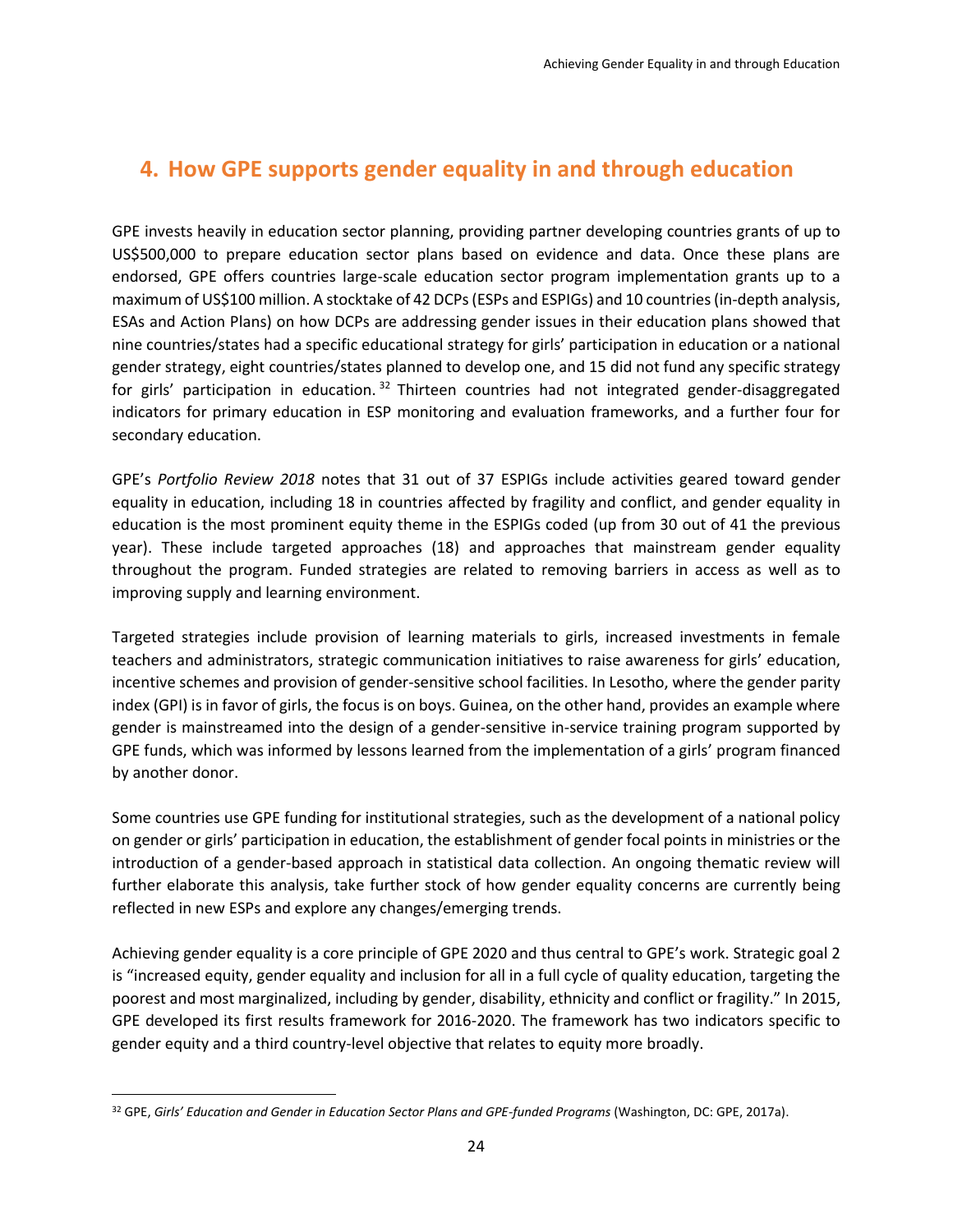*Indicator 5. Proportion of GPE DCPs within set thresholds for gender parity index of completion*  rates for: (a) primary education; (b) lower secondary education. The gender parity index is the ratio of the female completion rate for primary (or lower secondary) schooling to the male completion rate. A GPI of 1 indicates gender parity was achieved; a value less than 1 indicates a disparity in favor of boys; and a value greater than 1 indicates a disparity in favor of girls. The set thresholds for this indicator are 0.88-1.12.

*Indicator 8. Gender parity index of out-of-school rate for: (a) primary education; (b) lower secondary education.* This indicator combines a GPI and out-of-school rates. Out-of-school rates are defined as the number of children of official primary (or lower secondary) school age who are not enrolled in primary or secondary school, expressed as a percentage of the population of official primary (or lower secondary) school age.

*Indicator 16.c. Proportion of ESPs/TEPs with a strategy to respond to marginalized groups that meets quality standards (including gender, disability, and other context-relevant dimensions).* This indictor is defined as the number of endorsed education sector plans or transitional education plans (TEPs) that have a strategy for marginalized populations meeting at least four out of a possible total of five standards out of the total number of endorsed ESPs and TEPs included in the group sample. The five quality standards for this indicator: evidence-based, relevant, coherent, measurable and implementable.

Gender equality is further elaborated in GPE's Gender Equality Policy and Strategy 2016-2020, which is aligned with the goals and objectives of GPE 2020, SDG 4 and Education 2030. The policy marks a pivotal shift from a focus on *gender parity in numbers* to a focus on how the education system as a whole serves to advance *gender equality—*in learning and learning environments, teacher education and practice, curriculum and materials development, leadership and administration, and in the dynamics of malefemale interaction. The vision is to achieve gender equality not only *within* the education system itself but also *through* education, so that all boys and girls, women and men are able to fulfill their full potential in life, regardless of whether they are born male or female. Key investments to date related to the policy are outlined below.

In line with output 3 of the strategy—gender-responsive education sector analysis, planning and implementation—GPE in strategic partnership with UNGEI has developed the *Guidance for Developing Gender-Responsive Education Sector Plans* (GRESP), which supports developing country partners to build capacity for developing gender-responsive education sector plans, based on sound gender analysis of data. Four regional workshops, conducted with UNGEI, have contributed to strengthened awareness of gender-responsive sector planning of DCPs in Sub-Saharan Africa and South Asia. The workshops have benefited from the technical support of other partners, including Plan International, UNICEF regional offices, UNESCO-IIEP (Paris and Pôle de Dakar), FAWE, and others, as well as financial support from AU/CIEFFA.

Through the Global and Regional Activities (GRA) program, GPE supported UNICEF to address schoolrelated gender-based violence in Cote d'Ivoire, Ethiopia, Togo and Zambia through the End Gender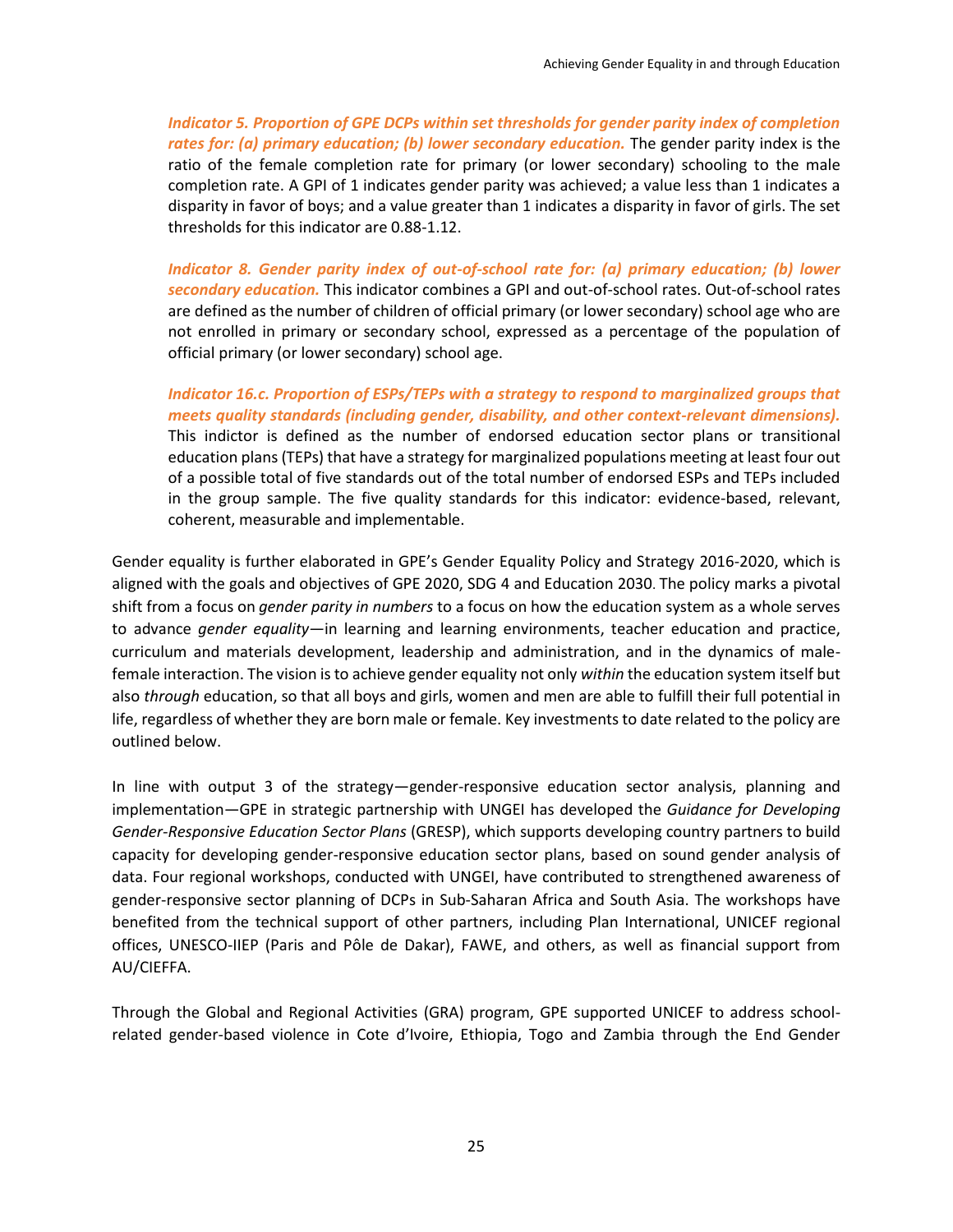Violence in Schools initiative, which produced a global review of policy and practice on SRGBV.<sup>33</sup> The GRA program also supported UNICEF and the UNESCO Institute for Statistics (UIS) through the Global Initiative on Out-of-School Children, which provides global data disaggregated by gender on out-of-school children.<sup>34</sup>

The World Bank and GPE produced the publication *Optimizing Education Outcomes: High Return Investments in School Health for Increased Participation and Learning* to help shape continuing work to foster strengthened integration of strategic health investments in education sector plans for improved education and gender equality outcomes using the school as an effective platform.

Other recent analytical studies produced in collaboration with the World Bank, with funding from GPE's GRA program, include documenting global trends in legal protection for women against domestic violence and sexual harassment, which can act as a key barrier to girls' participation in education and safety in and on the way to and from school. In addition, GPE has worked with the World Bank on a number of studies on child marriage, including in West and Central Africa.<sup>35</sup> This work informed evidence-based advocacy ahead of the 2017 high-level meeting on ending child marriage in West and Central Africa, where child marriage rates reach as high as 68 percent in the Central African Republic, <sup>36</sup> and are a strong contributing factor to girls missing out on school.<sup>37</sup> The implications of these studies, which highlight the significance of collaborations beyond education departments and the many relationships that bear on an education system working toward gender equality, provide resources that can be mined for recommendations for policy and investment.

At the country level, GPE supports the achievement of gender equality in and through education through its quality assurance process, which aims to ensure that ESPs and proposals for ESPIGs align with broader sector financing priorities and GPE's vision and strategic objectives, including increased equity, gender equality and inclusion. GPE's role in in-country dialogue with the ministry of education–led local education groups (LEGs) also has the potential for advocacy on advancing a gender equality agenda.

Through its new KIX program, GPE will make an initial investment in this thematic area, seeking to match this support with contributions from others in order to make catalytic investments that can build on successes to date and further address the remaining challenges of achieving gender equality in and through education across the partnership.

This discussion paper for the gender equality thematic area of KIX takes particular note of the finding in the GEPS report for 2018 that the GPE partner countries where gender disparities in education remain most acute are among the poorest and most conflict-affected in the world. This suggests that a more intersectional approach, including a focus on disability, and concentrated level of effort is required to

<sup>33</sup> GPE, *A Rigorous Review of Global Research Evidence on Policy and Practice on School-Related Gender-Based Violence*  (Washington, DC: GPE, 2016a).

<sup>34</sup> UIS-UNICEF, *Fixing the Broken Promise of Education for All: Findings from the Global Initiative on Out-of-School Children* (Montreal: UIS, 2015).

<sup>35</sup> Wodon et al. 2018.

<sup>36</sup> UNICEF, "Child Marriage," UNICEF Data, March 2018.

<sup>37</sup> Related GPE–World Bank collaborative publications can be found in the References, Wodon et al. 2018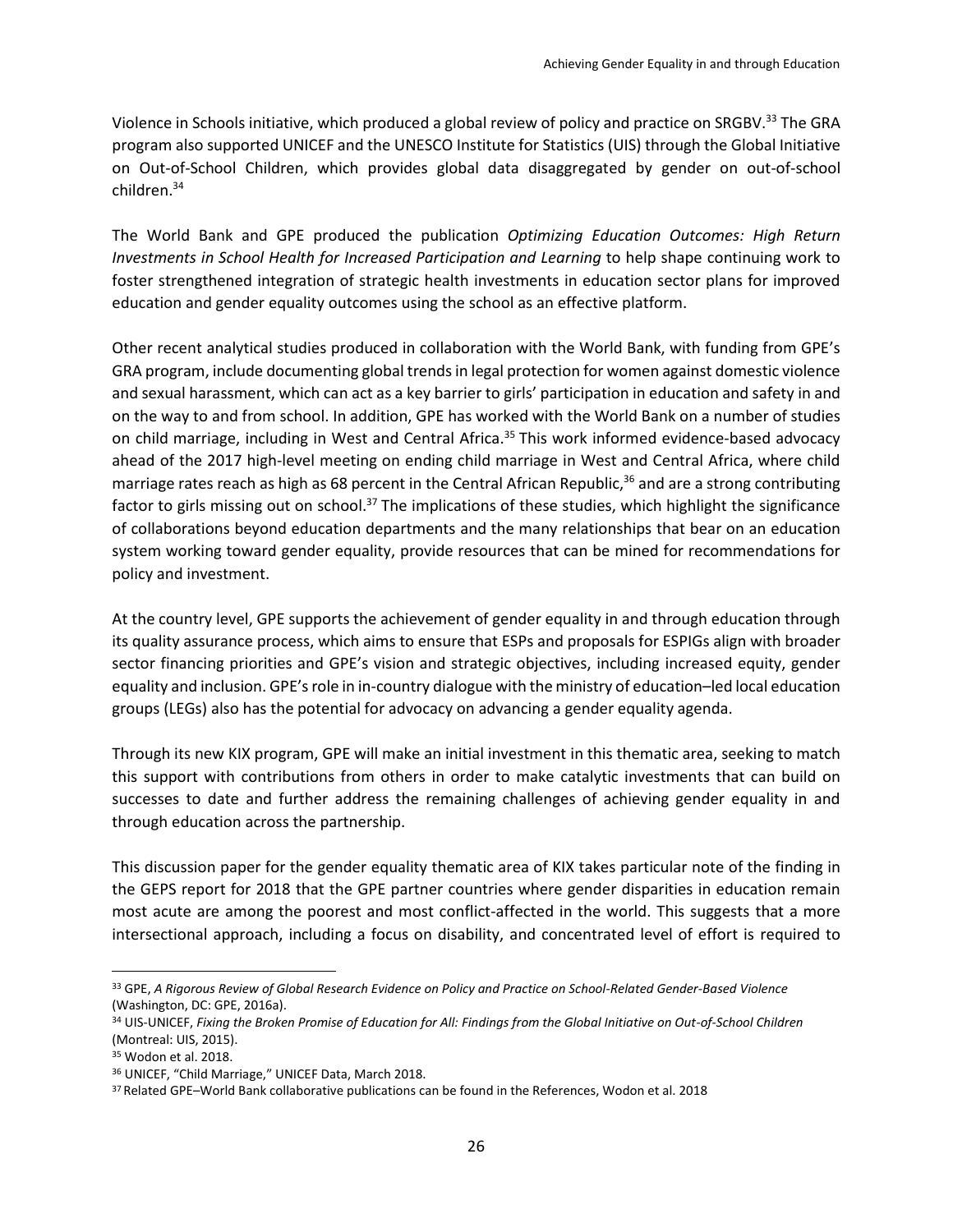support these countries to accelerate progress and ensure no girl or boy is left behind and that socioeconomic and political rights for all are realized.<sup>38</sup> The same report also notes several countries where fewer boys than girls are completing basic education, highlighting an emerging issue that will require context-specific solutions and tailored strategies to address gender-based barriers and needs.

# <span id="page-26-0"></span>**5. Global public goods for gender and girls' education: frameworks, research, data, tools, capacity and innovation**

Over the past 30 years, investment in gender and girls' education has generated a range of policy frameworks, a cadre of experts, a body of research and data, and some networks that have provided spaces for critical review. However, these global public goods are concentrated and used in only a handful of countries and are virtually unknown in others. Some key global goods are associated with donor agendas, driven from the global north or elite research institutes in the global south, and this limits the depth of the insights generated and approaches to uptake and sustainability. Although there are examples of well-contextualized studies linked to national communities of practice, a knowledge shaped by these relationships has been generated about only a select range of countries. Regardless of the knowledge communities involved, the evidence has yet to be developed into what constitutes the essential ingredients linking interventions and education systems working to enhance gender equality, and advance rights for women and girls. This section reviews a range of global public goods.

As detailed below, there is no shortage of policy commitments for girls' education and gender equality in education. However, work needs to be done to link these policy texts with appropriate indicators and monitoring mechanisms to fully capture some of the many meanings of gender equality in education and to appreciate some of the diversity of sites in which policy is realized.

#### <span id="page-26-1"></span>**Frameworks**

 $\overline{\phantom{a}}$ 

Since the adoption of CEDAW by the UN General Assembly in 1979, governments have affirmed a range of other statements setting out commitments to gender equality in education. Some have formal processes for review (for example, CEDAW); others build accountability through indicators and pledging commitments. The Beijing Declaration and Platform for Action from the World Conference on Women in 1995 reaffirmed the centrality of women's rights and the rights of girls as an integral part of human rights. It acknowledges significant diversities of contexts, conditions and identification around the world, but it also notes the unifying importance of collaboration to achieve gender equality.

The Sustainable Development Goals, adopted by UN member states in 2015, provide a global framework of goals and targets for sustainable development. SDG 4, with which GPE 2020's vision is fully aligned, comprises seven targets that deal with quality and equality for different phases of education. These include target 4.5, which specifically supports gender equality linked with the distribution of educational access, and noting the needs of people with disabilities, indigenous peoples and vulnerable groups. Target

<sup>38</sup> GPE, *Annual Report on Implementation of GPE Gender Equality Strategy* (Washington, DC: GPE, 2018a).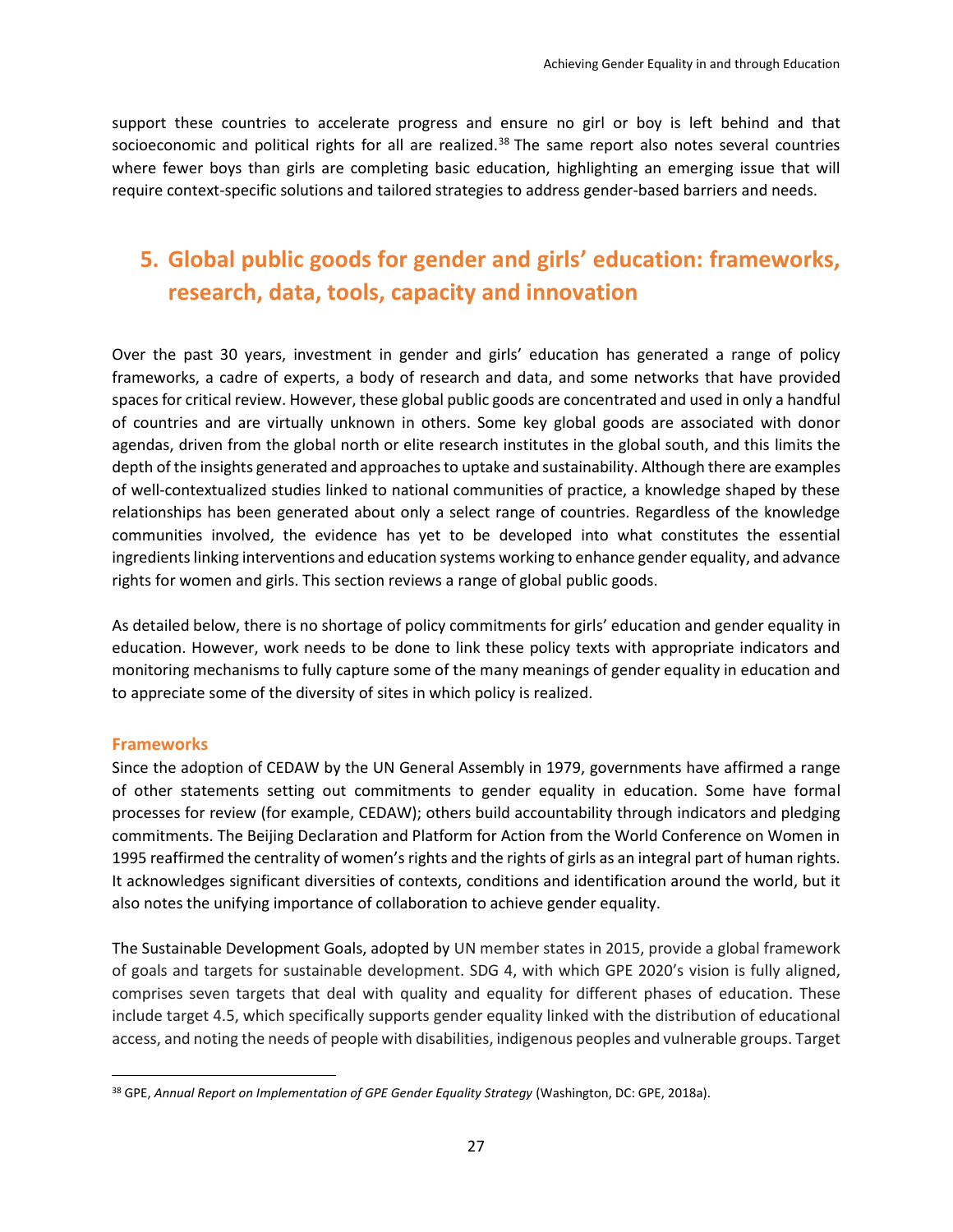4.7.1 ambitiously seeks to measure the extent to which global citizenship education and education for sustainable development, including gender equality and human rights, are mainstreamed at all levels in national education policies, curricula, teacher education and student assessment.

Adopted by the Education for All (EFA) community in October 2015, Education 2030 aligns with SDG 4 and comprises the Incheon Declaration and the Framework for Action for implementation of the SDGs with detailed statements about gender equality. It covers eliminating gender bias, discrimination and stereotyping in classrooms and throughout the education system; gender-sensitive policies and practices; and ensuring the personal safety of girls and women in education institutions.<sup>39</sup>

Most recently, the 2018 G-7 meeting agreed to put gender concerns and the empowerment of women at the center of development assistance. These global public goods play an important normative role, presenting obligations to states, global organizations and civil society.

At the regional level, Agenda 2063: The Africa We Want focuses on gender equality through its aspiration 6, "An Africa whose development is people driven, relying on the potential of the African people, particularly its women and youth and caring for children." <sup>40</sup> FAWE developed the Gender Equality Strategy for the Continental Educational Strategy for Africa (CESA) 2016-2025, which was adopted at a meeting of Pan-African ministers of education in Nairobi in April 2018 and has subsequently been endorsed at the political level.<sup>41</sup> Finally, the ASEAN Declaration on Strengthening Education for Out-of-School Children and Youth, adopted in 2016, gives strong emphasis to the right to education for all children in ASEAN countries in Southeast Asia, stressing equity and inclusivity as key principles.

#### <span id="page-27-0"></span>**Funding streams**

 $\overline{\phantom{a}}$ 

There has been generous funding recently for some facets of developing global public goods around gender equality and girls' education. Significantly, the United Kingdom's Department for International Development (DFID) Girls' Education Challenge (GEC) was launched in 2011 with £355 million allocated to assist 1 million very poor girls to "improve their lives through education."<sup>42</sup> This first phase supported 37 projects with NGOs and the private sector across 18 countries in Africa and Asia. A significant monitoring and evaluation component yielded data on a large cohort of girls involved in the projects, comparing their learning outcomes with a randomized sample of girls who had not received interventions. A second phase was launched in June 2018 to "help keep marginalized girls in lower-income countries in school."<sup>43</sup> In this phase, £187 million has been committed with a significant monitoring and evaluation component and a stronger focus on work with governments.

The Education Cannot Wait (ECW) fund, launched in 2016 as a dedicated fund to address education in emergencies and protracted crises, has a concern with gender, linked with a perspective on leave no one

<sup>39</sup> UNESCO, *Education 2030: Incheon Declaration and Framework for Action for the Implementation of Sustainable Development Goal 4* (Paris: UNESCO, 2015).

<sup>40</sup> African Union, *Agenda 2063: The Africa We Want. Framework Document* (Addis Ababa: African Union, 2014).

<sup>41</sup> FAWE (Forum for African Women Educationalists). *Gender Equality Strategy for the Continental Education Strategy for Africa 2016-2025.* Nairobi: FAWE, 2018.

<sup>&</sup>lt;sup>42</sup> "Girls' Education Challenge" (webpage), DFID 2014.

<sup>43</sup> Edwards, Sophie, "DFID Boosts Education Programme for Marginalised Girls," Devex, June 11, 2018.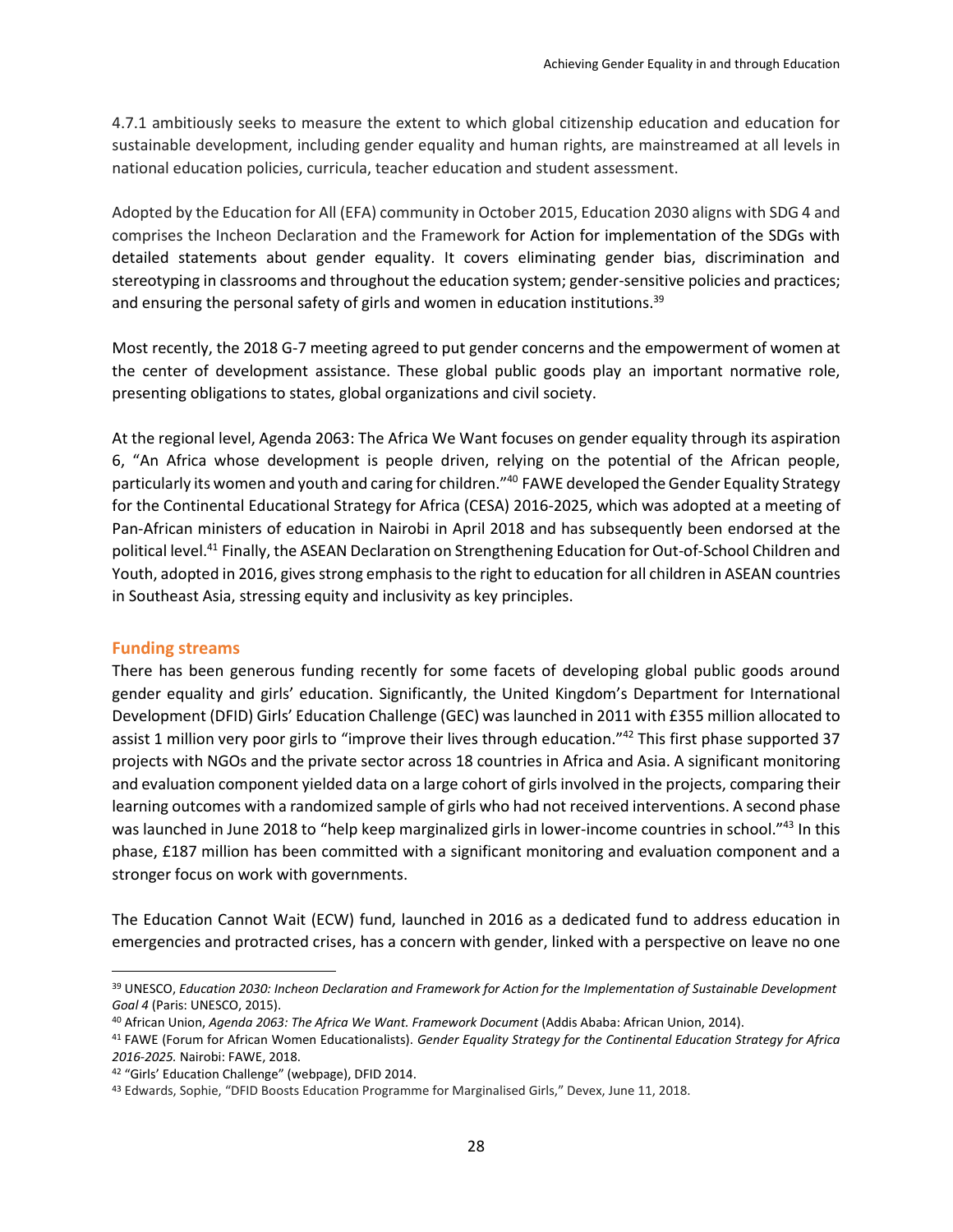behind. A core function focuses on developing and sharing knowledge, including more robust data to make better-informed decisions.<sup>44</sup> ECW has a gender equality strategy that highlights the need to build capacity for work on gender equality in all partnerships, consider gender issues in all proposals and data collected, and consider how to connect gender-responsive and transformative initiatives.<sup>45</sup>

The German BACKUP Initiative–Education in Africa is a government-funded initiative that has been supporting African countries in applying for or implementing GPE grants since 2011. BACKUP Education— BACKUP stands for Building Alliances, Creating Knowledge and Updating Partners—aims to provide flexible, rapid and targeted financial and technical support to countries to help them access international funding. Education ministries and civil society organizations in Africa are eligible to apply. BACKUP Education assistance can help local education partners with drafting and implementing their national education plans so that they can apply for GPE funding, or otherwise leverage GPE support.

The Sahel Women's Empowerment and Demographic Dividend (SWEDD) project was initiated in 2015 by the World Bank and United Nations Population Fund (UNFPA) for Sahel countries. Nine countries, including Senegal, Guinea and Benin, will be part of the program by 2019. Interventions aim to slow population growth, develop primary and secondary education opportunities for women and girls, and support decent employment and good governance.

#### <span id="page-28-0"></span>**Research**

 $\overline{\phantom{a}}$ 

There has been an increasing volume of qualitative and quantitative research studies on gender and education in recent years, taking forward earlier overviews by King and Hill (1992), Lewis and Lockheed (2007), and others. Four rigorous reviews of literature have been conducted.<sup>46</sup> All four attest to gaps in the coverage, although they deal with somewhat different areas.

A feature of the growing literature and research in this field is the increase in investigation into forms of gender inequalities that impact on *access* and *participation* in schooling; less scholarly attention has been given to work on interventions that work toward *gender equality* in education.<sup>47</sup> A rapid review in the ERIC database<sup>48</sup> of peer-reviewed published research on gender issues and education in GPE countries was conducted for this paper to provide a snapshot of work published in English over the past 10 years (2007- 2018), with 315 studies identified. The majority of the studies (254) deal with how gender is a feature of inequalities and barriers to access, participation and attainment in schooling; a minority (61) deal with interventions to address these inequalities.

<sup>44</sup> Nicolai, Susan, et al., "Education Cannot Wait: Proposing a Fund for Education in Emergencies," ODI, London, 2016.

<sup>45</sup> ECW, *ECW Gender Strategy 2018-2021: Advancing Gender in Education in Emergencies* (New York: ECW, 2018).

<sup>46</sup> Unterhalter et al. 2014; Sperling, Gene B. and Rebecca Winthrop, *What Works in Girls' Education* (Washington, DC: Brookings Institution Press, 2015); Parkes, Jenny, et al., *A Rigorous Review of Global Research Evidence on Policy and Practice on School-Related Gender-Based Violence* (New York: UNICEF, 2016); Pereznieto, Paola, Arran Magee, and Nora Fyles, *Evidence Review: Mitigating Threats to Girls' Education in Conflict Affected Contexts. Current Practice* (New York: UNGEI and London: ODI, 2017). <sup>47</sup> Unterhalter et al.2014*,* 47.

<sup>48</sup> The Education Resources Information Center (ERIC) is an online digital library of education research and information sponsored by the Institute of Education Sciences of the U.S. Department of Education. It is the largest education database in the world, containing over 1.5 million records of journal articles, research reports, curriculum and teaching guides, conference papers, dissertations and theses, and books.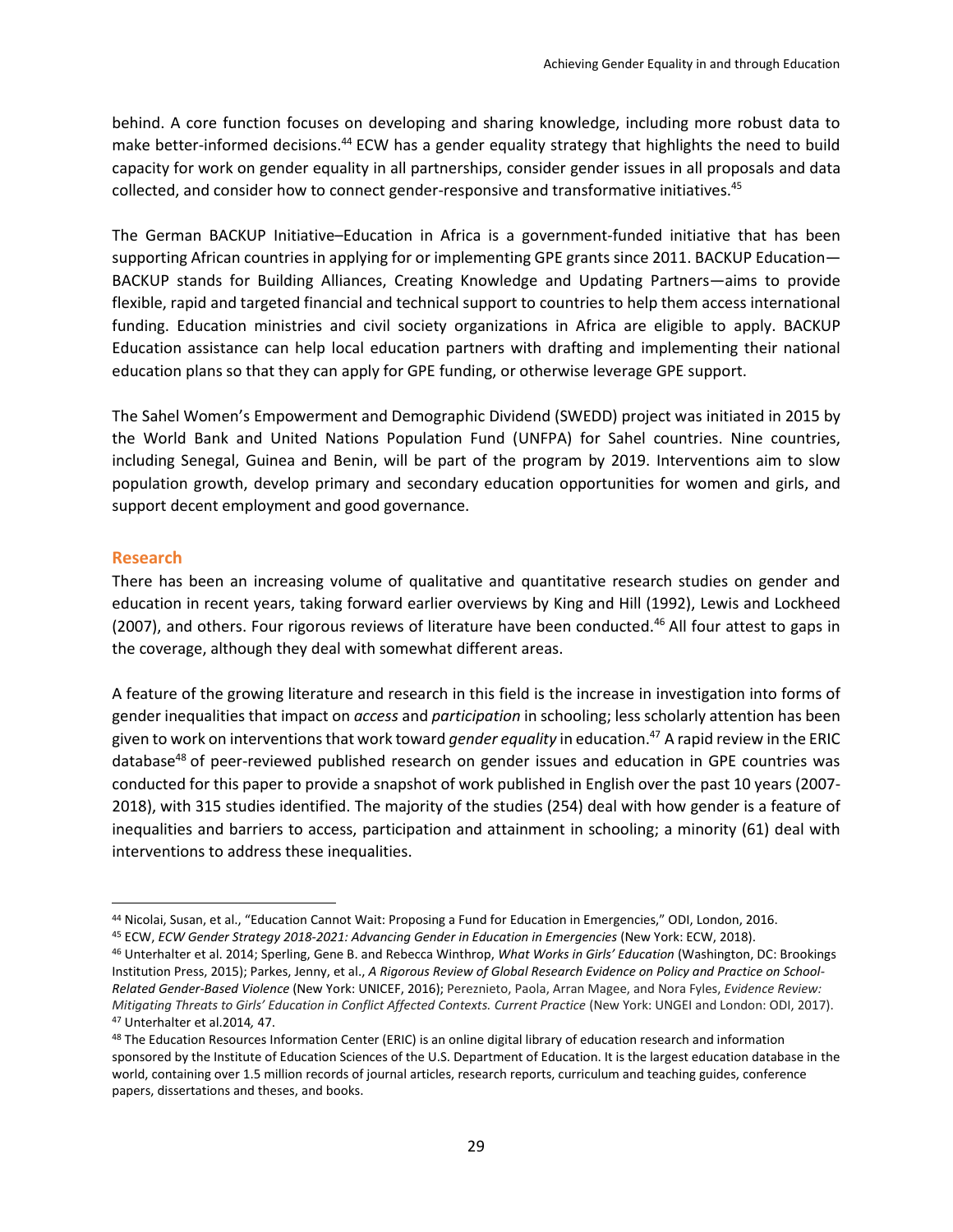In 2015, Sperling and Winthrop identified a range of interventions that work in relation to enhancing education quality for girls.<sup>49</sup> The work indicates that for each of these selected interventions, fewer than 10 studies have been published in peer-reviewed literature in English between 2007 and 2018. On some interventions—notably female teacher recruitment and the provision of water and sanitation—there have been no studies included in this database. Actions identified for attention in ESPs for GPE countries rest on very few studies that provide evidence to support delivering on the targeted action, and virtually none deal with cost, efficiency and value for money.

No studies have been identified on how this targeted approach to particular interventions might link with system building and sustaining these changes both for the groups involved and for wider communities of practice. The World Bank's *World Development Report 2018<sup>50</sup>* noted a lack of gender analysis in a large number of education-related randomized controlled trials.

#### <span id="page-29-0"></span>**Data**

The investment in research has expanded the range of data sets that can be mined. Key data sets comprise the information held by the UNESCO Institute for Statistics, gathered from education management information systems and UNICEF's Multiple Indicator Cluster Surveys (MICS), the comprehensive data on poverty and gender held by the World Bank and the work associated with a number of research programs. Of note is the Young Lives program, with waves of data following cohorts of children from birth through schooling in Ethiopia, India, Peru and Vietnam. Plan International has been running the Real Choices, Real Lives study, which follows the lives of 142 girls living in nine countries over their first 18 years.<sup>51</sup> The study records the voices of girls describing their everyday lives and hopes. DFID's investment through the Raising Learning Outcomes research program and the range of research to be generated through the Global Challenges Research Fund (GCRF) are supporting the emergence of large data sets to support further investigation and analysis in this area. Equal Measures 2030 is an independent partnership bringing together the Bill and Melinda Gates Foundation and Women Deliver with civil society actors, including Plan International, and the private sector, including KPMG. It seeks to connect data and evidence for advocacy and action, measuring progress for girls and women across all the SDGs, not only education; priority countries include two GPE countries, Kenya and Senegal, as well as Colombia, El Salvador, India and Indonesia.

Every year UNESCO publishes a Global Education Monitoring (GEM) Report that gathers and discusses a wide range of education data. A special annual Gender Review accompanies this. Demographic and Health Surveys (DHS), country reports and MICS data show the proportion of children out of school or not completing a full cycle by gender, socioeconomic status (SES), rural and urban location, or by district. At the level of country reporting, these data cannot be cross-tabulated, and it is difficult to find out the proportion of girls and boys from low SES bands or particular districts who do not complete school. However, in seven GPE countries (Albania, Djibouti, Eritrea, Georgia, Grenada, St. Vincent and Uzbekistan) there has been no DHS or MICS study in the past 10 years.

<sup>49</sup> Sperling and Winthrop 2015.

<sup>50</sup> World Bank. World Development Report 2018: Learning to Realize Education's Promise. Washington, DC: World Bank, 2018.

<sup>51</sup> The longitudinal study follows the lives of girls living in Benin, Brazil, Cambodia, the Dominican Republic, El Salvador, the Philippines, Togo, Uganda and Vietnam.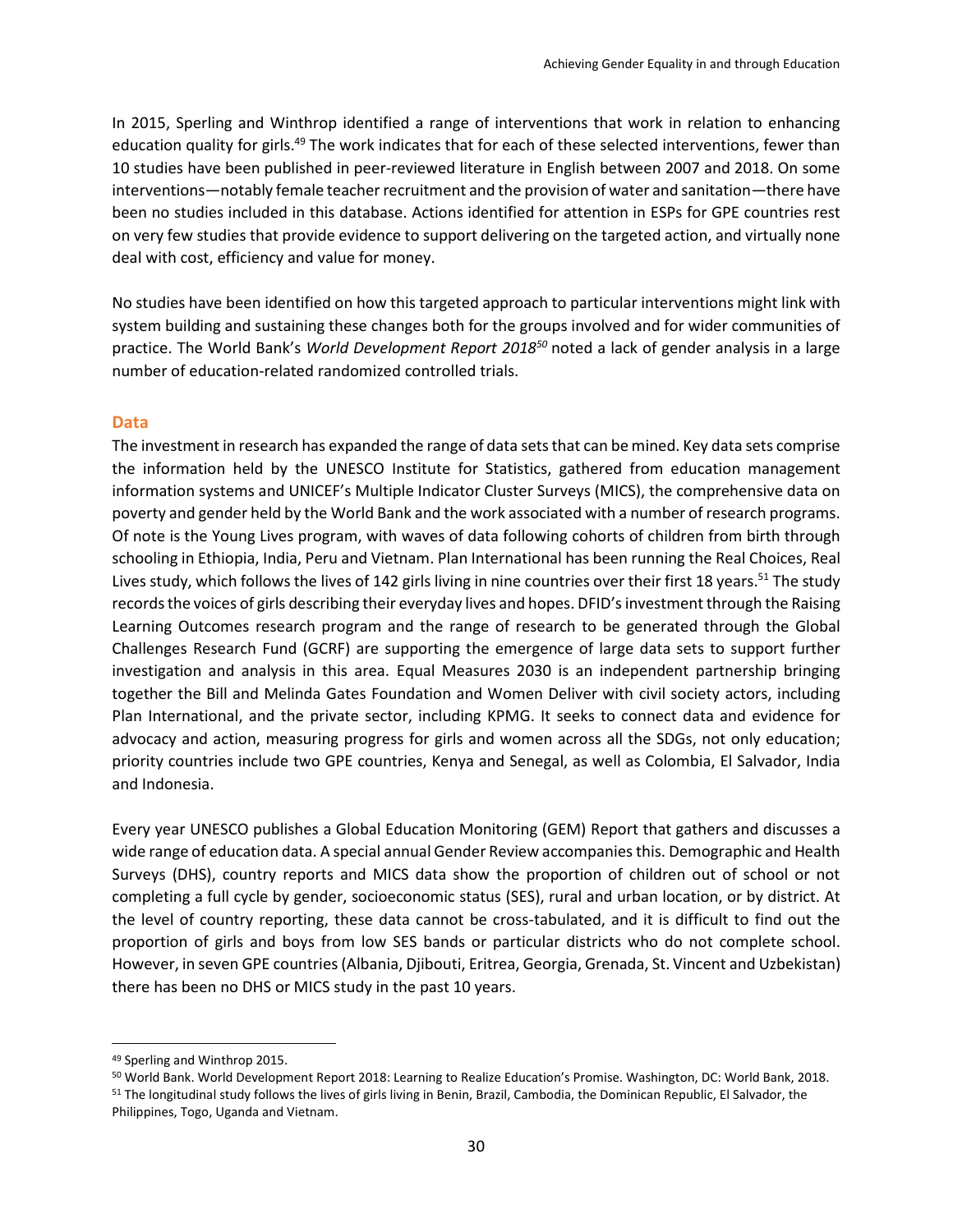Learning assessment surveys such as the Early Grade Reading Assessment (EGRA), Uwezo in East Africa, Annual Status of Education Report (ASER) in India and Pakistan, Southern and Eastern Africa Consortium for Monitoring Educational Quality (SACMEQ) and Programme d'analyse des systèmes éducatifs de la CONFEMEN (PASEC) allow for an analysis of gender and some learning outcomes, although the reasons for the gender patterns have not been much investigated. The Campaign for Popular Education (CAMPE) in Bangladesh produces an annual Education Watch Report. The 2017 report focused on ethics and values in education and contained survey questions on gender justice, norms and values. $52$ 

The Population Council's portal Adolescent Data Hub provides data sets on adolescents in low- and middle-income countries drawing on cross-sectional and longitudinal data with 86 studies of girls and 250 of girls and boys, many relating to children in schools.<sup>53</sup>

#### <span id="page-30-0"></span>**Tools**

 $\overline{a}$ 

This section highlights a selection of recent tools. Tools that evaluate compliance with CEDAW, particularly with regard to education and violence, include a checklist that governments can use to determine whether they have legislation in place that delivers on CEDAW recommendations. Indicators were developed to review compliance with the text of CEDAW, Optional Protocol cases, and CEDAW Committee General Recommendations.<sup>54</sup> This is the most comprehensive toolkit for reviewing national legislation.

To review obligations by states to deliver on human rights in education, UN Special Rapporteur Katarina Tomasevski developed the "4-A" framework; it evaluates whether states are delivering on education that is "available, accessible, acceptable and adaptable." While attending to these nuances was intended to refine delivery on the right to education, there have been some critiques that the focus on rights-based approaches places states in a central position and is not able to consider gender and the 4 A's in conditions where there is no legitimate state or where gender is a highly contested category.<sup>55</sup>

Gender audits have been developed as a form of social audit to assess the extent to which gender equality is effectively institutionalized mainly with regard to national governments, looking at the policies, programs, organizational structures and proceedings (including decision-making processes), and budgets. The European Institute for Gender Equality gives guidance on how to set up participatory gender audits, consider baseline information and review progress.<sup>56</sup> However, there appear to be very few reports on gender audits in schooling apart from initial assessments using these methods in Lao PDR and Nepal.<sup>57</sup> The Abdul Latif Jameel Poverty Action Lab (J-PAL) guide on measuring women's and girls' empowerment

<sup>52</sup> CAMPE, *Education Watch Report: Ethics and Values in School* (Dhaka, Bangladesh: CAMPE, 2017),

<sup>53</sup> "Adolescent Data Hub" (webpage), GIRL Center, Population Council,

<sup>54</sup> CEDAW, "Checklist: Indicators to Assess Legislative Compliance with the Convention on the Elimination of All Forms of Discrimination against Women (CEDAW)," working draft, undated.

<sup>55</sup> See, for example,Kardam, Nuket, *Turkey's Engagement with Global Women's Human Rights* (London: Routledge, 2017; Ron-Balsera, Maria and Akanksha A. Marphatia, "Do Public Private Partnerships Fulfil the Right to Education? An Examination of the Role of Non-state Actors in Advancing Equity, Equality and Justice," in Robertson et al., eds., *Public Private Partnerships in Education* (Cheltenham, UK: Edward Elger Publishing, 2012).

<sup>56</sup> "Gender Audit" (webpage), European Institute for Gender Equality.

<sup>57</sup> Terry, Geraldine and Netta Thapa, Gender Audit of Nepal's School Sector Reform Programme (Cambridge, UK: DFID Human Development Resource Centre, 2012); Edwards, Jan and Mona Girgis, "Practical Lessons from Gender Audit of an Education Sector Plan in Lao PDR," *Development in Practice* 25, no. 5 (2015): 747-753.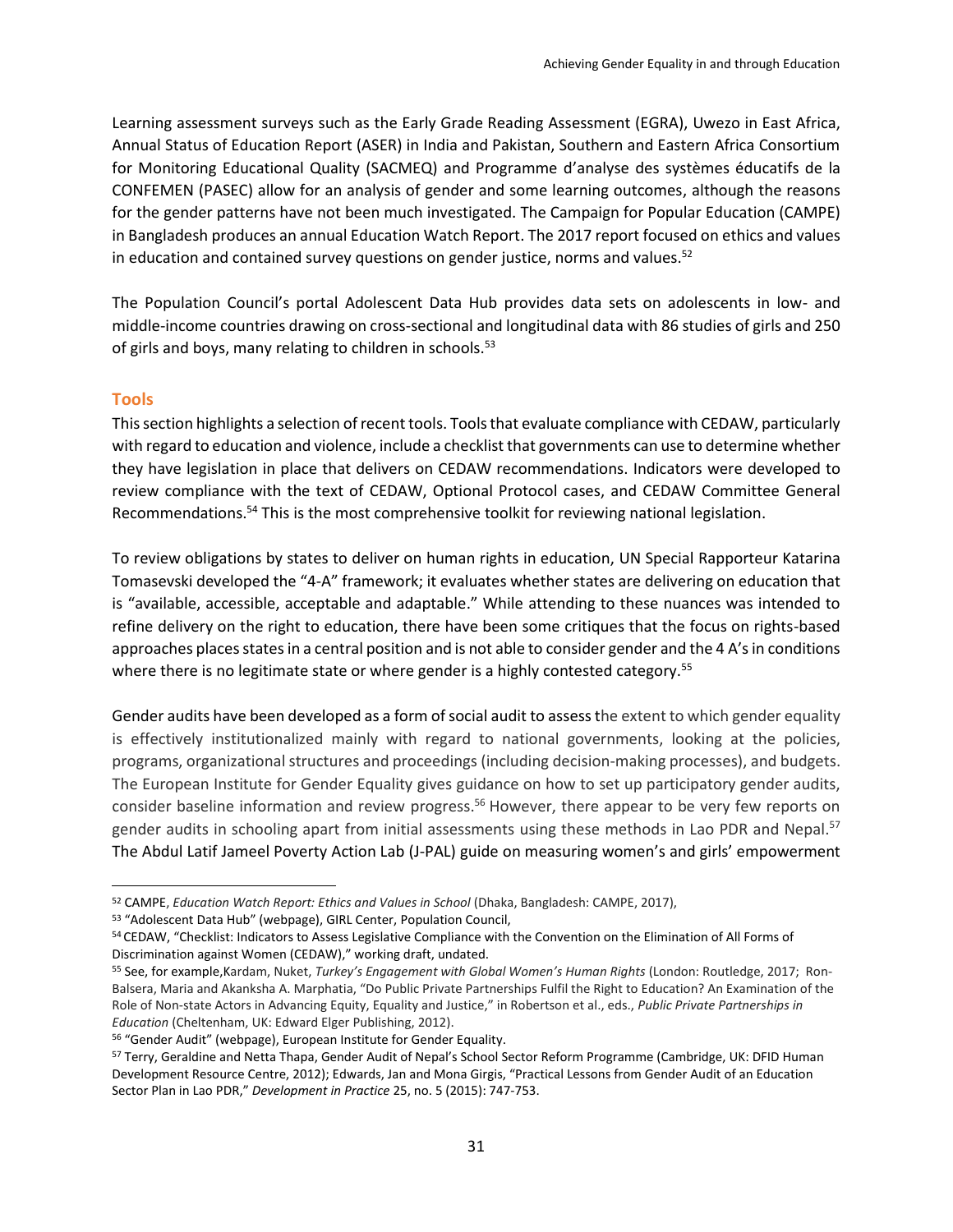in impact evaluations is a very useful compendium of insights, but it does not focus on the education sector.<sup>58</sup>

GPE has generated a number of key tools to help countries develop education sector plans. In particular, working in partnership with UNGEI, it produced the *Guidance for Developing Gender-Responsive Education Sector Plans*, with in-depth training materials written in 2016-2017, <sup>59</sup> and a training manual under development. Three regional workshops were held in 2017 in Nepal, Tanzania and Togo, with further workshops planned for 2018-2019. There is considerable scope within KIX for building on the GRESP work, including cross-country learning, new modules on conflict-affected contexts, drawing on insights from within and beyond education ministries, and institutionalizing the approach. $^{60}$ 

A number of groups are working to support the development of the gender indicators for SDG 4.7, SDG 4a and a wider range of gender equality in education indicators. This includes UNGEI's work to develop a gender equality indicator for SDG 4, which was further developed by the UNESCO Global Education Monitoring Report and others.<sup>61</sup> Additional work on this is currently ongoing and through a project supported under the DFID/ESRC raising learning outcomes research program. A number of other innovative measurement resources have been developed, with potential for adaptation in education.

The UN Statistics Division (UNSD) Minimum Set of Gender Indicators and World Bank Gender Data Portal provide data on gender inequality. The European Institute of Gender Equality (EIGE) launched a Gender Equality Index in 2013, which includes a knowledge domain, with two subdomains: one on attainment and one on participation. There is potential to expand this index to countries outside Europe. The Women's Empowerment in Agriculture Index (WEAI) has considerable implications for developing similarly robust measures in education. The Individual Deprivation Measure (IDM), based on surveys conducted in Fiji and the Philippines, aims to capture how poverty affects not just households but the individuals within them, and in this way is also able to measure the differences in how men and women experience poverty. It includes an educational component and has potential for use in investigating in education, and indicators about gender and broader social and economic contexts.

Equal Measures 2030 is a team of specialists working in collaboration with a number of international NGOs and foundations to evaluate "the progress being made (or lack thereof) to support calls for action to address data gaps and ensure that girls' and women's rights become and remain a priority on the development and policy agenda," with a particular focus on the SDGs.  $62$  Equal Measures 2030 has surveyed views on the transparency and adequacy of the SDG gender indicators and aims to work to supplement official data with material from a range of sources. A key tool is the Equal Measures 2030 SDG Gender Index, which provides an up-to-date index on gender equality across all the SDGs.

<sup>58</sup> Glennerster, Rachel, Claire Walsh, and Lucia Diaz-Martin*, A Practical Guide to Measuring Women's and Girls' Empowerment in Impact Evaluations* (Cambridge, MA: J-PAL, 2018).

<sup>59</sup> GPE/UNGEI 2017*.*

<sup>&</sup>lt;sup>60</sup> Fyles, Nora, "Gender-Responsive Education Sector Planning to Promote Inclusive and Quality Education for All." conference paper delivered at UKFIET conference, Oxford, September 2017.

<sup>&</sup>lt;sup>61</sup> Unterhalter, Elaine, "Measuring Gender Inequality and Equality in Education," concept paper for workshop "Beyond Parity: Measuring Gender Equality in Education," London, September 18-19, 2015; UNESCO, *Global Education Monitoring Report Gender Review: Creating Sustainable Futures for All* (Paris: UNESCO, 2016b); UNESCO, *Global Education Monitoring Report Gender Review: Meeting Our Commitments to Gender Equality in Education.*

<sup>62</sup> "EM2030 SDG Gender Index," Equal Measures 2030, accessed February 22, 2018.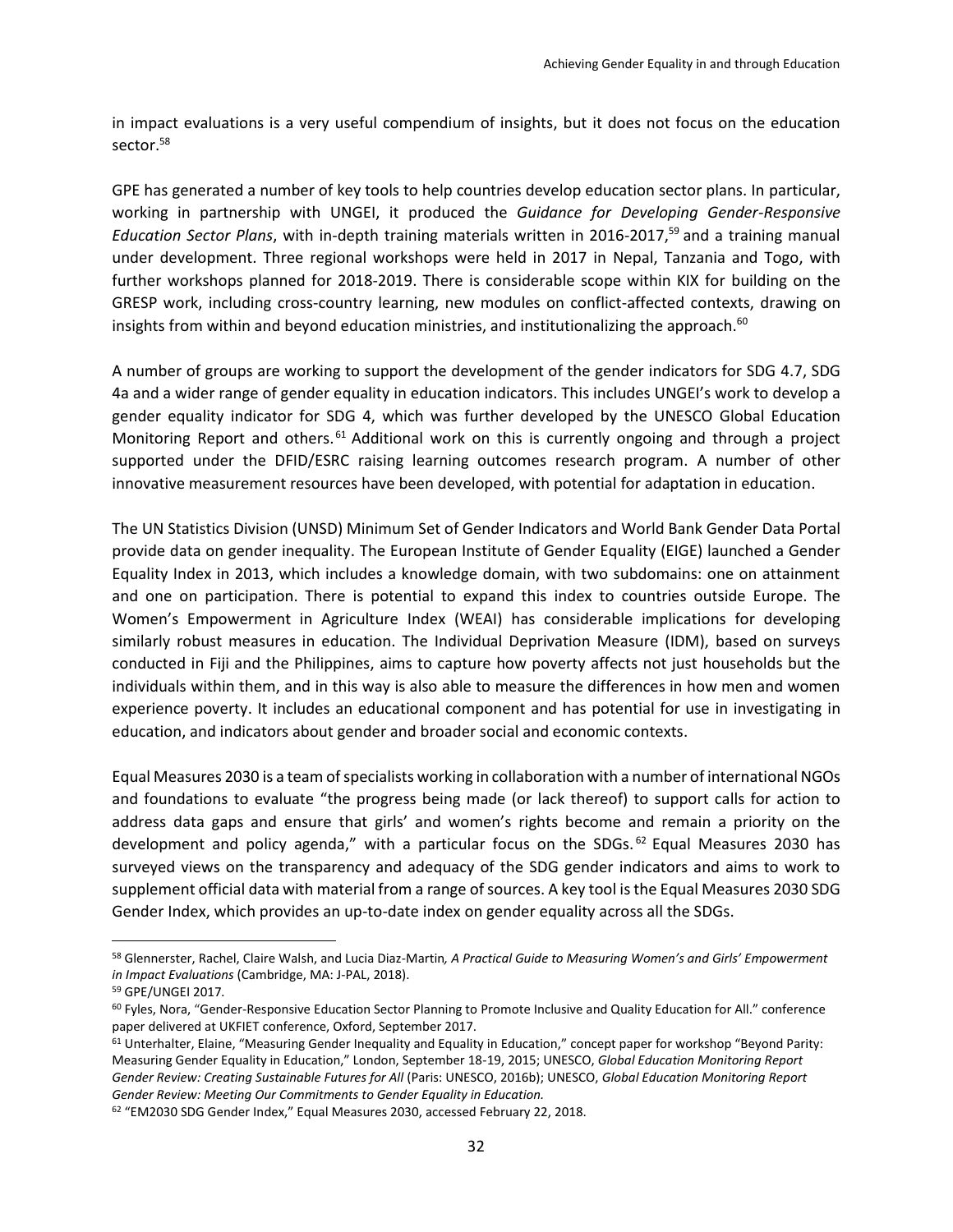Plan International and CARE have both developed gender scorecards, the former's for use at the school level by practitioners and the latter's for use at the community level to enhance accountability. Experiences with using these have not yet been evaluated.

A training toolkit developed by Girls Not Brides with 100 young activists around the world was developed in 2018 to support young people campaigning to end child marriage. The organization developed a brief for policymakers with suggestions of how to integrate child marriage prevention and response interventions into education strategies. The toolkit gives examples of how and when these initiatives worked (for example, Ishraq program in Egypt, USAID's Let Girls Learn program) and some illustrative indicators that can be used in an ESP to measure progress on addressing child marriage, but links to wider work on gender and ESPs has not been conducted.

A number of other toolkits have been developed relating to gender and work in conflict or humanitarian disasters:

- *Minimum Standards for Mainstreaming Gender Equality,* produced by the Gender Practitioners Collaborative/Mercy Corps, and endorsed by 29 NGOs, including CARE<sup>63</sup>
- *IASC Gender Handbook for Humanitarian Action* and *Guidelines for Integrating Gender-based Violence in Humanitarian Action/Education*, both produced by the Inter-Agency Standing Committee $64$
- *Gender Equality In and Through Education: INEE Pocket Guide to Gender*, produced by the Inter-Agency Network for Education in Emergencies (INEE)<sup>65</sup> (currently being updated by the INEE Gender Task Team, co-convened by UNGEI and Care USA)

Gender budgeting toolkits<sup>66</sup> have been developed for a range of social sectors and EIGE gives details on how they have been used at different levels of government and the training and various institutional resources needed. They have been used in assessing budgets in nearly 60 countries, but they are not yet used much in education. Initial work on doing gender-sensitive budgets and looking at expenditures on women and men raised high expectations that this work would support more engaged equality policy implementation, but experience on this has been uneven, highlighting the importance of appreciating the conditions under which gender budgeting initiatives are attempted.<sup>67</sup>

 $\overline{\phantom{a}}$ 63 Gender Practitioners Collaborative. Minimum Standards for Mainstreaming Gender Equality. Mercy Corps, 2014.

<sup>64</sup> IASC (Inter-Agency Standing Committee). Gender Handbook for Humanitarian Action. New York: ISAC, 2017;

IASC. Guidelines for Integrating Gender-Based Violence Interventions in Humanitarian Action: Reducing Risk, Promoting Resilience, and Aiding Recovery. New York: IASC, 2015.

<sup>65</sup> INEE (Inter-agency Network for Education in Emergencies). Gender Equality In and Through Education: INEE Pocket Guide to Gender. Geneva: INEE, 2010.

<sup>66</sup> "Methods and Tools," EIGE; Downes, Ronnie, Lisa. Von Trapp, and Scherie. Nicol, "Gender Budgeting in OECD Countries," OECD Journal on Budgeting 16, no. 3 (2017): 71-107; Budlender, Debbie, Rhonda Sharp, and Kerri Allen, *How to Do a Gender-Sensitive Budget Analysis: Contemporary Research and Practice* (Commonwealth Secretariat, 1998).

<sup>67</sup> Budlender, Debbie, "Expectations versus Realities in Gender-Responsive Budget Initiatives," in *Gender and Social Policy in a Global Context*, ed. Shahra Razavi, 322-39 (London: Palgrave Macmillan, 2006); O'Hagan, Angela "Favourable Conditions for the Adoption and Implementation of Gender Budgeting: Insights from Comparative Analysis," *Politica Economica* 31, no. 2 (2015): 233-52.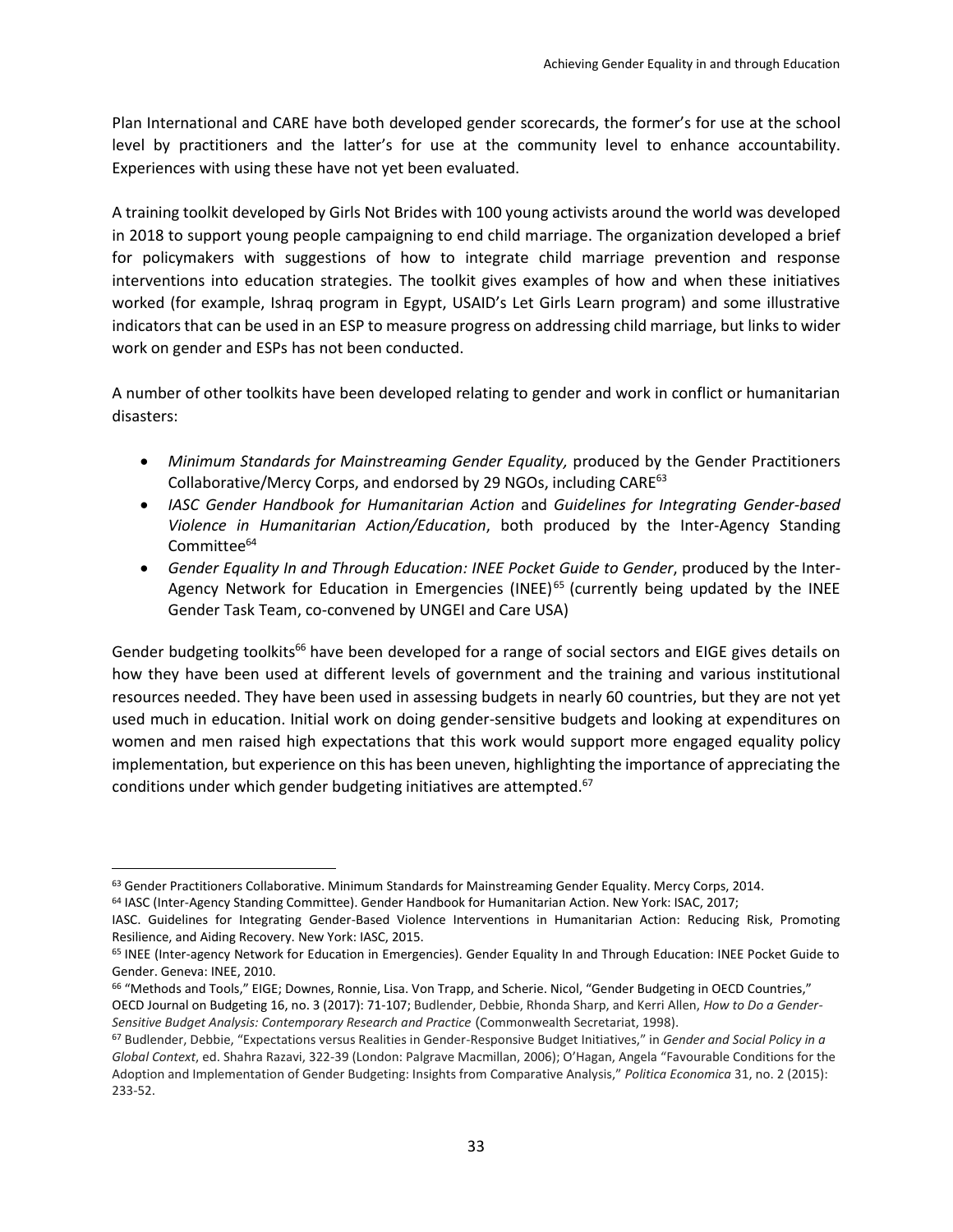Guiding principles with regard to obligations on the right to education were adopted at a conference in Abidjan in March 2019, organized by the Right to Education Initiative. These guiding principles, adopted in consultations with human rights lawyers and civil society activists, set out substantial conditions that private schools, or governments allowing private schools, would have to meet with regard to nondiscrimination around gender and other inequalities in the public education system as a whole.<sup>68</sup>

#### <span id="page-33-0"></span>**Networks, convening and coordination mechanisms**

The key bodies that convene reflective discussion, primarily among practitioners and activists, are the Global Campaign for Education (GCE), which networks national education for all coalitions; FAWE; UNGEI; and the regional coordination group for West and Central Africa and its gender equality and inclusive education task team (GENIE). They draw on research, evidence and operational experience. AU/CIEFFA has been a specialized institution of the African Union since 2004, focusing on girls' and women's education. Its three focal areas are supporting rights of girls and women in schools and universities, gender-responsive curricula in schools and universities, and working for the retention of girls in schools. ANCEFA aims to promote, enable and strengthen the capacity of African civil society to advocate and campaign for Free Education For All. UNGEI has many projects working with partner governments and NGOs and trade unions on interventions around preventing SRGBV, enhancing local level projects for change and safeguarding, addressing problems such as exchanging sex for grades, supporting school transitions for adolescent girls and working on ESPs. Some opportunities for rigorous dialogue with communities of practice engaged with research, policy, practice and advocacy exist through a number of large international conferences, although this is limited. Networks for peer learning have been linked with SRGBV and gender-responsive education sector plans but are rudimentary in other areas.

The Global Working Group to End School-Related Gender-Based Violence, co-chaired by UNGEI and UNESCO in 2018, developed an action plan to raise awareness around the issue of SRGBV; encourage and promote national governments, donors and partners to provide the resources and leadership to end violence in schools; and develop a range of country-level interventions to support initiatives in this area. The focus is on implementing policy and legislation, strengthening prevention and response at the school level, and shifting social norms to encourage behavior change, as well as making investments to end violence in schools, generating and using evidence on how to effectively end violence in schools.<sup>69</sup>

The Brookings Institution's annual Girls' Education Research and Policy Symposium highlights new research (both evidence and locally driven policy solutions) on girls' education, and provides space for dialogue among experts and practitioners in girls' education from around the world. Since 2012, the symposium has showcased the work of 27 Echidna Global Scholars who each spent six months in residency at Brookings and published papers on a girls' education policy issue and proposed solution.

CAMA, the alumnae association for girls who have graduated from CAMFED programs, is a network of young women from rural communities across Africa who use their education to benefit others. They are organized into national and local committees and use mobile technology to cascade knowledge.<sup>70</sup>

<sup>&</sup>lt;sup>68</sup> "FAQs on the 'Human Rights Guiding Principles on State Obligations Regarding Private Schools," 2018.

<sup>69</sup> "Global Working Group to End School-Related Gender-based Violence (SRGBV)," UNGEI.

<sup>70</sup> "Cama Alumnae: Young Women Leading Change," CAMFED.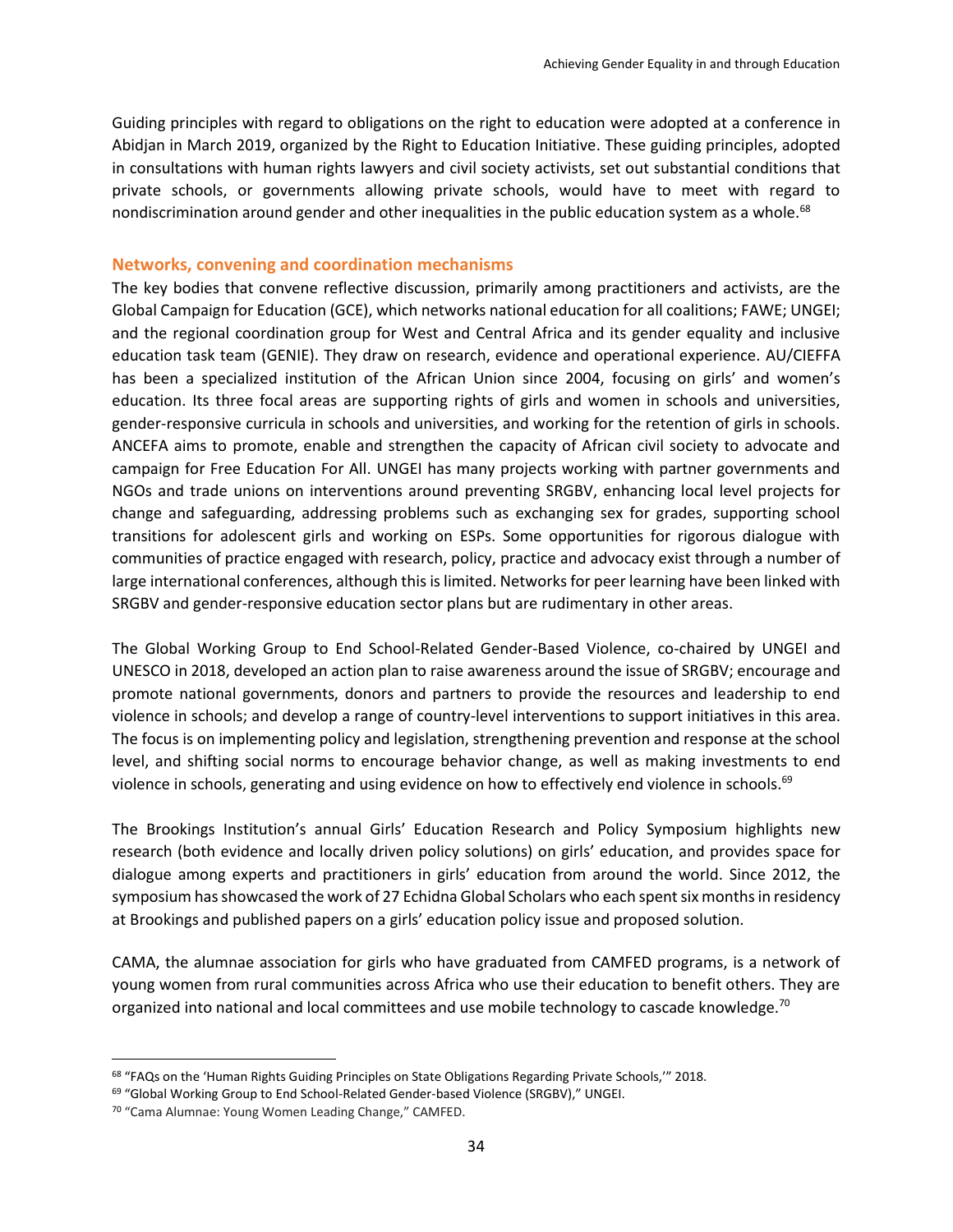The Global Coalition to Protect Education from Attack was established in 2010 by organizations from the fields of education in emergencies, higher education, protection, and international human rights and international humanitarian law. Participating organizations are concerned about ongoing attacks on educational institutions, students and staff in countries affected by conflict and insecurity. The coalition has a gender working group and, as of 2018, is in the process of hiring staff and developing publications looking at gender aspects of education and conflict.

Global Girls' Alliance (GGA) was launched in 2018 with funding from the Obama Foundation. The network aims to link grassroots girls' education leaders/champions with the global girls' education community, ensuring local actors have access to resources such as knowledge, capacity building, connections and funding.

In April 2018, at the Commonwealth Summit, the U.K. government launched the Platform for Girls' Education to generate political will for providing education to girls. Toward this end, the United Kingdom committed £212 million in aid, aiming to support 1 million vulnerable girls in Commonwealth countries and ensuring they receive 12 years of quality education by 2030. The Platform for Girls' Education is made up of 12 influential figures from the Commonwealth, co-chaired by Amina Mohamed, the Kenyan cabinet secretary, with an aim "to drive forward the political momentum on girls' education [and]… hold countries to account and champion best practice across the Commonwealth."<sup>71</sup>

Other ongoing campaigns relevant to gender equality and education include the global Safe to Learn campaign, initially conceived by members of the Global Partnership to End Violence Against Children [\(UNESCO,](https://en.unesco.org/themes/school-violence-and-bullying) [UNICEF,](https://www.unicef.org/end-violence/in-schools) DFID and [UNGEI\)](http://www.ungei.org/), which seeks to work with governments, civil society organizations, communities, teachers and children to end violence in schools by 2024. UNESCO also recently launched a global comprehensive sexuality education (CSE) campaign, "A Foundation for Life and Love," which seeks to demystify and communicate the benefits of CSE for young people, with an emphasis on broader issues of relationships, gender, puberty, consent, and sexual and reproductive health.

In addition to these networks with a specific focus on gender or girls' and women's education, a number of networks in health and women's empowerment have considerable importance for helping to develop gender equality in education systems, but connections could be strengthened. These networks include Women Deliver, the Association for Women's Rights in Development (AWID) and the Organisation of African First Ladies against HIV/AIDS (OAFLA).

The ways in which networks, expert groupings, and campaign alliances work and how effective they can be is always contingent on a range of processes. Plan International's work and research on gender in Lao PDR in 2014-2015 concluded that the ministry of education's structures and the siloed nature of gender expertise within the ministry was a key hindrance to greater uptake of gender equality. Engaging with institutions that may be difficult or resistant to change has been a key insight of the experience with gender mainstreaming within and beyond education.<sup>72</sup> The potential of groupings sometimes termed

<sup>71</sup> FCO, "Foreign Secretary Launches Platform for Girls' Education," April 20, 2018.

<sup>72</sup> Unterhalter, Elaine and Amy North, "Assessing Gender Mainstreaming in the Education Sector: Depoliticised Technique or a Step Towards Women's Rights and Gender Equality?" *Compare* 40, no. 4 (July 2010): 389-404; Sweetman, Caroline, "Gender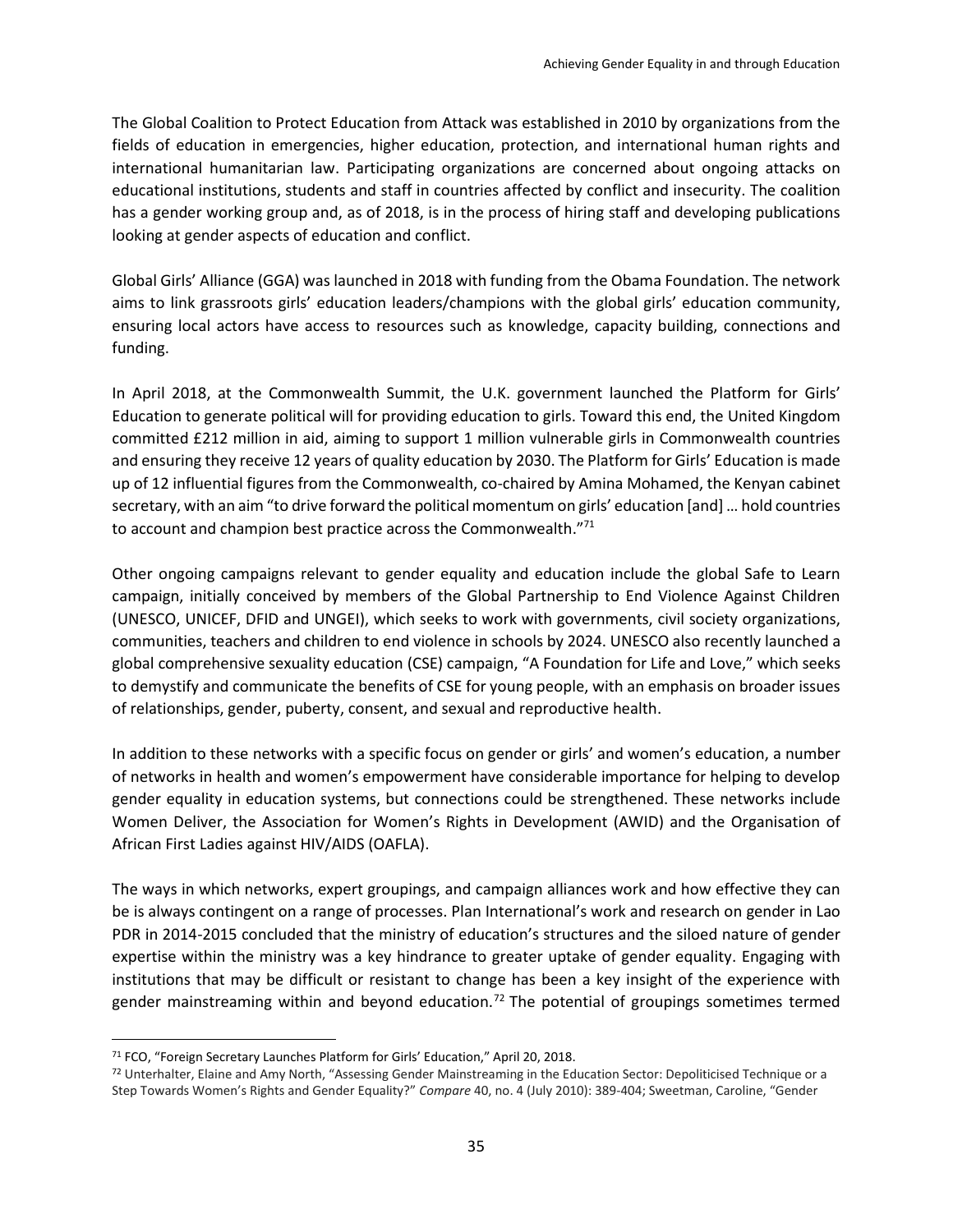"velvet triangles"—networks of feminist activists, gender-sensitive politicians and civil servants—have been shown to leverage change in some contexts, although work on this in education is still preliminary.<sup>73</sup>

#### <span id="page-35-0"></span>**Innovations**

As noted above, for the purpose of this report the term "innovation" is used to capture "the successful exploitation of new ideas that create value at scale and can apply to products, processes, strategies and approaches." In GPE's context, successful innovation is defined as the successful exploitation of a product, process, strategy or approach that alters the effectiveness of education systems.

The Population Council, with Echidna Giving, is currently analyzing the ecosystem for girls' education, mapping policymakers, practitioners, researchers and advocates working in global girls' education, and will provide a synthesis of what works and identify opportunities to scale up successful interventions and investments.

FAWE developed Gender Responsive Pedagogy (GRP) as an innovation to give teachers in African schools insight into gender issues, and to enable them to address the different learning needs of girls and boys. Introduced in 13 countries,<sup>74</sup> GRP gives attention to teacher education, supporting teachers in classrooms, learning materials, and school management. No published peer-reviewed studies are yet available on teachers' experiences with these methods.

Some innovative projects are linked to advocacy and awareness-building campaigning, like the work of the ONE campaign, which frequently publishes blogs and videos to raise awareness of the SDGs, gender equality and girls' education. Some highlight the potential to use mobile phone technology for the training of key professionals and supporting children's learning,<sup>75</sup> or responding to reports of violence. For example, Childline Kenya was established in 2006 to help children to voice their concerns around child abuse, be listened to and be linked with services through a coordinated referral system. It was founded by Plan International, SOS Children's Villages and the Kenya Alliance for the Advancement of Children (KAACR).<sup>76</sup>

Other larger scale initiatives, like the Girls Education Challenge, a global funding window through DFID, sought to support interventions targeted at keeping girls in school and improving their educational outcomes. After collecting data on projects since 2012, GEC found that those focusing on a combination of factors were most successful in improving learning outcomes for girls and in catalyzing sustainable change. Projects that applied strategies such as engaging at all education sector levels from school

Mainstreaming: Changing the Course of Development?" in *The Routledge Handbook of Gender and Development,* ed. Amy. Coles, Leslie Gray, and Janet Momsen, 48-58 (Abingdon-on-Thames, UK: Routledge, 2015).

<sup>73</sup>Woodward, Alison. (2004). Building Velvet Triangles: Gender and Informal Governance; Unterhalter, Elaine, Amy North, and Orlanda Ward, "Accountability for Gender Equality," UNESCO Gender Review background paper, UNESCO, Paris, 2018; Elaine Unterhalter and Amy. North, "Assessing Gender Mainstreaming in the Education Sector: Depoliticised Technique or a Step Towards Women's Rights and Gender Equality?" Compare 40, no. 4 (July 2010): 389-404.

<sup>74</sup> Burkina Faso, Chad, Ethiopia, The Gambia, Guinea, Kenya, Malawi, Namibia, Rwanda, Senegal, Tanzania, Uganda and Zambia. <sup>75</sup> Winters, Niall, Martin, Oliver, and Laurenz Langer, "Can Mobile Health Training Meet the Challenge of 'Measuring Better'?" *Comparative Education* 53, no. 1 (2017; Dorothea Kleine, *Technologies of Choice? ICTs, Development, and Capabilities Approach* (Cambridge, MA: The MIT Press, 2013).

<sup>76</sup> Childline Kenya, http://childlinekenya.co.ke/.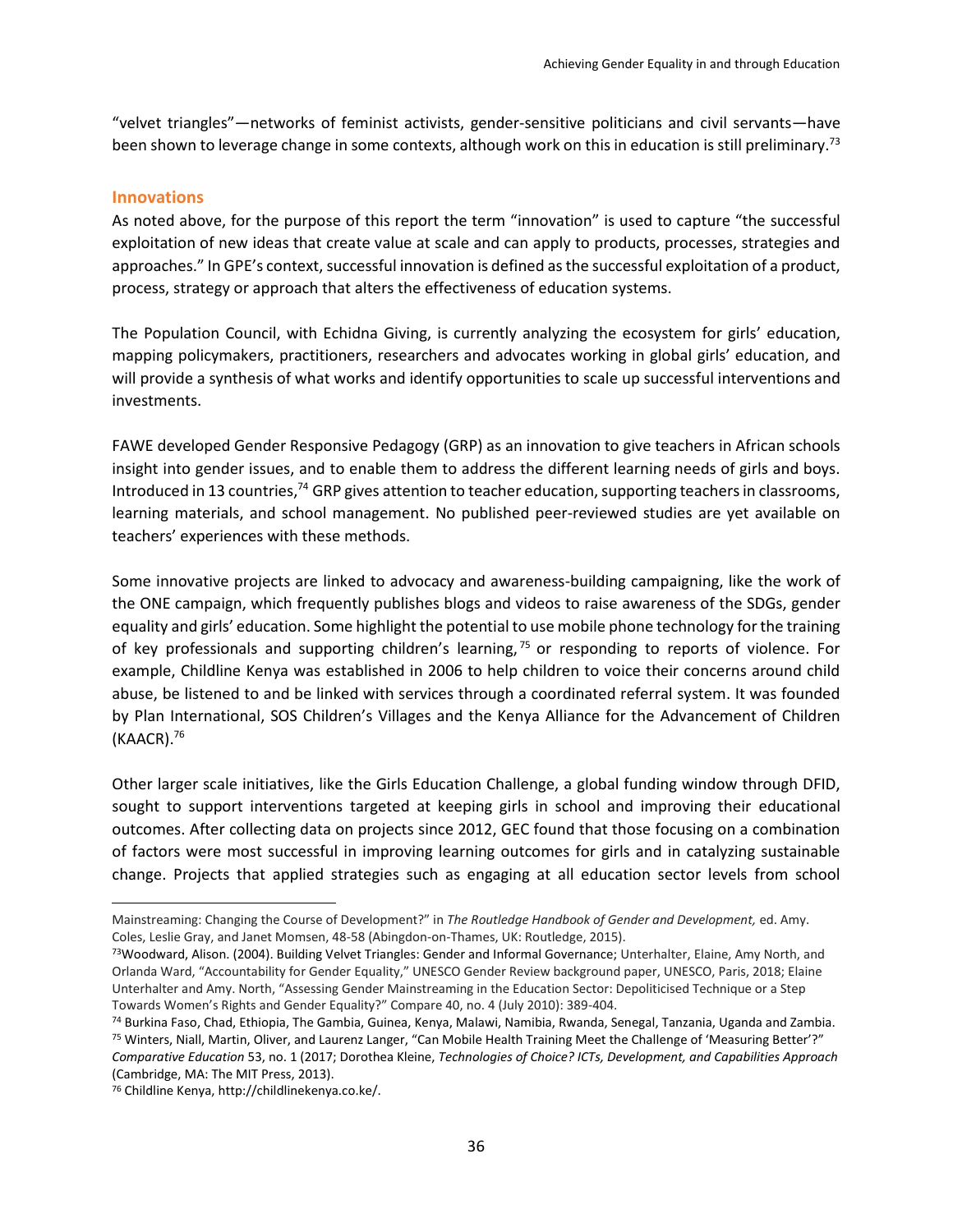governance to national policymakers created change across the system, including capacity building for teachers and leaders, implementing strong data collection strategies and recognizing the importance of including boys and men led to sustainable change.<sup>77</sup> The GEC analysis of 37 projects in 18 countries is one example of a synthesis of innovations in gender equality in and through education.

For specific innovations focusing on the intersection between gender equality in education through technology, DFID followed four projects within the GEC phase 1 that used technology to improve learning outcomes, attendance and leverage/sustainability. One such project from the GEC innovation window, MGCubed, implemented by Varkey Foundation in Ghana, provided maths and literacy lessons using an interactive distance learning platform, as well as life skills clubs targeting out-of-school girls. The lessons and after-school clubs are examples of how technology can support awareness raising and attitudinal change toward the importance of girls' education. Through giving access to girls' spaces and boys' spaces, as well as joint coed learning spaces where boys and girls talk about issues and interact with male and female role models, the technology accelerated their interactions and access to new ideas and skills for girls and boys in rural areas. Another example is the Tiphunzire Malawi project that organized Community Listening Clubs to promote gender equality and sexual and reproductive health, as well as the benefit for families to pursue and invest in their girls' education.

CAMFED, an NGO that supports girls' education, is one of the organizations implementing innovative approaches toward improving gender equality in education across various countries, providing long-term support to individual disadvantaged girls to enable them to enter and complete their schooling. CAMFED's Learner Guides program trains recent female graduates from its secondary school programs to return to their rural communities and teach using innovative curricula. The Learner Guide curriculum uses a student-centered pedagogy, teaching life skills such as resilience and goal-setting and future career planning. The classes are taught to over 120,000 secondary students in Ghana, Malawi, Tanzania, Zambia and Zimbabwe. 78

These examples demonstrate strong solutions toward improving quality education through innovation. However, there has been little synthesis of innovations in gender equality in and through education other than that accomplished by GEC.

One of the goals of the consultation on this paper is to identify additional innovations in this area that have strong potential for scale-up, institutionalization and sustainability. More systematic analysis is needed of how these innovations are being—or could be—institutionalized at scale. Often programs and innovations are not aligned to systems or educational planning and are therefore not translated into country-led change.

 $\overline{a}$ 

<sup>77</sup> Girls' Education Challenge, *Steps to Success: Learning from the Girls' Education Challenge 2012-2017* (London: DFID, 2018a).

<sup>&</sup>lt;sup>78</sup> Winthrop, Rebecca, "How Can We 'Leapfrog' Educational Outcomes?" Stanford Social Innovation Review, November 7, 2016.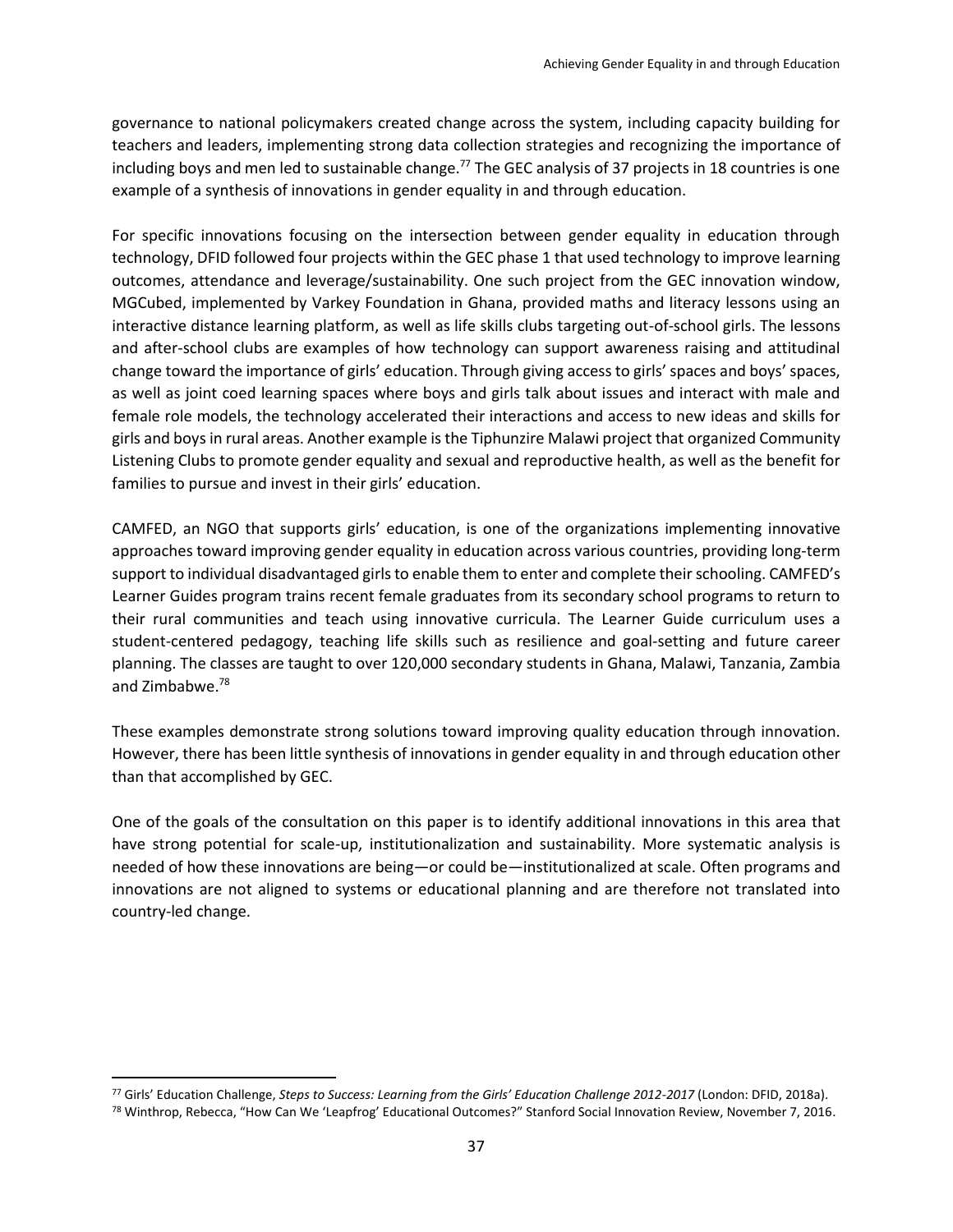# **6. Gaps in global goods**

As highlighted earlier, the GEPS articulates the Global Partnership for Education's commitment to increasing gender equality in access, participation and learning; improving gender equality in education systems; strengthening gender equality in education sector policy and planning processes; and ensuring robust commitment to gender equality across the partnership.

Despite the investment in policy architecture, intervention projects, research, data, tools and networking that promote achievement of these goals as described in section 4, many key gaps in relation to work on gender equality and education remain. These are reviewed in more detail below, but two key features stand out.

#### <span id="page-37-0"></span>**Project vs systems approaches**

 $\overline{a}$ 

First, work on gender and education in the form of projects, research, tools and network building has proceeded largely so that issues relating to *access, participation and learning* are addressed piecemeal rather than strategically and holistically. As mentioned in section 2, girls' education interventions in one particular area tend to be disconnected from others around gender and do not necessarily incorporate a methodology to resolve gender inequality throughout the system. Thus, a particular area of work—for example, girls dropping out of school, the prevalence of SRGBV, poor nutrition—is approached on its own through dedicated research or practice. Consequently, the vision of gender equality in education evident in global and national policy and advocacy is generally not mirrored in the research, data sets, tools or approach to convening. With the patchwork of research studies, it is difficult to see the interconnections between particular interventions, education system building and learning outcomes.

Research studies have tended to be written by scholars from the global north and sometimes exclusively for an academic rather than policy audience. Challenges also persist in accessing research—both peerreviewed and "gray" literature—in a way that enables the global community and various national and local communities of practice to learn across countries and regions. The barriers to accessing and using research are particularly concerning for those whose work and lives center on the issue these studies address. They very often lack opportunities to consider and comment on which interventions succeeded, which did not, the reasons for this and what changes a professional, social or practice community could put into place to move forward systematically in response to these insights.

In the rapid review of ERIC database works published in English over the past 10 years (2007-2018) conducted for this study, there are 26 GPE countries for which there is no peer-reviewed research on gender inequalities in education and interventions to address them.<sup>79</sup> For 40 GPE countries, there is no peer-reviewed research on programmatic interventions around gender and education, though some studies do explore gender inequalities in education. Studies may be found in languages other than English on aspects of gender and education in these countries, possibly in gray literature, including project reports, but the lack of easy access to this material indicates a gap in global public goods.

<sup>79</sup> Thirteen countries in Africa, three in Asia, three in Central and Eastern Europe, five in South America and the Caribbean, and two in the Pacific Islands.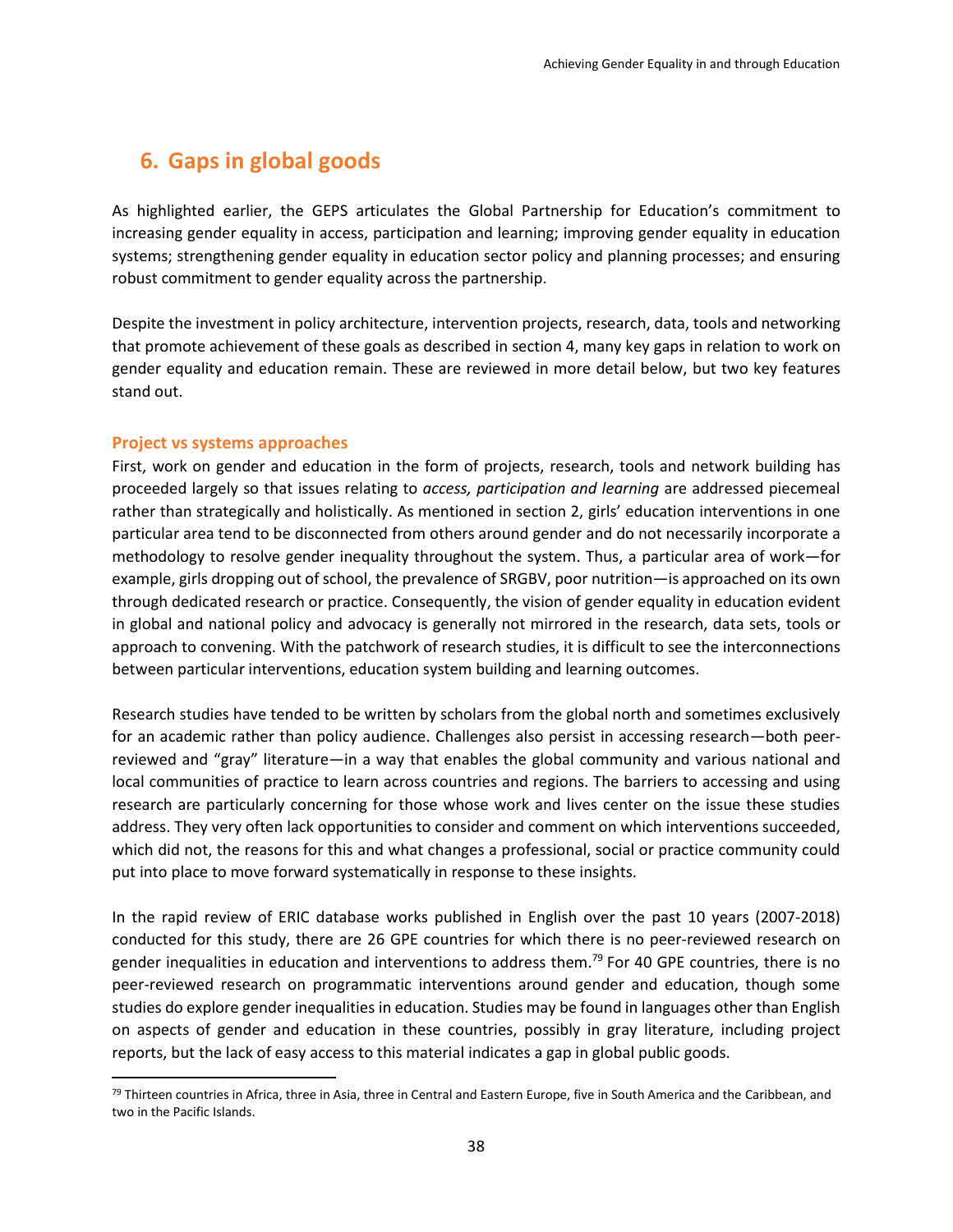The rapid review of peer-reviewed research in ERIC showed that of the 61 GPE countries with published research on interventions, only five (Ghana, Kenya, Nigeria, Pakistan and Tanzania) have five or more studies on interventions published since 2007. More detailed assessments of these studies show that they cover a wide range of different kinds of intervention, as diverse as HIV prevention and improved learning in mathematics and reading. The corpus of published research on each country tends to cover many different regional contexts within each country, so there is no comprehensive view across the country or depth of knowledge within particular locations. Thus, even for the countries where the most research on interventions has been published in peer-reviewed literature, the picture is partial and incomplete.

There are also evidence gaps in how *systems* support interventions and how interventions may be facilitated or constrained by particular features of an education system, its institutions and their dynamic inter-relations across global, national and local contexts. One feature of this problem is, we still do not know what the packages of interventions and components of system building core to gender equality in education are, what features are optional, and whether particular ways of conducting interventions and system building are necessary and/or sufficient.

#### **Enabling environment in context**

 $\overline{a}$ 

A second problem is that we have an inadequate understanding of the *political, social, cultural and economic structures and norms* that impact "what works" in all areas. One feature of this is the lack of scholarship on particular GPE countries and what types of curriculum change, teacher education and support, particular styles of management and community engagement are most effective in different contexts. There are considerable gaps in understanding the capacity needs of these teachers, administrators and other key professionals. Another feature is sometimes delineated as the lack of political will to implement reform in this area, identified most sharply in critical reflections on difficulties with gender mainstreaming and how to effectively accomplish this.<sup>80</sup> There is no work to date on how different ideas about how political and economic structures, forms of governance, local social and cultural norms, system and capacity building, research utilization and perspectives on gender work together to affect differential education outcomes for girls and boys. Taking this forward may help us understand why some interventions may be better suited than others for scale-up and may help in working out how they can be sustained. To better understand how context affects gender equality in education interventions and their link with the education system, it will be necessary to analyze institutions, policies, financing, plans and budgets, monitoring indicators, roles, responsibilities and accountabilities of key institutional actors, and the relationships between them. This analysis regarding the role gender plays at every level in an education system still needs to be done.

Beyond the education system, deeper understanding of the success factors for enabling education ministries to work effectively across sectors with other government departments, such as ministries of gender, health and social welfare, is also needed.

The linkages between national policy dialogue on gender inequalities in the country and education system reform and how these could be strengthened also need further analysis.

<sup>80</sup> See, for example, Hannan, Carolyn, "Mainstreaming: Reflections on Implementation of the Strategy," presentation at the seminar "Integrating Gender Equality into Development Co-operation," Brussels, November 27-28, 2003..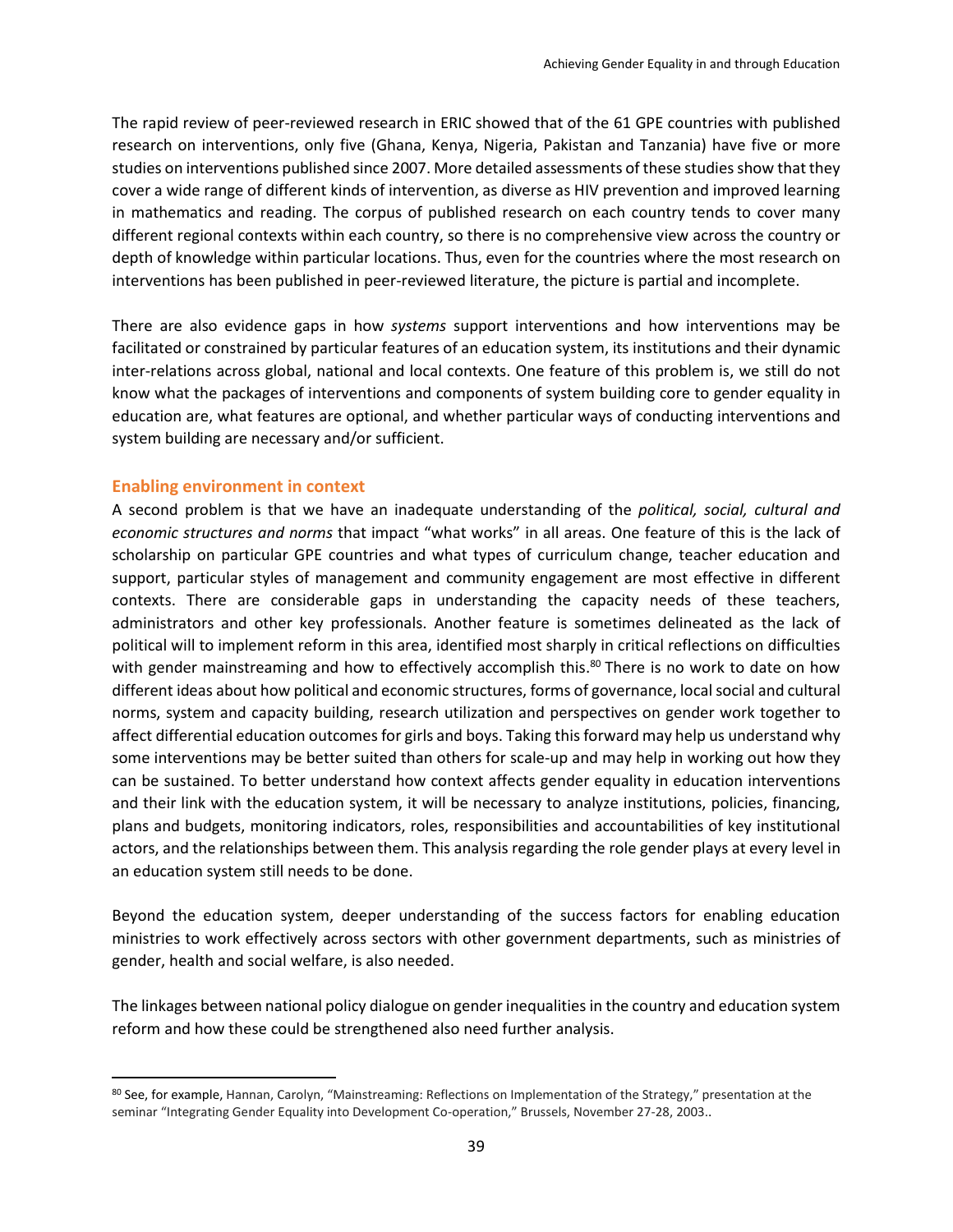#### **Critical gaps in global goods**

The critical gaps in global goods for gender equality in and through education fall into five categories: knowledge and evidence, tools, innovations, networking and learning exchange, and capacity building and peer learning.

#### *Global goods gap 1: Knowledge and evidence*

A strong knowledge base of the packages and combinations of investments on what works for girls' education, including in situations affected by fragility and conflict, is needed. This can include but not be limited to peer-reviewed research and work on capacity building for different key participants within governments, schools, communities and implementing partner organizations in order to effect change throughout multiple levels of the education system. This research can help gauge whether interventions need sequencing or gearing in particular ways to yield the largest gains in learning outcomes and what we know about planning and risk in the context of short-term and protracted crises. More in-depth knowledge is needed about how education capabilities are understood and acted on—for example, which kind of education outcomes, other than literacy and numeracy, are especially important for girls and boys from particular demographics and are associated with developing gender and other equalities. Additionally, understanding needs to be built among teachers, teacher trainers and education communities of the formation of masculine stereotypes, the gender dynamics in and around schools, the gender dimensions of boys' underachievement and disengagement from schooling, and the engagement of men and boys for supporting achievement of gender equality in education. Combining these areas of scholarship and linking them with interventions around girls' education and system building needs development in order to increase participation and learning achievement equally for girls and boys.

Understanding the effective methodologies for girls' education will require not only evidence on capacity building and on the interventions themselves, but also an historical and comparative analysis of countries that have achieved substantive gender equality and the role played in this by education systems, crosssector collaborations and key agents. Evidence to sustain claims about the relationship of interventions in different forms (associated with changes in costs or pedagogic relationships), agents and systems needs to be built looking at both cross-country and cross-sector work through research using a range of methods, and through opportunities for learning exchange between countries. Key considerations to look at might be what resources are mobilized and how processes of political, economic and cultural change play out in relation to changing the education system.

Gender analysis is needed as part of national studies on gender inequalities in education and intersections with other dimensions of marginalization (for example, poverty, disability, rurality). These studies would investigate how particular political, economic, social and cultural structures work to reproduce inequalities and exclusion where gender intersects with injustices of poverty, racism and violence. Investigation is needed into the ways in which global processes, such as macro-economic strategies, migrations, geopolitical changes and technologies, impact on changing forms of power associated with gender inequalities in the countries within GPE. There are considerable gaps with regard to scholarship on many countries in GPE, in regard to global pressures, their regional and demographic diversities and how inequalities intersect. Building on the work of GRESP, case studies are needed of what countries in different regions have done to address common themes—including supporting adolescent girls in transition to secondary school; SRGBV; child marriage; and menstrual hygiene management—and of ways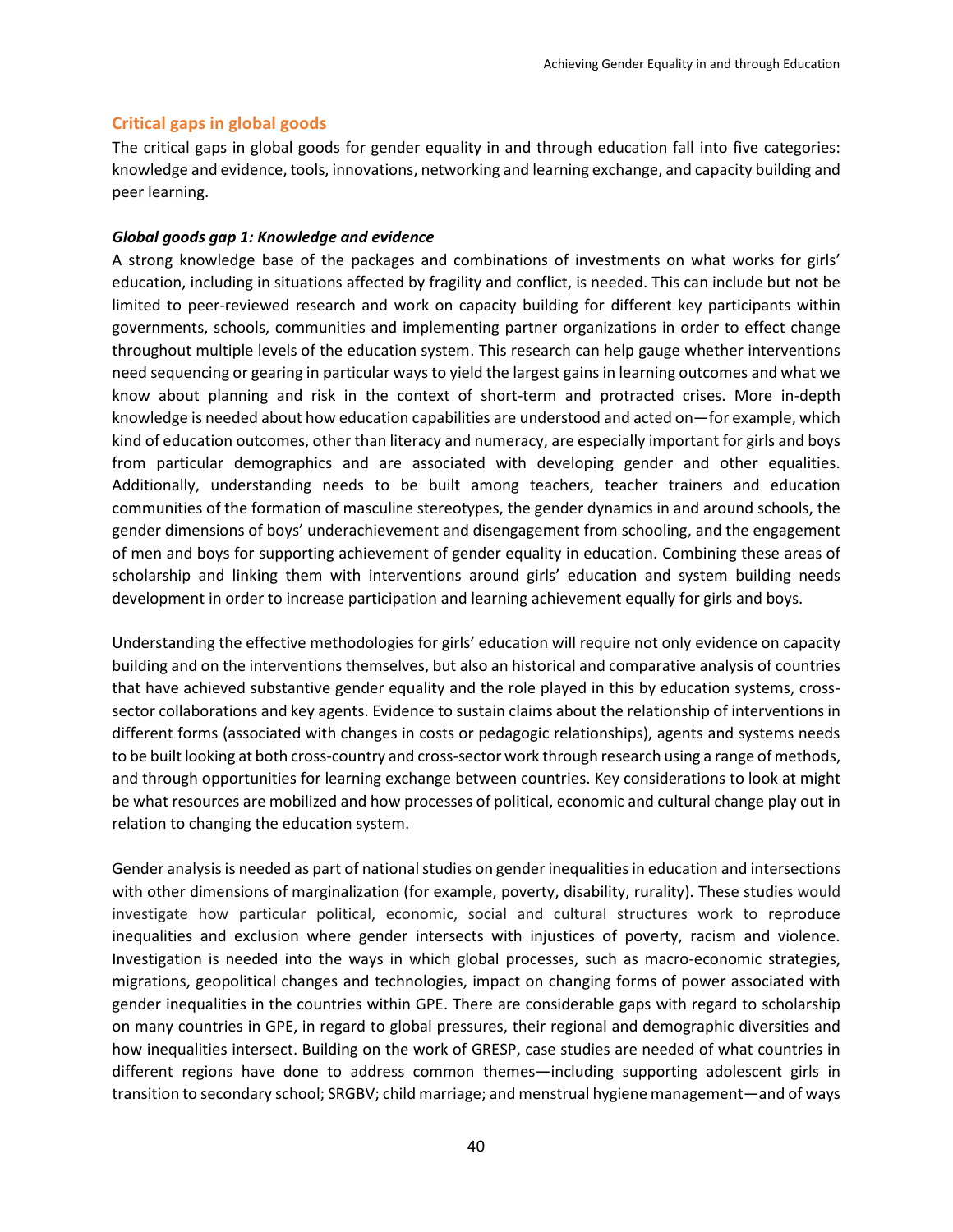to engage in cross-sectoral work within and beyond the education sector, involving areas such as health, criminal justice and nutrition. Comparative investigation of cases of working across sectors is needed to build understanding of systems, institutional and structural constraints, and success factors for enhancing interministerial coordination mechanisms to leverage results. Studies are also needed of how the existing frameworks build and sustain accountability (for example, SDGs, AU, ASEAN) and work, and what supports cross-country learning.

Monitoring of global and regional commitments on gender equality in education, including SDGs and the Gender Equality Strategy for CESA, requires conceptual work on indicators, and work to make better use of existing data sets. Much of the data used in ESPs have a stress on gender parity, which is still a major feature of work in the GEM Report, and monitoring frameworks under SDG 4. A dashboard with a wider range of indicators to measure gender equality needs to be developed. Similarly, more work is needed to support countries to integrate gender more comprehensively into their education sector analyses and ESPs, and to make use of existing data collection/analysis tools from outside the education sector, which go beyond GPI. The link between gender audits and gender evaluations needs further consideration in relation to the education sector, as do the ways in which gender budgeting and assessments of financial resources can support gender equality initiatives, currently the focus of a study led by UNGEI and the Malala Fund.

#### *Global goods gap 2: Tools*

While a large number of tools have been developed by different development actors, a challenge lies in national ownership and systematic uptake by partner developing countries. The existing tools—indicators, scorecards, gender budgeting—are useful, but they need to be understood in relation to system building, not as discrete tools.

GRESP has developed important tools, networks and spaces for critical reflection, but for optimal impact, gaps need to be assessed in terms of country participation, sustaining and supporting the learning to strengthen the impact for systems development at national and cross-national levels to institutionalize the approach.

At the same time, ways should be explored to enhance existing education sector analysis, planning, budgeting and management tools to better acknowledge and reflect gender issues. This would include standard tools central to system-level planning, such as simulation models.

#### *Global goods gap 3: Innovations*

When framing innovations in the context of products or approaches that have the potential for scalability, sustainability and leverage for change at the system level, few have had the power to transform gender roles and improve equitable education for large portions of underserved populations. Yet many smaller, promising innovations have had impact at a project level and demonstrate the important role that NGOs play in testing innovative ideas and contextualizing interventions to meet the needs of girls within specific communities. Notably, these include in-depth participatory reflection on innovations such as time-use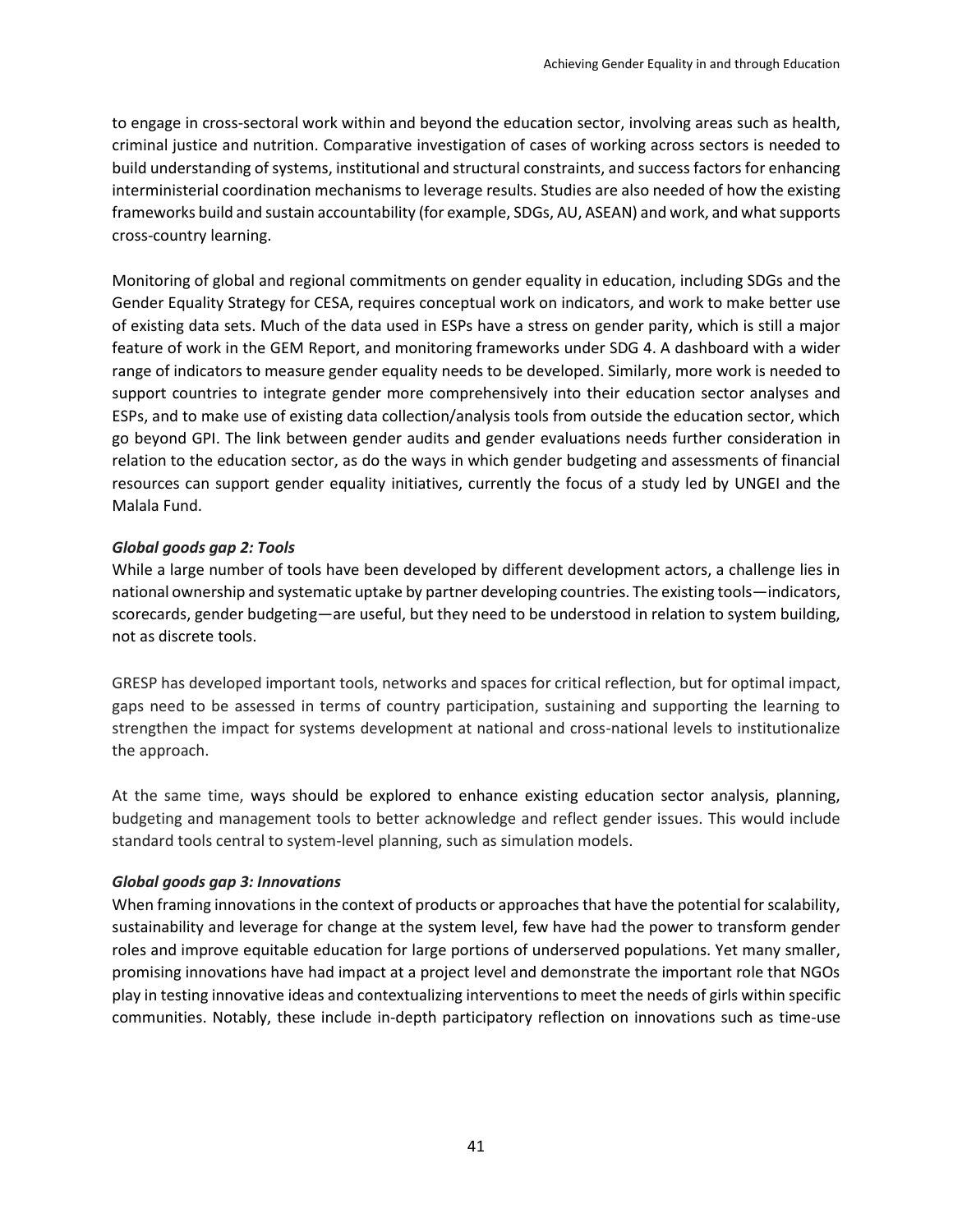diaries,<sup>81</sup> and approaches to apply guiding principles on human rights to assessing privatization of education<sup>82</sup> and evaluating countries' performance with regard to equality<sup>83</sup> A number of innovations using ICT appear promising—for example, using mobile phone technologies for reporting the incidence of teacher absence or violence, initiatives in training and supporting community health workers using ICT and the GEC ed-tech interventions may have potential for work with gender advocates and for changing gender equality in education at the system level. However, as stated in the GEC 2018 *Thematic Review: Education Technology*, "This work sits beyond the expertise of the education sector, and requires more joined up work within development agencies and across government departments."<sup>84</sup> The acknowledgment of high levels of gender inequality associated with the ICT sector, however, needs consideration. There is a need to engage more holistically within the education sector, and invest in projects that have the ability to work across sectors and scale their models to make global impact.

The GEC 2018 review on technology in education studied successes and challenges of ed-tech interventions within its girls' education funding program. The review reports that technology alone does not impact positive outcomes in education, that it is most effective when a holistic approach is applied toward addressing challenges of marginalized girls.<sup>85</sup> Technology innovations can be the conduit for realizing change when combined with supportive features such as ensuring community buy-in, engaging stakeholders in data collection, ensuring ed-tech projects are context appropriate and the ability of innovations to develop systems and capacity.<sup>86</sup>

Better access to data through the innovation of a comprehensive online repository/library of research (both peer reviewed and gray) on girls' education, gender equality in education, and gender and education would make a significant impact, particularly if it was designed to enable researchers to access material that sits behind journal pay walls.

Various smaller scale innovative projects demonstrate that important work is being done applying innovative solutions to gender equality challenges within education, especially for the most marginalized communities. However, significant challenges exist for scaling ed-tech girls' education projects. Challenges such as communities lacking necessary infrastructure and the lack of long-term integration for government ownership continue to stagnate progress. Additionally, many projects have been initiated to improve quality of learning, yet summaries of these projects have only focused on technological innovations in education, not specifically innovations for gender in education. The GEC seems to be one of the few studies that analyzes gender and education innovations, but only on smaller scale projects. There is a need for more comprehensive meta-analysis of what works in gender equality innovations to change social and behavioral norms at the local, national, and international system levels.

l

<sup>81</sup> Marphatia, Akanksha A. and Rachel Moussié, "A Question of Gender Justice: Exploring the Linkages Between Women's Unpaid Care Work, Education, and Gender Equality," *International Journal of Educational Development* 33, no. 6 (2013): 585-94. 82 For example, GI-ESCR, "Human Rights Guiding Principles on the Role of States and Non-state Actors in the Provision of Education," concept and planning note, GI-ESCR, 2016.

<sup>83</sup> *Evaluation of UNESCO's Programme Interventions on Girls' and Women's Education*. IOS Evaluation Office. 2017 <sup>84</sup> GEC, *Thematic Review: Educational Technology* (GEC, 2018), 25.

<sup>85</sup> Ibid.*,* 5.

<sup>86</sup> Ibid.*,* 4.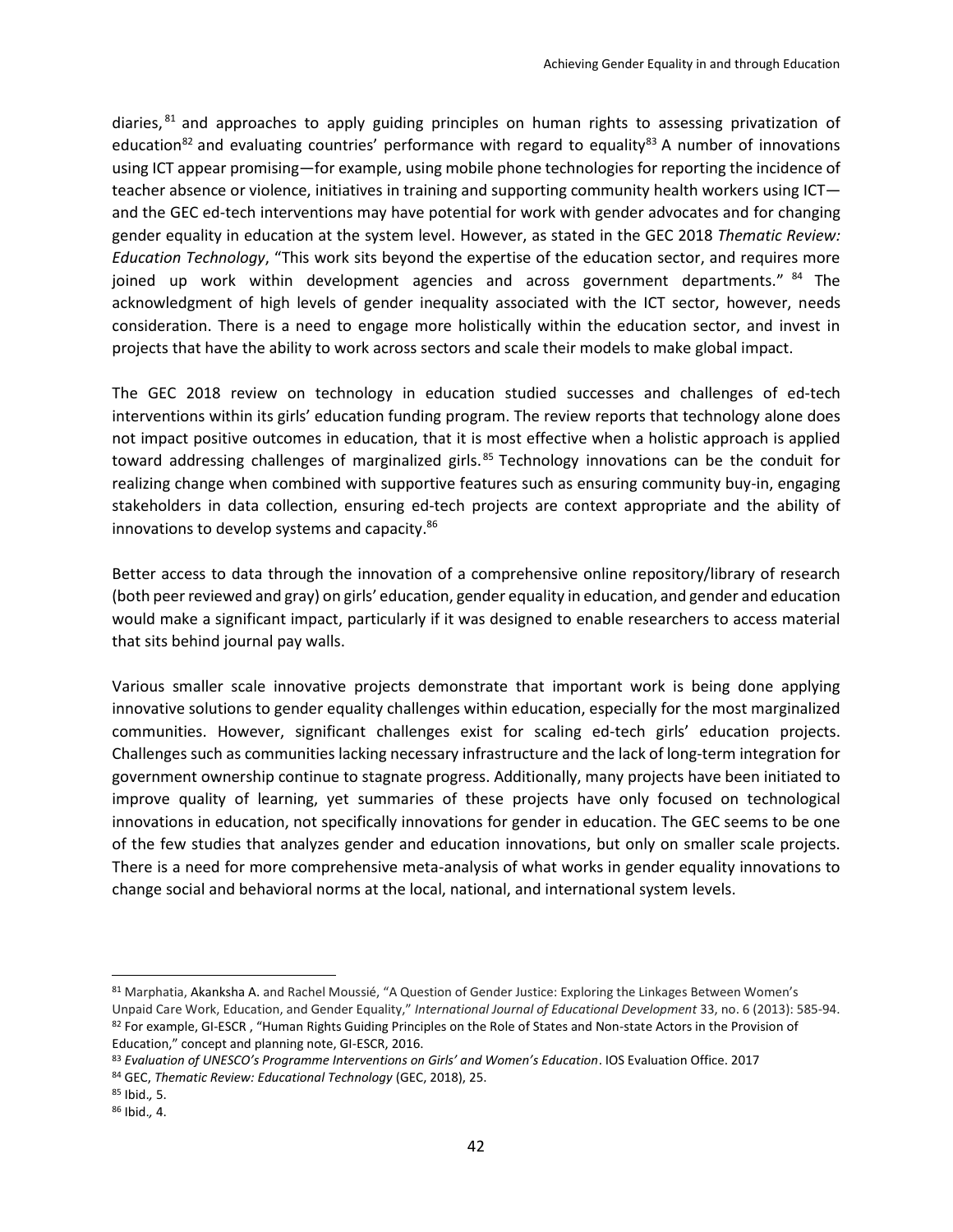Innovations that promote the participation of parents and communities, especially men and youth as change agents for gender equality in education, and seek to rebalance gender relations between men and women while disrupting harmful gender stereotypes can build buy-in and sustainability. Approaches that engage government, build on positive cultural values and promote awareness of positive discrimination should also be encouraged.

#### *Global goods gap 4: Networking and learning exchange*

Limited opportunities exist for developing country ministries of education and other relevant government agencies for convening and critical reflection on research, information and analysis relating to gender and girls' education. Although the large international and regional conferences have panels or streams on this, time is very limited. The biannual conference of the Gender and Education Association has a focus largely on G-7 countries and minimal engagement with developing countries. While periodic regional meetings of ministers of education and thematic conferences to review achievements take place and the networks listed above have projects and programs in this area, there is not one in-depth annual or biannual convening space that brings all the engagements in this area working at different levels together and works collectively on a specific theme related to system development. Arguments can be made for the pros and cons of a gender and education–focused gathering as opposed to mainstreaming gender in existing annual meetings. The experience to date suggests that while the latter continues to be important, it cannot substitute for the depth and insight generated by the former.

There is thus a need for building communities of practice among researchers, policymakers and practitioners, and LEG actors. A regional/global conference focused on gender equality and education, with working groups, for example, on girls' education interventions, or work with girls and boys modeled on the Global Working Group to end SRGBV, linked with key areas to look critically at research findings and gaps, operational constraints and technical challenges in specific policy areas, to share lessons and practices and formulate policy recommendations. Convening meetings where relationships of trust and dialogue enable probing deeply into problems that take different forms but are widely shared would also help build and share knowledge and practice across countries and across sectors, as well as stimulate local demand for more research.

#### *Global goods gap 5: Capacity building and peer learning*

At the international level, there is a small cadre of experts, but they are thinly spread and there are important knowledge and capacity gaps around the processes of institutionalization and their associated funding processes. For example, while the GPE Secretariat has a relatively large staff of 102, including staff with gender expertise, its dedicated gender staffing currently consists of one senior education specialist. Other key global agencies with a focus on gender equality in education that work with GPE on the sector analysis, planning and implementation, and the coordination work, are small. UNGEI, for example, has a small staff of four and a relatively limited budget. The UNESCO International Institute for Educational Planning (IIEP) has only one gender expert. The GEM team has no specialist gender member; the work on the gender review is largely supported by short-term consultants. FAWE has a small staff. DFID has invested significantly in work in girls' education through the GEC; the program has helped create a community or practice linked to project delivery, but in the first phase, the work focused on the delivery of a range of interventions only through NGOs and other nonstate actors.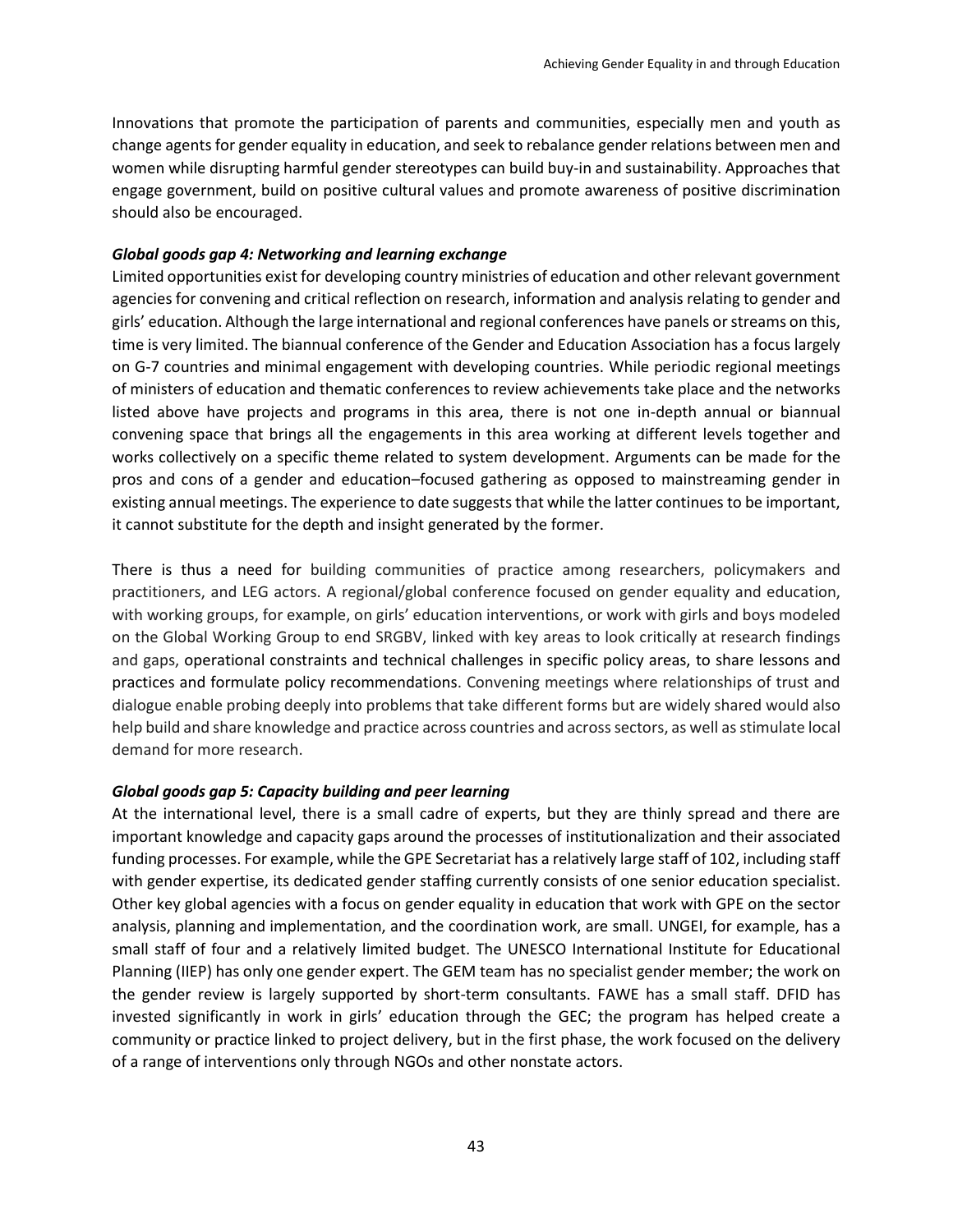At the country level, there are similar limitations. Currently, there is no audit of the range of units and institutional structures responsible for gender mainstreaming, gender focal work or targeting in education ministries in GPE countries. There is limited knowledge of these structures/units and their level of budget, range of influence and decision-making, and the communities of practice that support them.

There are thus limited resources at the national and international levels for this work and limited opportunities for regional and issue-based workshops to share knowledge and experience.

# **7. Potential investment areas**

GPE investments in achieving gender equality in and through education through the KIX mechanism need to prioritize efforts to address the challenges identified and consider the most strategic and practical ways of filling some of the key gaps in global goods outlined above. Critically, the investments need to align to the aims of GPE 2020 and GPE 2025 going forward as well as the GEPS, accelerate implementation of the six GEPS output areas and help DCPs deliver tangible gender equality results at the country level.

Using findings from the latest GPE results report to identify countries facing particularly acute gender challenges, including in areas affected by fragility and conflict, will provide a strong evidence base for geographical prioritization of more focused support, along with consideration of other key factors such as political economy, local champions, human and financial resources, and opportunities for working crosssectorally. Given that nearly half of GPE DCPs are classified as countries affected by fragility and conflict, and many of these do not yet meet threshold levels of gender parity for completion at primary and lower secondary levels, these countries should be a key focus. Countries where boys are increasingly disengaging from education should also be considered for prioritized action and support.

Based on the gap analysis above, three areas for global goods investment emerge as key for addressing the challenges and gaps, in line with GPE's focus on education systems strengthening, unique comparative advantage linking global, regional and national actors, and advancing GPE's implementation of its Gender Equality Policy and Strategy through KIX going forward:

- On topics where there is **potential for a geographic focus**, there is a need to open opportunities for peer learning exchange, development of tools and capacity building for gender-responsive sector analysis, planning, budgeting and implementation.
- On topics where there are some examples of solutions, but more synthesis is needed to develop a solid evidence base, it is necessary to **build evidence and evaluation of what works**.
- On topics where there is a sufficient evidence base, there is a need to **build capacity through knowledge exchange, capacity development and learning exchange**.
- On topics where there is a need for new thinking and solutions, **innovations** are needed.

As outlined above, the paper has detailed what gender equality outcomes GPE is seeking to achieve, what the challenges are to achieving these outcomes, which global goods already exist that seek to address these challenges, and where gaps exist that GPE might invest in to help fill. While a number of global goods consider particular interventions on girls' education, GPE's model and comparative advantage lies in its focus on education *system* and supporting the "glue" that binds disparate elements of the system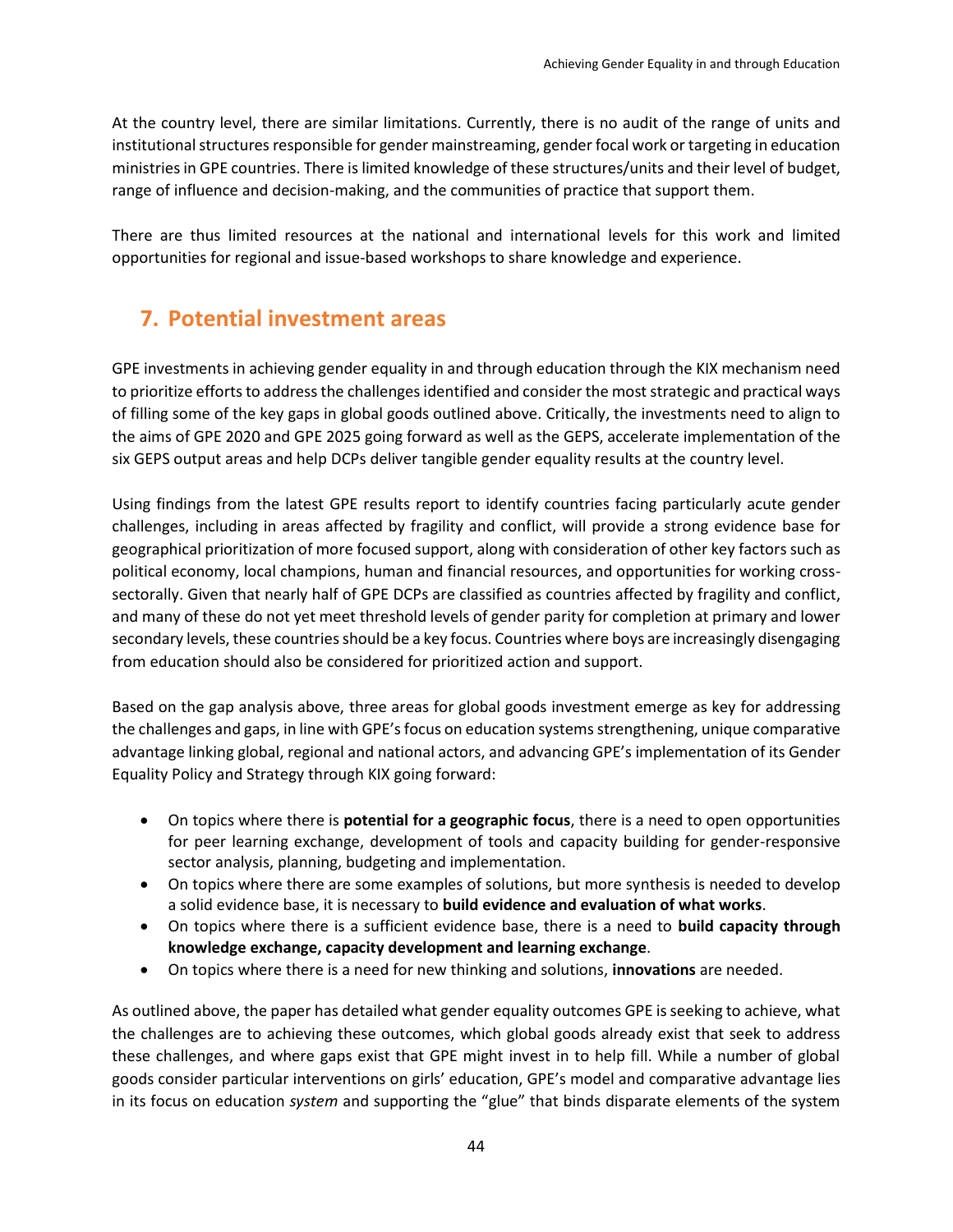together systematically into an organic whole. Directions for investment below are predicated on the GPE systems-driven model.

#### <span id="page-44-0"></span>**Broad thematic areas for investment**

Potential broad thematic investments in each area are described below to spark discussion. As outlined above, prioritization, potentially geographical as well as thematic, will be essential. The consultation process has helped support this prioritization process.

#### *Building evidence and evaluation of what works*

As discussed in section 4, building the knowledge and evidence base for what works in girls' education and expanding the access to this data is an acknowledged gap in achieving gender equality in and through education. Therefore, the evidence base for policy at the national level can be strengthened through global and regional investments in understanding which packages of interventions for gender equality in education most effectively support the development of gender-responsive education systems. Potential activities in this area include a curated range of multi-country studies with comparative data allowing for investigation of the relationship of interventions and systems across a range of different regional contexts, including a focus on settings affected by fragility and conflict.

Holistic gender analysis, which looks at the gender equality picture of the whole country, with an emphasis on adolescent girls, including those with disabilities, should be encouraged. This should include analysis within the education sector itself and across other sectors, as well as the ways in which social/cultural norms and other dimensions of exclusion intersect with gender to create barriers that hold girls back, and negatively affect boys where relevant. An area to consider for KIX funding would be to support accessible research on gender equality in education in selected, prioritized partner developing countries.

More needs to be known about the ways in which identities of masculinity are formed, how these impact gender equality outcomes in education, and how these can be addressed through curriculum and other school-based interventions. Approaches that aim to effect shifts in gender dynamics and promote more positive gender-equal relations based on mutual respect between boys and girls could be further explored.

More evidence is needed on how global and regional gender commitments are being fulfilled, including through monitoring of specific SDG targets and monitoring of implementation of the Gender Equality Strategy for the Continental Education Strategy for Africa.

Multicountry case studies on how different countries in different contexts have addressed common gender themes, particularly those that impact adolescent girls—such as child marriage, early pregnancy, school-related gender-based violence, out-of-school children, conflict; which results could be developed and the lessons learned have been shared in policy-friendly formats to inform policy and practice at the country level.

#### *Building capacity through knowledge exchange, capacity development and learning exchange*

Knowledge exchange about experience of the GPE/UNGEI regional workshops to date and building on this work would be fruitful. Potential areas for investigation include documenting experience with GRESP and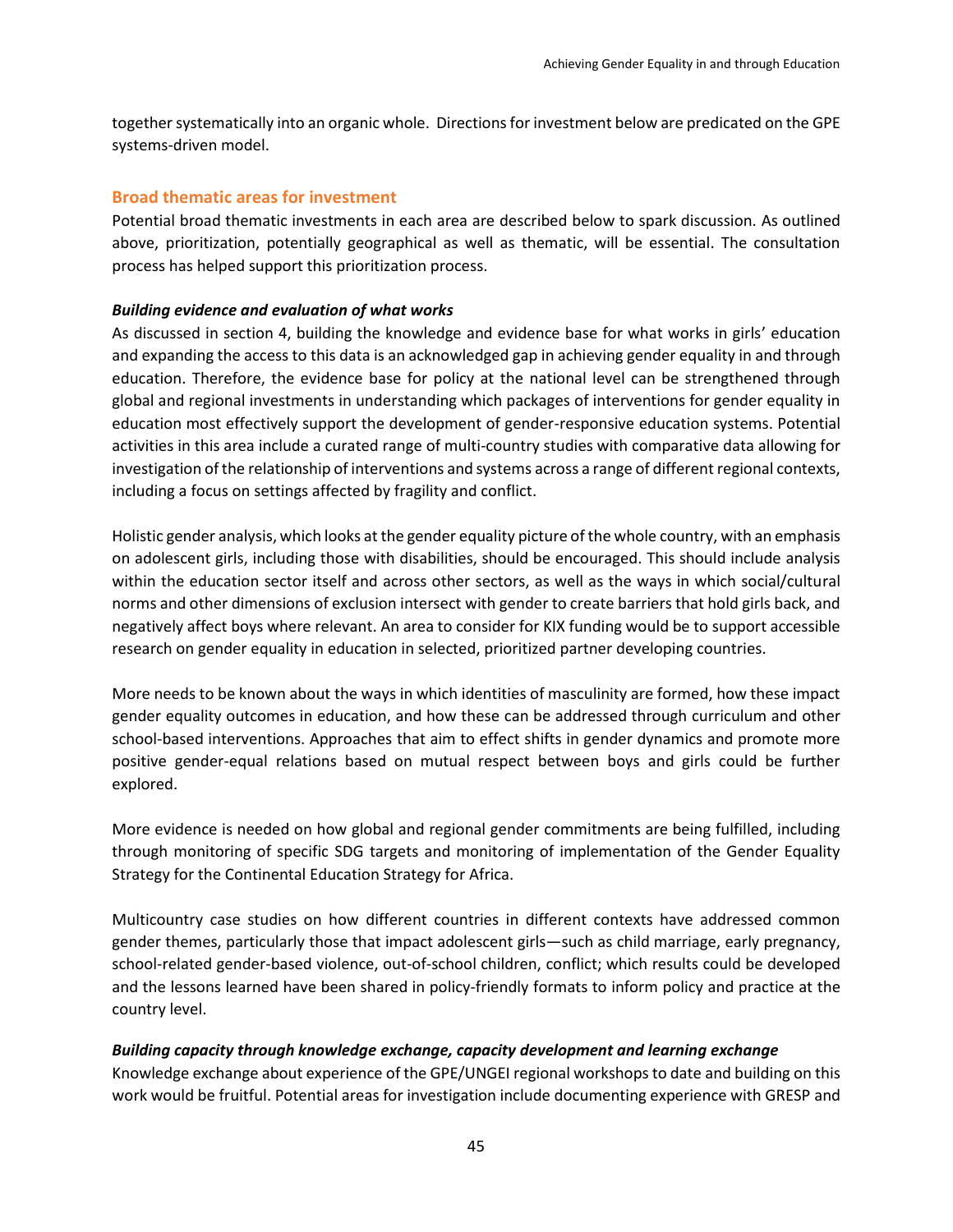in-country follow-up, its potential role in helping countries link interventions and systems, which key national gender issues can be addressed through ESPs and which are difficult to address using these arrangements, what supports and what limits work on GRESP, and what concrete steps are needed for taking the GRESP learning forward, including how it might further support intersectional approaches and cross-sectoral linkages to leverage impact. Capacity development of government stakeholders to investigate these issues is key. GPE partners have a key role to play in supporting in-country follow-up at the national level, linked into LEG dialogue and supporting institution building to lead on gender.

Avenues could be explored for developing global and regional platforms that promote leadership on gender, provide opportunities for critical reflection on gender-related research and evidence, and build demand for further analysis. Potential areas to investigate are national, regional and international gender and education conferences and workshops bringing together researchers, policymakers, practitioners and campaigns, private sector and civil society organizations, and new partners from other sectors. Online platforms should also be introduced as alternative, cost-effective, learning exchange spaces.

Furthermore, opportunities are needed for countries facing common gender-related challenges in specific complex thematic areas—such as child marriage, early pregnancy, SRGBV, HIV transmission, and menstrual hygiene management—to come together and share experiences, deepen their understanding, and inform policy and program reform. Ideally, these should support dialogue between technical units as well as finance, planning, policy and monitoring and evaluation departments, linking with civil society representatives and other LEG members as well as stakeholders from other sectors, to ensure multiple perspectives are reflected and the comparative advantage of the different constituencies is leveraged in an integrated approach.

Investigating the institutional linkages and connections that make for gender-responsive education sector planning would also deepen understanding of the social, cultural, political and economic connections between education administrators and local communities, civil society organizations, professional bodies, researchers and campaigners, nationally and regionally; the range of interventions and scale of work undertaken; and success factors for work across education and other sectors, particularly health, but also planning/finance, social protection/welfare, and infrastructure development.

In addition to capacity development for gender-responsive education sector planning, opportunities for supporting developing country partners to monitor implementation of their plans and strengthen accountability to deliver on their gender equality commitments could also be explored. Development of capacity to improve and implement a regional framework for monitoring implementation of the Gender Equality Strategy for CESA could be an example to consider.

#### *Innovations*

Options should be investigated for incentivizing innovation in gender equality interventions, including use of ICT, documenting good practices and showcasing successful results. A comprehensive online repository/library of research (both peer reviewed and gray) on girls' education, gender equality in education, and gender and education would make a significant impact, particularly if it was designed to enable researchers to access material that sits behind journal pay walls.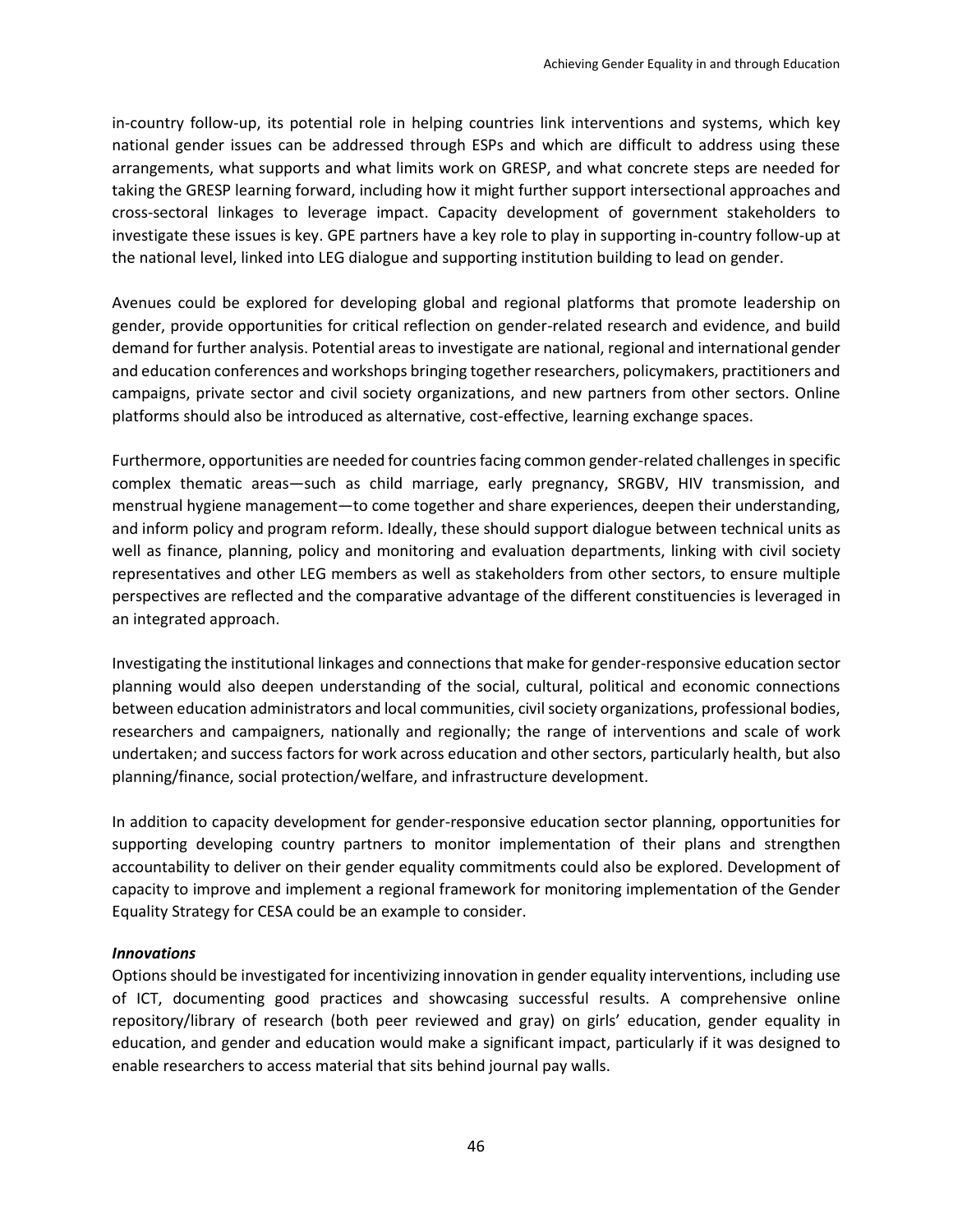Community-led innovations that solve issues at the household level as well as in school would merit consideration. Identifying promising innovations and bringing countries that have piloted different approaches together to share their experiences and document lessons learned and potential for scale-up would be valuable. Building on existing tools to produce a practical methodology and criteria for assessing the potential for scale-up and linking to system change and sector planning would also help support countries move toward more holistic, joined-up approaches, and embed innovation into institutional reform.

#### <span id="page-46-0"></span>**Specific examples of investment areas**

Based on the broad directions proposed above, some specific areas that link to GPE's comparative advantage and respond to the feedback received during the consultation process include the following:

*1. Consideration of a geographic lens for supporting peer learning and exchange, development of tools, and capacity building for gender-responsive education sector analysis, planning, budgeting, implementation and monitoring for results, with a particular focus on Sub-Saharan Africa, <sup>87</sup>* where the GPE results report shows that achieving gender parity in completion rates at primary and secondary school remains challenging. Ten of the 14 countries below the threshold where girls are disadvantaged in primary level completion and 18 of the 22 countries where girls are disadvantaged in lower secondary level completion are in Sub-Saharan Africa. For boys, five of the seven countries where they are disadvantaged at primary level completion are in Sub-Saharan Africa; the picture is slightly different in lower secondary, with only three of the eight countries with boys' disadvantage at this level in Sub-Saharan Africa (see Figure A.1, annex A).

In addition to these evidence-driven criteria, the region has a strong normative framework that articulates gender equality commitments, including Agenda 2063: The Africa We Want as well as the Gender Equality Strategy for CESA 2016-2025, for which African Union countries will be held accountable, a potential game-changer for the continent. Importantly, the Nairobi Declaration commits member states to achieving gender equality through (a) rendering all aspects of the education system gender-sensitive, responsive and transformative; and (b) implementing the Gender Equality Strategy for CESA 2016-2025. No other region has such a powerful accountability mechanism at this point, and the Sub-Saharan Africa region will need considerable capacity development support to deliver on these commitments.

GPE support might include but not necessarily be limited to the following:

- Building on the GPE-UNGEI Guidance on Developing Gender-Responsive Education Sector Plans, the development of tools and guidelines for operationalizing the Gender Equality Strategy for CESA 2016-2025, such as conducting gender-responsive education sector analysis and gender audits of institutional gender capacity; gender budgeting and analysis; measuring and monitoring gender equality results; tools for settings affected by fragility and conflict
- Annual meetings, potentially piggybacking on the African Union Summits, for sharing experiences, peer learning and exchange on progress at the technical level

 $\overline{a}$ 

<sup>87</sup> Links to GEPS aim 3, output 3.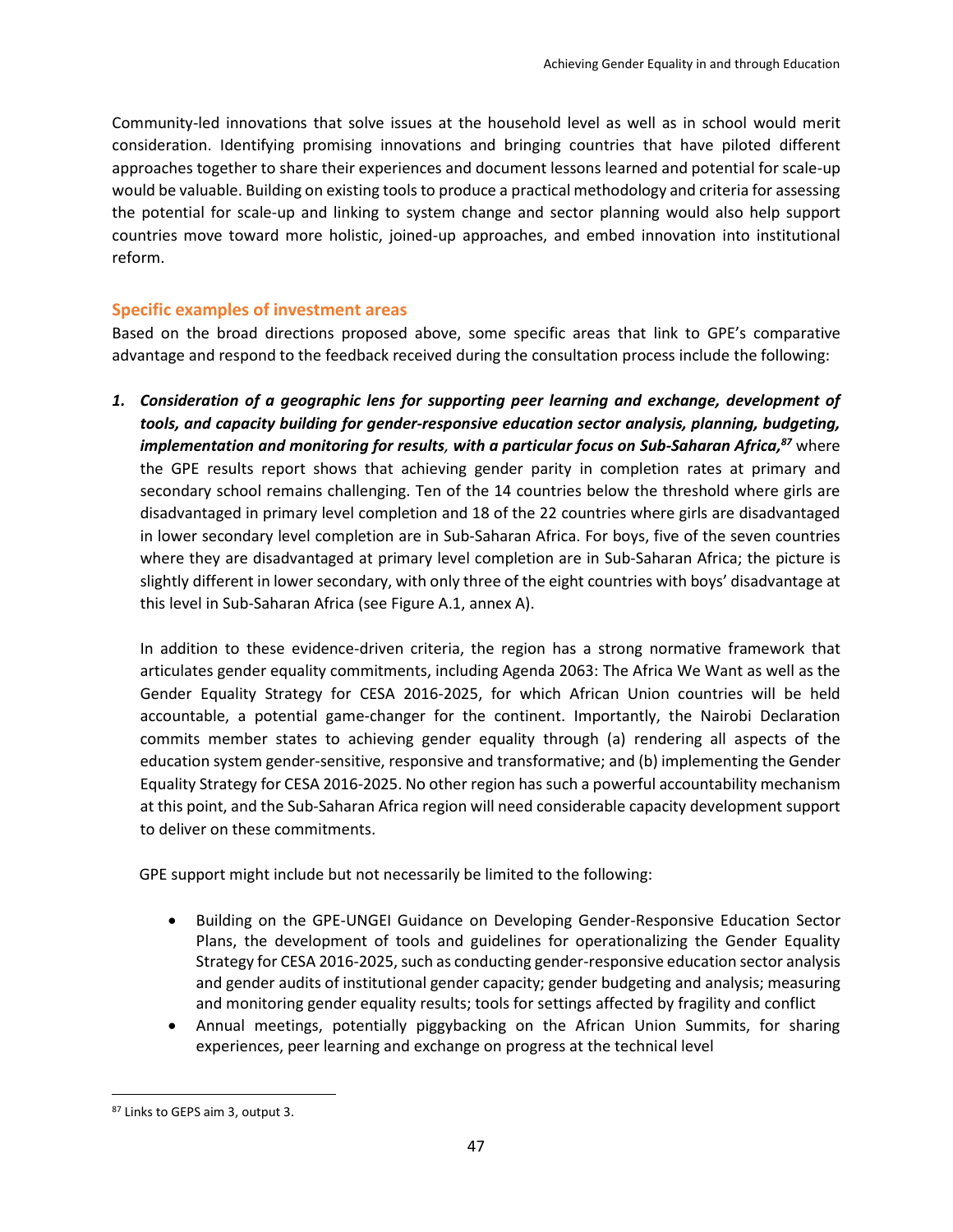• High-level political dialogue forums, where recommendations/calls to action from the technical level are presented and commitments for tackling bottlenecks and accelerating progress are made

While these tools and forms of support would have a principally regional focus, their potential relevance and lessons learned would also be of value to a global audience.

*2. Annual global conference to support development of a community of practice and knowledge sharing around gender equality in education system reform, centered on the global south. <sup>88</sup>* Noting the tendency for gender equality issues to be marginalized at academic conferences, where the focus tends to be on identities rather than on policy and practice, and the lack of opportunities for networking on gender, an annual global conference to support development of a community of practice and knowledge sharing on gender equality in and through education would be helpful.

It should be centered on the global south and provide opportunities for sharing locally generated research, review of new tools/guidelines/approaches and documentation of lessons learned on specific themes such as menstrual hygiene management, SRGBV, SRHR/CSE, early pregnancy, working across sectors and so on. Capacity development for regional researchers and institutions could also be included to strengthen the evidence base of "what works" for gender equality interventions in specific contexts—including those affected by fragility and conflict—in a cost-effective way that links to systemwide reform. This investment would be supported by knowledge management tools, including a website and documents repository, and linked/twinned with appropriate institutions for credibility and sustainability, with a view to expanding a cadre of local gender expertise. Linkages with work focused on Sub-Saharan Africa would be critical.

*3. Analytical work on gender-responsiveness of education systems. <sup>89</sup>* As noted above, much work to date has focused on what works for girls' education, but less on how different **specific interventions are linked to/lead to system level reform** for sustainable results. Analytical work is needed to ask why countries should invest in one area and not another, whether targeted or mainstreamed activities are more effective, which packages of investments generate the most powerful results on gender equality, how change happens, what are the success factors and relevant contextual elements, and what generalizable conclusions can be drawn. Research undertaken in health system reform and in the organizational change domain can provide useful models to suggest avenues for enquiry.

This analytical work could be usefully linked to the work of RISE (Research on Improving Systems of Education) and SABER (Systems Approach for Better Education Results), and inform the **development of a tool for measuring the gender-responsiveness of an education system**. The European Institute for Gender Equality (EIGE) Gender Equality Index methodologies could also provide useful models. The analytical work could also consider how existing tools for analyzing the education sector could be made more gender-responsive. Linkages with related work on systems diagnostics under the equity and inclusion investment stream would leverage impact.

l

<sup>88</sup> Links to GEPS aim 4.

<sup>89</sup> Links to GEPS aim 2.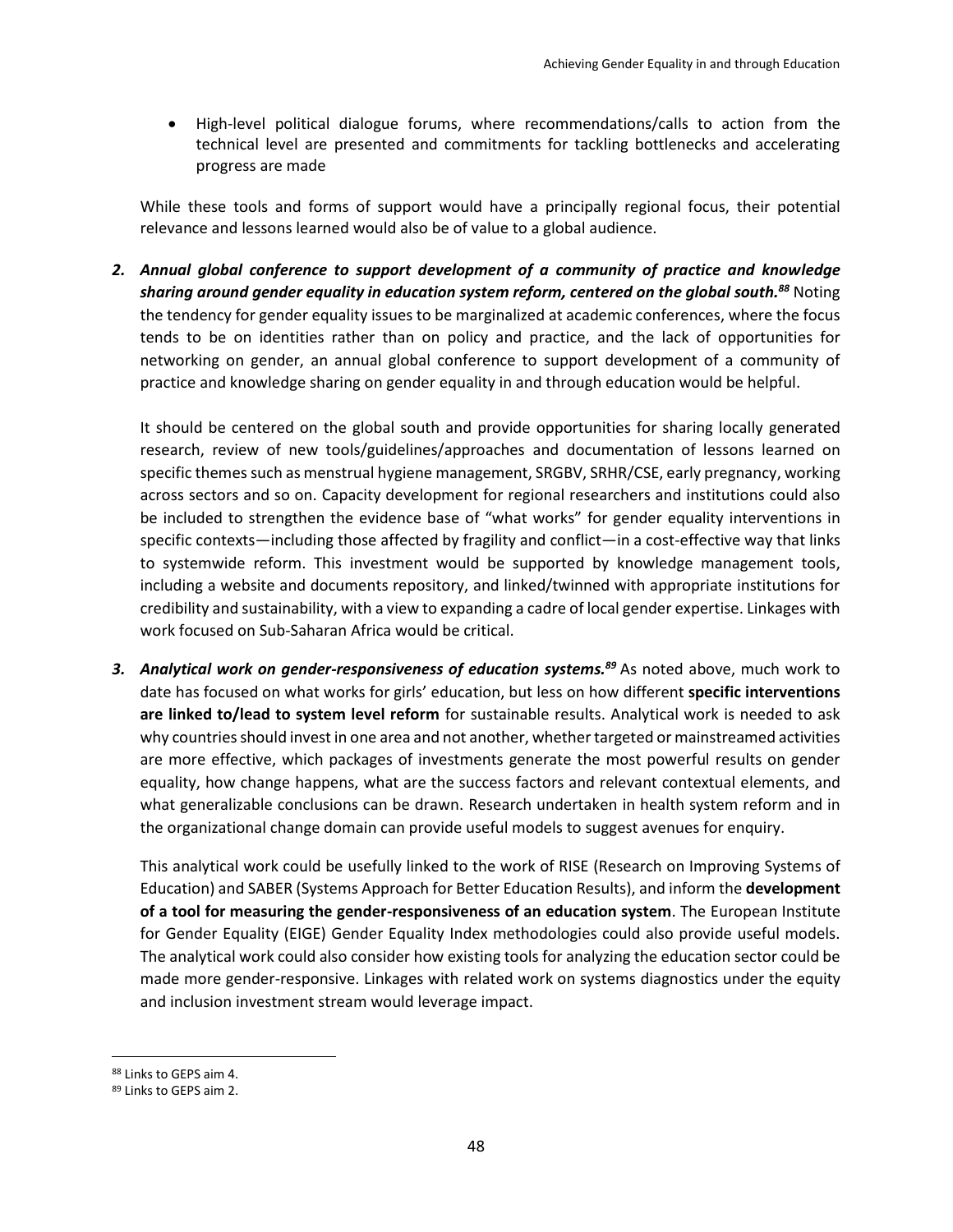- *4.* **Development of metrics for measuring gender equality in and through education. <sup>90</sup>** CEDAW General Comment 36 provides the normative framework for focusing beyond parity in numbers to a broader focus on gender equality, not only *in* education but also *through* education. However, while the indexes for measuring gender parity are well established and sex-disaggregated data are increasingly collected in most EMIS systems as a matter of routine, much work remains to be done to develop a common metric for measuring gender equality. Gender equality is included under SDG 4.7.1,<sup>91</sup> but this is currently ruled a tier 3 indicator. To move forward would involve building a community of practice to develop the conceptual framework, methodology and piloting of data gathering and analysis. Building consensus around one framework rather than a proliferation of options would also be an important value-add.
- 5. Cross-sectoral work to strengthen gender equality results.<sup>92</sup> Recognizing the challenge referenced above that many barriers to gender equality in education lie outside the education system, this investment stream would build on GPE work with the health sector and provide opportunities for reflection on successful examples of working across sectors to tackle such multifaceted genderrelated such as child marriage, SRGBV, early pregnancy, HIV/AIDS and empowerment. These could lead to case studies of success factors for working across sectors, political economy and institutional arrangements factors, capacities, and financing, resulting in a set of guidelines for working across sectors, including with ministries of health, gender, protection, finance and planning and others. Additionally, the investment stream might support a longitudinal study following selected countries that have included multisectoral work for gender in their ESPs and documenting how this is implemented in practice, including challenges and how these were overcome.
- *6. Identification of innovations with potential for scale-up linked to system-level reform. <sup>93</sup>* As noted earlier, often innovations may be useful and produce benefits for specific beneficiaries in niche contexts, but they may remain as stand-alone interventions that are not scaled up or institutionalized into the system. This investment stream would seek (a) to identify promising innovations in highimpact thematic areas, such as shifting gender dynamics in relations between boys and girls, promoting girls' empowerment and leadership, and school-related gender-based violence; (b) to examine their suitability for scale-up and institutionalization; and (c) to identify cases where such innovations have been scaled up and incorporated into national and provincial policy/planning/budgeting, and what affected the success of such reforms. Conclusions could be drawn and documented in case studies on how the potential of innovations can be assessed, and factors that enable/hinder their take up into the broader system. Again, in addition to reflective reviews, longitudinal action research studies might be considered, which would document progress going forward, challenges and lessons learned.

<sup>90</sup> Links to GEPS aims 2 and 3.

 $91$  "Extent to which (i) global citizenship education and (ii) education for sustainable development, including gender equality and human rights, are mainstreamed at all levels in: (a) national education policies, (b) curricula, (c) teacher education and (d) student assessments."

<sup>92</sup> Links to GEPS aims 1, 2, 3; output 4.

<sup>93</sup> Links to GEPS aims 1 and 2.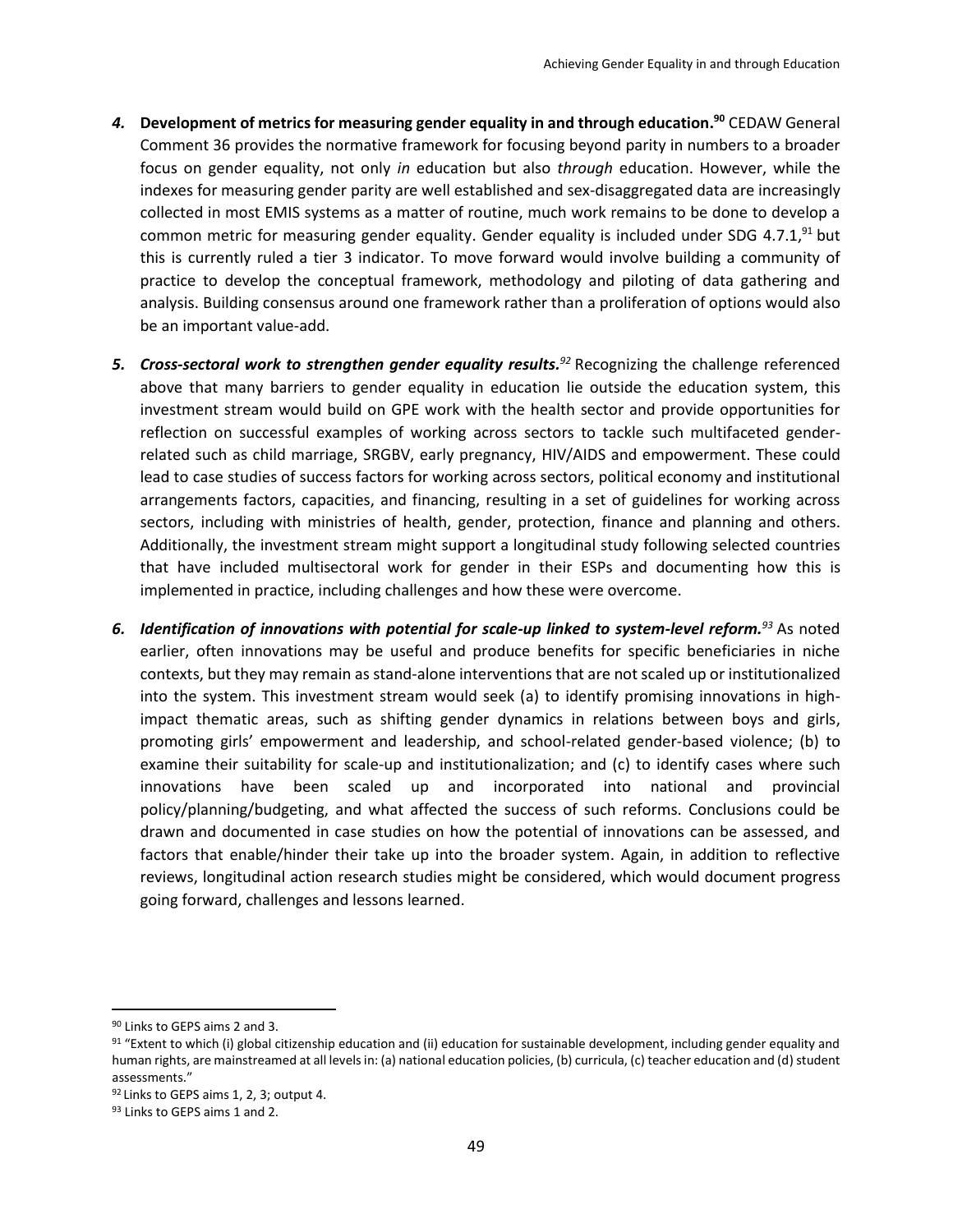Building inter-linkages and synergies between the funding streams with other KIX thematic areas and with GPE's country-facing work will be essential for optimal impact. Investments can be prioritized and sequenced, based on availability of funding and partner interest/capacity to implement.

The KIX initiative seeks to support holistic, systemic approaches to address the key barriers that hold girls and boys back from fulfilling their potential, and tackle some of the cross-sectoral issues that need to be addressed, such as child marriage, SRGBV, comprehensive sexuality education, nutrition and contraception. Success will be when each girl and boy is able to get into school, stay in school, stay healthy and safe, and learn the skills to claim their rights and participate fully in social, economic and political life, benefiting not only themselves and their families but the whole of society.

Critical is the inclusion of the empowerment dimension, which moves the discourse beyond girls and women as recipients of services and beneficiaries of protection to the framing of girls and women as equal agents of change and drivers of development in their own right.

#### *Examples of activities that could be supported through KIX*

Table 2 shows exemplar activities that could be funded by KIX thematic funding for achieving gender equality in and through education in the potential investments just discussed. The dotted lines between the exemplar activities indicate that a recipient of KIX funding could potentially propose a project that covers multiple investments or opportunities.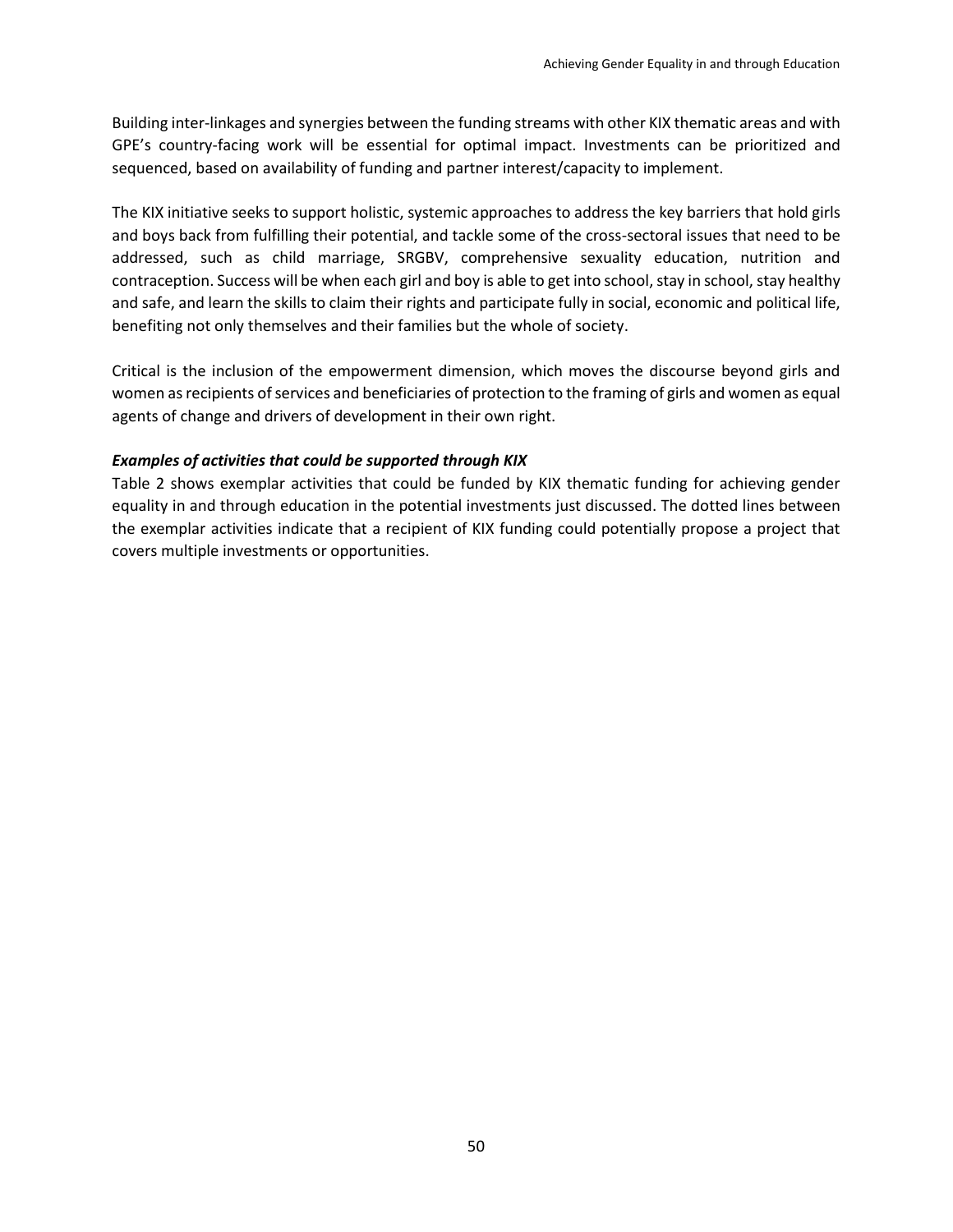|                     | <b>Opportunities/Exemplar Activities</b>                                                                                                                      |                                                                                                                                                                                                                                                                                                                                                                                                                                                                                              |                                                                                                                                                                                                                                                                                                                                                                                                                                                                                                                                                                              |                                                                                                                                                                                                                                                                                                                                                                                                                                                                                                                                                                                                 |  |  |  |  |
|---------------------|---------------------------------------------------------------------------------------------------------------------------------------------------------------|----------------------------------------------------------------------------------------------------------------------------------------------------------------------------------------------------------------------------------------------------------------------------------------------------------------------------------------------------------------------------------------------------------------------------------------------------------------------------------------------|------------------------------------------------------------------------------------------------------------------------------------------------------------------------------------------------------------------------------------------------------------------------------------------------------------------------------------------------------------------------------------------------------------------------------------------------------------------------------------------------------------------------------------------------------------------------------|-------------------------------------------------------------------------------------------------------------------------------------------------------------------------------------------------------------------------------------------------------------------------------------------------------------------------------------------------------------------------------------------------------------------------------------------------------------------------------------------------------------------------------------------------------------------------------------------------|--|--|--|--|
| Areas of Investment | Increase gender<br>equality in access,<br>participation, and<br>learning<br>achievement for all<br>girls and boys<br>-Annual meetings,                        | Improve gender<br>equality in education<br>systems<br>-High-level political                                                                                                                                                                                                                                                                                                                                                                                                                  | <b>Strengthen gender</b><br>equality in<br>education sector<br>legal frameworks,<br>policy, and planning<br>processes<br>- Consideration of a                                                                                                                                                                                                                                                                                                                                                                                                                                | <b>Ensure robust</b><br>execution of<br>commitment to<br>gender equality across<br>the Global Partnership<br>-Annual global                                                                                                                                                                                                                                                                                                                                                                                                                                                                     |  |  |  |  |
| Geographic Focus    | potentially piggy-<br>backing on the African<br>Union Summits, for<br>sharing experiences,<br>peer learning and<br>exchange on progress<br>at technical level | dialogue forums, where<br>recommendations/calls<br>to action from the<br>technical level are<br>presented and<br>commitments for<br>tackling bottlenecks and<br>accelerating progress are<br>made<br>-Development of tools<br>and guidelines for<br>conducting gender-<br>responsive education<br>sector analysis and<br>gender audits; gender<br>budgeting and analysis;<br>measuring and<br>monitoring gender<br>equality results, building<br>on the GPE-UNGEI<br><b>GRESP Guidelines</b> | geographic lens for<br>supporting peer<br>learning and exchange,<br>development of tools,<br>and capacity building<br>for gender-responsive<br>education sector<br>analysis, planning,<br>budgeting,<br>implementation, and<br>monitoring for results,<br>with a particular focus<br>on sub-Saharan Africa<br>-Building on GRESP,<br>developing tools for<br>operationalizing the<br>gender equality<br>strategy for CESA,<br>conducting gender<br>responsive education<br>sector analysis, gender<br>budgeting, measuring<br>results, and tools for<br>settings in conflict | conference to support<br>development of a<br>community of practice<br>and knowledge sharing<br>centered on the global<br>south.<br>- Provide opportunities<br>for sharing locally-<br>generated research,<br>documentation of<br>lessons learned on<br>specific themes such as<br>MHM, SRGBV, SRHR/CSE,<br>early pregnancy, working<br>across sectors etc.<br>- Supporting investment<br>in sharing research by<br>knowledge management<br>tools including a website,<br>documents repository,<br>and linked/twinned with<br>appropriate institutions<br>for credibility and<br>sustainability. |  |  |  |  |

## **Table 2: Areas of KIX Investment and Exemplar Activities**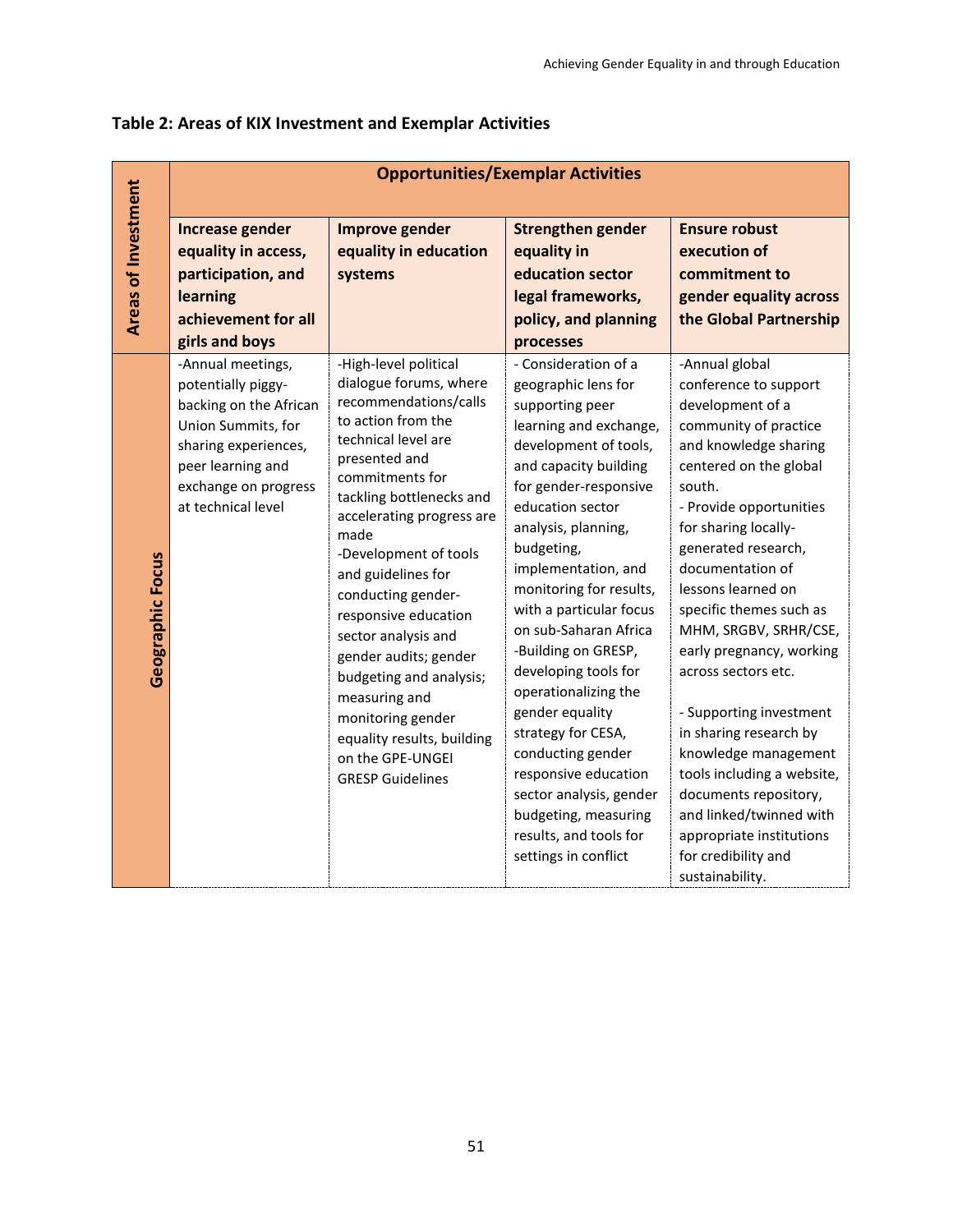|                                                                    | - Capacity            | - Documenting            | -Taking the GRESP         | - GPE partners have a      |
|--------------------------------------------------------------------|-----------------------|--------------------------|---------------------------|----------------------------|
|                                                                    | development for       |                          |                           |                            |
|                                                                    | regional researchers  | experience with GRESP    | regional workshops        | key role to play in        |
|                                                                    | and institutions to   | and potentially helping  | forward through           | supporting in-country      |
|                                                                    | strengthen the        | countries link           | investigating what        | follow-up at the national  |
|                                                                    | evidence base for     | interventions and        | supports or limits        | level, linked into LEG     |
|                                                                    | 'what works' for      | systems, where gender    | <b>GRESP</b> and          | dialogue and supporting    |
|                                                                    | gender equality       | issues can be addressed  | investigating how         | institution building to    |
|                                                                    | interventions in      | through ESPs             | <b>GRESP</b> can support  | lead on gender             |
|                                                                    | specific contexts -   | -National, regional and  | cross-sectoral linkages   | -Capacity development      |
|                                                                    | including those       | international gender and | - Further knowledge       | of government              |
|                                                                    | affected by fragility | education                | exchange on gender-       | stakeholders (making       |
| and learning exchange<br>Build capacity through knowledge exchange | and conflict - in a   | conferences/workshops    | responsive education      | cross-sectoral linkages to |
|                                                                    | cost-effective way    | as well as online        | sector planning and       | leverage impact)           |
|                                                                    | that links to system- | platforms for learning   | monitoring of these       | - Developing global and    |
|                                                                    | wide reform           | exchange (bringing all   | plans                     | regional platforms on      |
|                                                                    | - Opportunities for   | partners together)       | - Investigating the       | gender that promote        |
|                                                                    | countries to share    |                          | institutional linkages to | leadership and provide     |
| capacity development,                                              | knowledge on          |                          | make gender-              | opportunity for            |
|                                                                    | common themes such    |                          | responsive education      | reflection on gender-      |
|                                                                    | as child marriage,    |                          | sector planning           | related research and       |
|                                                                    | early pregnancy, and  |                          | possible with other       | evidence                   |
|                                                                    | SRGBV                 |                          | sectors; i.e. health,     | - Opportunities for        |
|                                                                    |                       |                          | planning/finance,         | supporting developing      |
|                                                                    |                       |                          | social                    | country partners to        |
|                                                                    |                       |                          | protection/welfare,       | monitor implementation     |
|                                                                    |                       |                          | and infrastructure        | of their plans and         |
|                                                                    |                       |                          |                           |                            |
|                                                                    |                       |                          | development.              | strengthen                 |
|                                                                    |                       |                          |                           | accountability to deliver  |
|                                                                    |                       |                          |                           | on their gender equality   |
|                                                                    |                       |                          |                           | commitments                |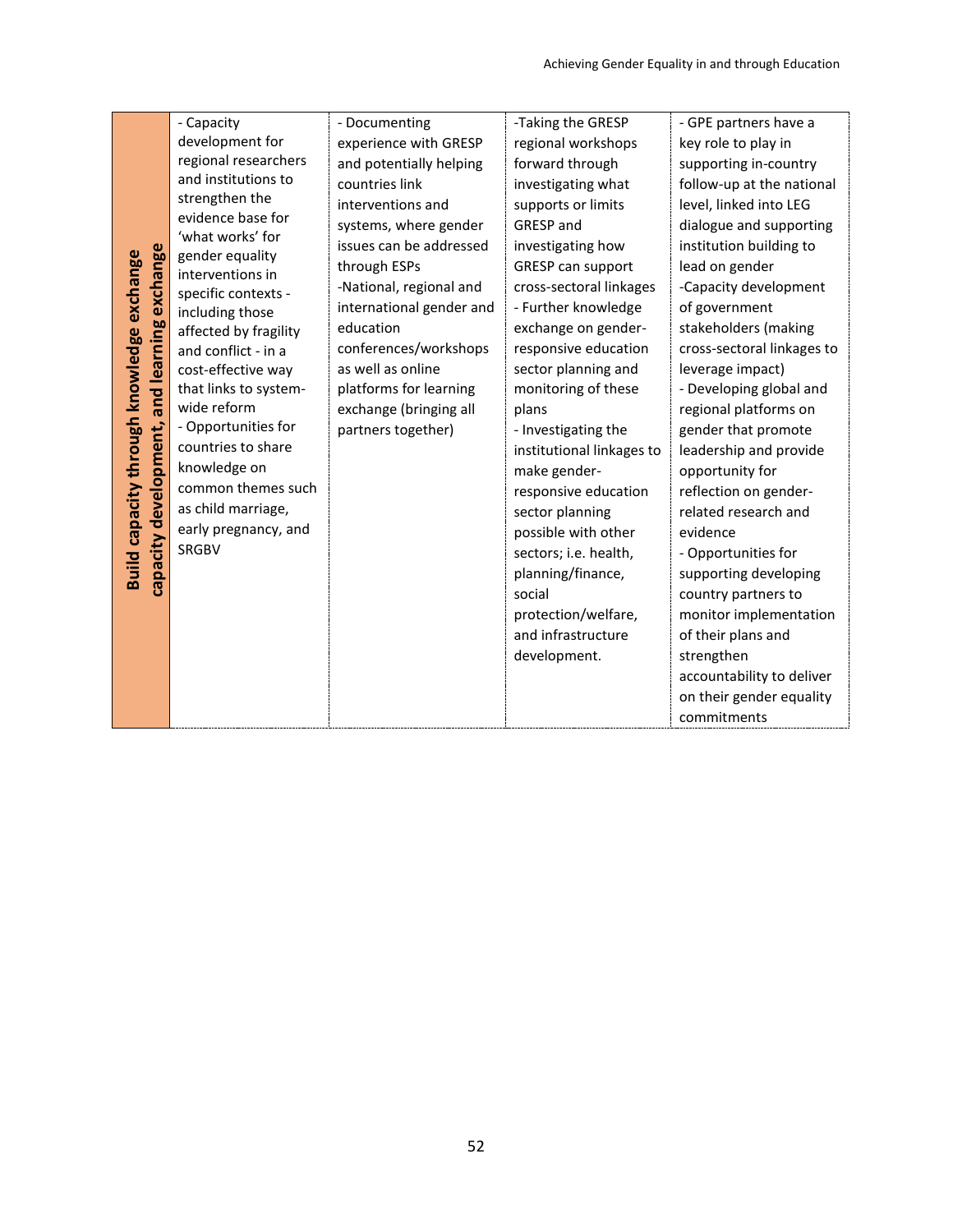|                                                | - Need for building     | - Investment in           | - Holistic gender        | -Evidence on global and                    |
|------------------------------------------------|-------------------------|---------------------------|--------------------------|--------------------------------------------|
|                                                | evidence on how         | understanding which       | analysis of gender       | regional gender                            |
|                                                | identities of           | packages of               | equality in a country    | commitments;                               |
|                                                | masculinity are         | interventions effectively | (emphasizing             | monitoring of SDG                          |
|                                                | formed and how they     | support development of    | adolescent girls,        | targets and                                |
|                                                | can be addressed        | gender-responsive         | including those with     | implementation of                          |
|                                                | through education       | education systems         | disabilities), analysis  | <b>Gender Equality Strategy</b>            |
|                                                | (curriculum and         | -Analytical work on       | within the education     | for CESA                                   |
|                                                | school-based            | gender-responsiveness     | sector, and across       | - Multi-country studies                    |
|                                                | interventions)          | of education systems      | other sectors            | on how countries have                      |
|                                                | - Approaches that aim   | (specific interventions   | - Accessible research    | addressed common                           |
|                                                | to effect shifts in     | are linked to/lead to     | on gender equality in    | gender themes                              |
|                                                | gender dynamics and     | system level reform,      | education in prioritized | (particular attention to                   |
|                                                | promote more            | which packages of         | developing countries     | themes impacting                           |
|                                                | positive gender-equal   | investments generate      | - Cross-sectoral work    | adolescent girls, i.e. child               |
|                                                | relations               | the most powerful         | to strengthen gender     | marriage, early                            |
|                                                | -Case studies of        | results)                  | equality results         | pregnancy, SRGBV, out                      |
|                                                | success factors for     | - Development of a tool   | (supporting a            | of school children, and                    |
|                                                | working across          | for measuring the         | longitudinal study       | conflict) to inform policy                 |
|                                                | sectors, political      | gender-responsiveness     | following selected       | and practice at country                    |
|                                                | economy and             | of an education system    | countries that have      | level                                      |
|                                                | institutional           | (building on work of RISE | included multisectoral   | -Annual meetings,                          |
| Building evidence and evaluation of what works | arrangements factors,   | and SABER)                | work for gender in       | potentially piggy-backing                  |
|                                                | capacities, and         |                           | their ESPs and           | on the African Union                       |
|                                                | financing, resulting in |                           | documenting how this     | Summits, for sharing                       |
|                                                | a set of guidelines for |                           | is implemented in        | experiences, peer<br>learning and exchange |
|                                                | working across          |                           | practice, including      | on progress at technical                   |
|                                                | sectors, including with |                           | challenges and how       | level, with                                |
|                                                | ministries of health,   |                           | these were overcome)     | recommendations/calls                      |
|                                                | gender, protection,     |                           | -Development of          | to action presented at a                   |
|                                                | finance and planning    |                           | common metrics for       | high-level political                       |
|                                                | and others (successful  |                           | measuring gender         | dialogue forum.                            |
|                                                | examples of working     |                           | equality in and through  |                                            |
|                                                | across sectors to       |                           | education. (building a   | - Building inter-linkages                  |
|                                                | tackle such             |                           | community of practice    | and synergies between                      |
|                                                | multifaceted gender-    |                           | to develop the           | the funding streams with                   |
|                                                | related such as child   |                           | conceptual framework,    | other KIX thematic areas                   |
|                                                | marriage, SRGBV,        |                           | methodology and          | and with GPE's country-                    |
|                                                | early pregnancy,        |                           | piloting of data         | facing work                                |
|                                                | HIV/AIDS and            |                           | gathering and analysis)  |                                            |
|                                                | empowerment)            |                           |                          |                                            |

**Building evidence and evaluation of what works**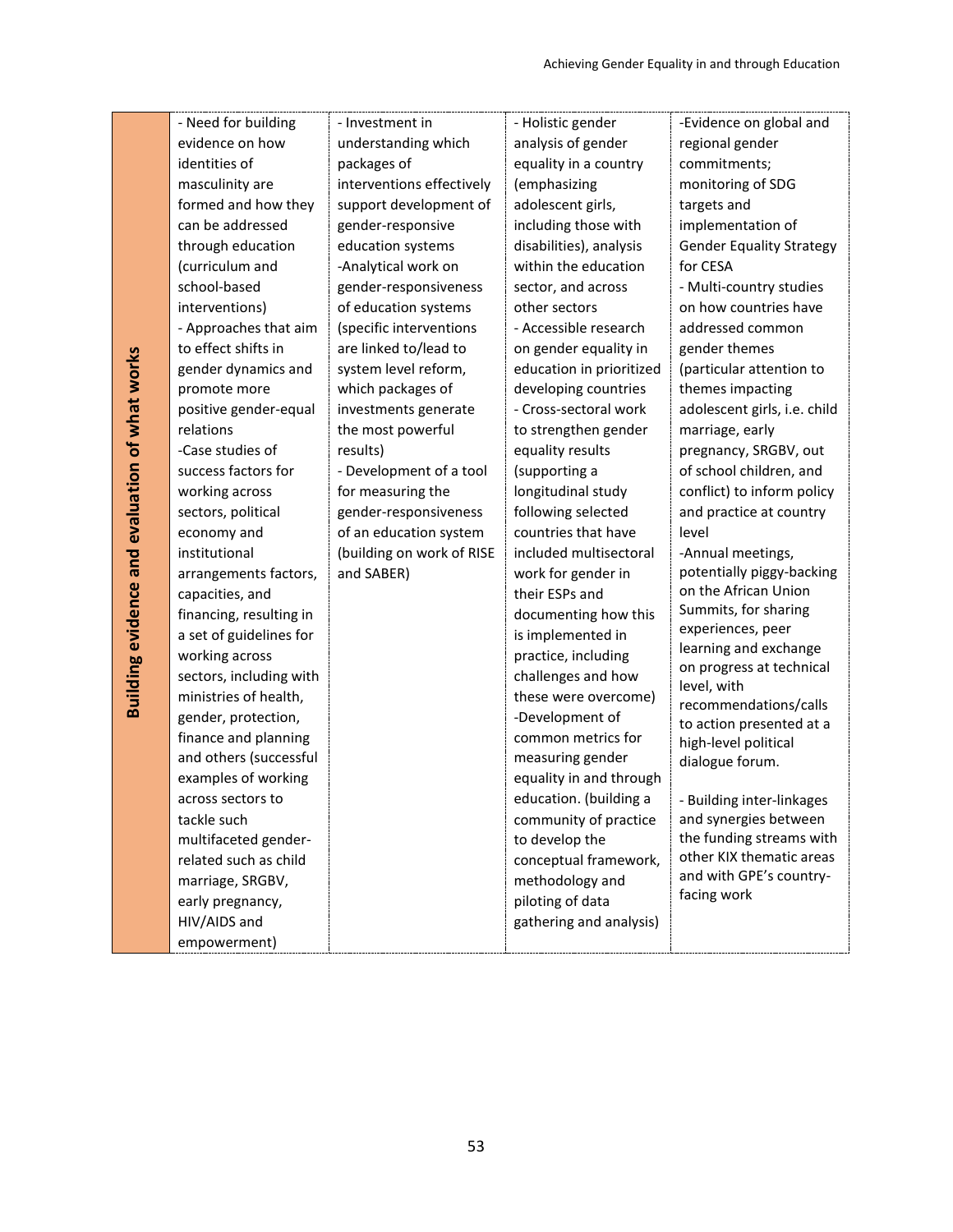|           | -Incentivize gender    | - Identification of     | - Investment in gender   | - Bringing together       |
|-----------|------------------------|-------------------------|--------------------------|---------------------------|
|           | inequality             | innovations with        | mainstreaming            | countries that have       |
|           | innovations, including | potential for scale up  | - Building on existing   | piloted innovations to    |
|           | around the use of ICT. | linked to system-level  | tools to produce a       | share experiences and     |
|           | documenting good       | reform and              | practical methodology    | scale up interventions is |
| nnovation | practices, and         | institutionalization;   | and criteria for         | a potential way to        |
|           | showcasing successful  | innovations have been   | assessing the potential  | encourage innovation in   |
|           | results                | scaled up or            | for scale-up and linking | this area                 |
|           | -Community-led         | incorporated into       | to system change and     |                           |
|           | innovations that solve | national or provincial  | sector planning          |                           |
|           | issues at the          | policy, and what        |                          |                           |
|           | household level as     | affected the success of |                          |                           |
|           | well as in school      | such reforms            |                          |                           |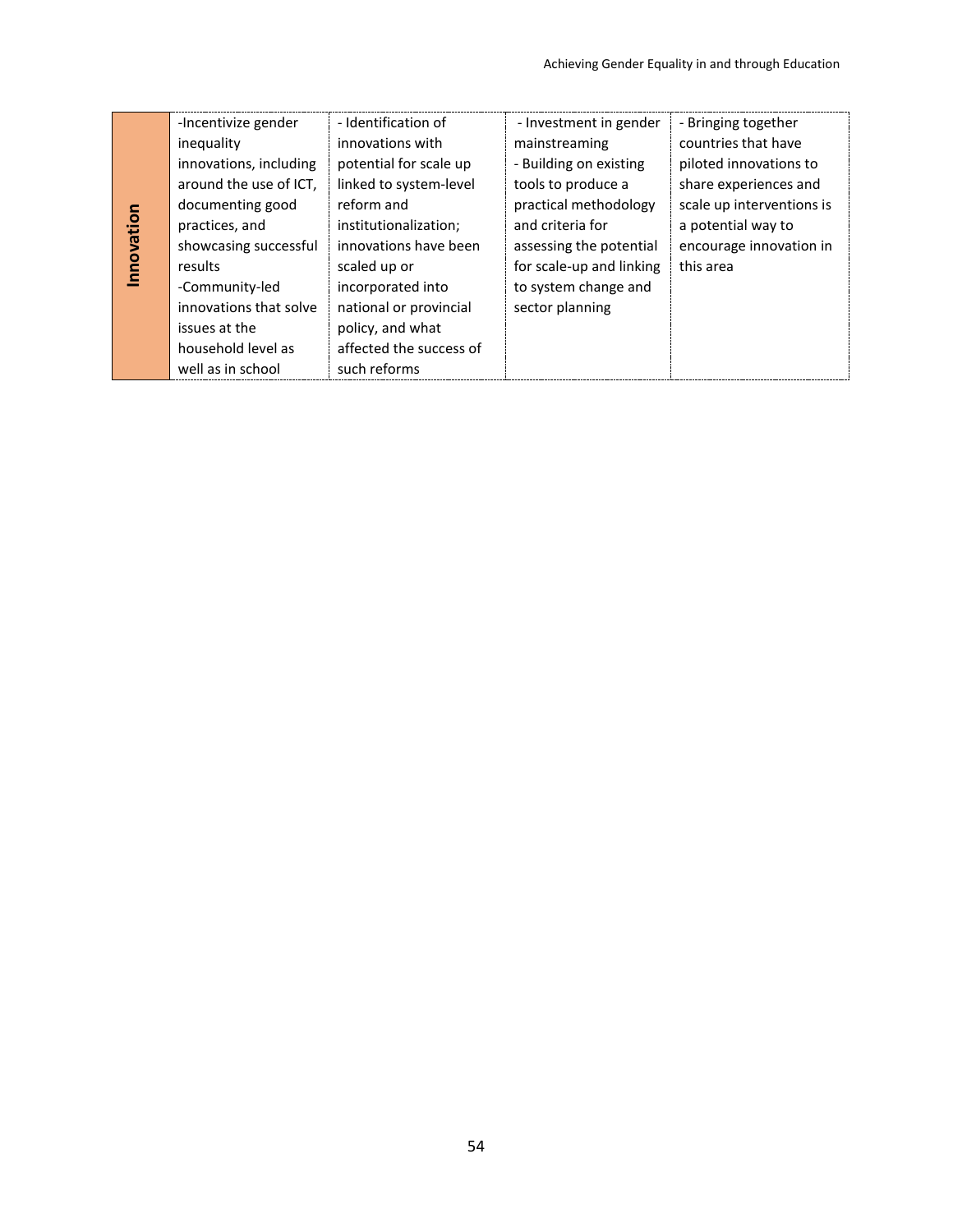## **Bibliography**

African Union. *Agenda 2063: The Africa We Want.* Addis Ababa: African Union, 2013.

- ———. *Agenda 2063: The Africa We Want. Framework Document.* Addis Ababa: African Union, 2014.
- Budlender, Debbie. "Expectations Versus Realities in Gender-Responsive Budget Initiatives." In *Gender and Social Policy in a Global Context,* ed. S. Razavi, 322-39. London: Palgrave Macmillan, 2006.
- Budlender, Debbie, Rhonda Sharp, and Kerri Allen. *How to Do a Gender-Sensitive Budget Analysis: Contemporary Research and Practice*. Commonwealth Secretariat, 1998.

CAMFED. "Cama Alumnae: Young Women Leading Change."

- CAMPE (Campaign for Popular Education). *Education Watch Report: Ethics and Values in School*. Dhaka, Bangladesh: CAMPE, 2017.
- CEDAW (Convention on the Elimination of All Forms of Discrimination against Women). "Checklist: Indicators to Assess Legislative Compliance with the Convention on the Elimination of All Forms of Discrimination against Women (CEDAW)," working draft.
- DFID (UK Department for International Development). 2014. "Girls' Education Challenge" (webpage) [https://www.gov.uk/international-development-funding/girls-education-challenge.](https://www.gov.uk/international-development-funding/girls-education-challenge)
- Downes, Ronnie, Lisa Von Trapp, and Scherie Nicol. "Gender Budgeting in OECD Countries." *OECD Journal on Budgeting* 16, no. 3 (2017): 71-107.
- ECW (Education Cannot Wait). *ECW Gender Strategy 2018-2021: Advancing Gender in Education in Emergencies*. New York: ECW, 2018.
- Edwards, Jan, and Mona Girgis. "Practical Lessons from Gender Audit of an Education Sector Plan in Lao PDR." *Development in Practice* 25, no. 5 (2015): 747-753.

Edwards, Sophie. "DFID Boosts Education Programme for Marginalised Girls." Devex, June 11, 2018.

- Equal Measures 2030. "EM2030 SDG Gender Index." Accessed February 22, 2018. [http://www.equalmeasures2030.org/products/sdg-gender-index/.](http://www.equalmeasures2030.org/products/sdg-gender-index/)
- European Institute for Gender Equality. "Gender Audit" (webpage)[, https://eige.europa.eu/gender](https://eige.europa.eu/gender-mainstreaming/methods-tools/gender-audit)[mainstreaming/methods-tools/gender-audit.](https://eige.europa.eu/gender-mainstreaming/methods-tools/gender-audit)
- ———. "Methods and Tools", EIGE, [https://eige.europa.eu/gender-mainstreaming/methods](https://eige.europa.eu/gender-mainstreaming/methods-tools/gender-budgeting)[tools/gender-budgeting.](https://eige.europa.eu/gender-mainstreaming/methods-tools/gender-budgeting)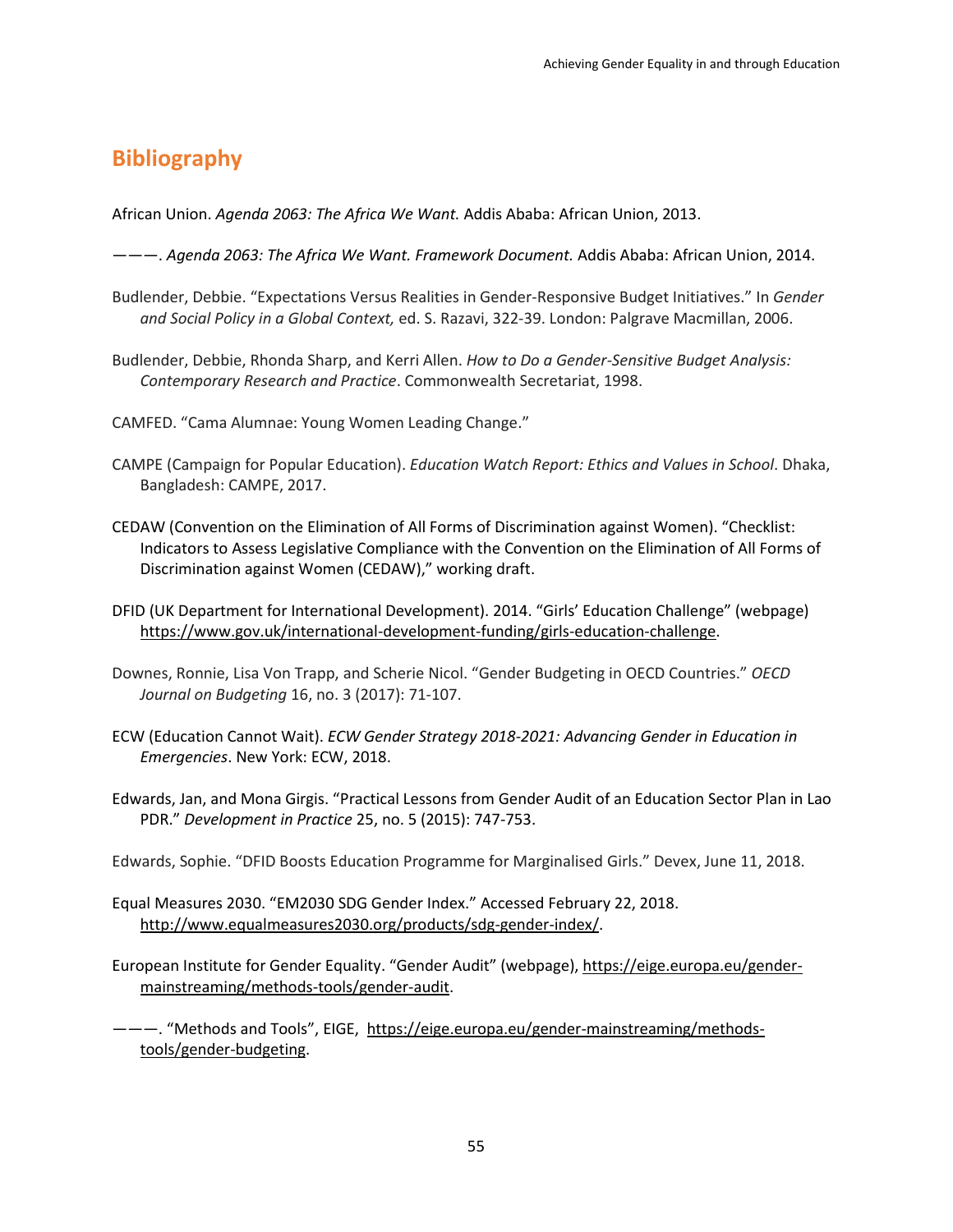- FAWE (Forum for African Women Educationalists). *Gender Equality Strategy for the Continental Education Strategy for Africa 2016-2025.* Nairobi: FAWE, 2018.
- FCO (Foreign and Commonwealth Office). "Foreign Secretary Launches Platform for Girls' Education." April 20, 2018.
- Fyles, Nora. "Gender-Responsive Education Sector Planning to Promote Inclusive and Quality Education for All." Conference paper delivered at UKFIET conference, Oxford, September 2017.
- G-7 (Group of Seven). "G7 Development Ministers' Meeting Focus on Empowering Women and Girls." News release. June 2, 2018.
- GEC (Girls' Education Challenge). *Steps to Success: Learning from the Girls' Education Challenge 2012- 2017* London, DFID, 2018a.
- ———. *Thematic Review: Educational Technology.* GEC, 2018b.
- Gender Practitioners Collaborative. *Minimum Standards for Mainstreaming Gender Equality*. Mercy Corps, 2014.
- GI-ESCR (Global Initiative for Economic, Social and Cultural Rights). "Human Rights Guiding Principles on the Role of States and Non-state Actors in the Provision of Education." Concept and planning note, GI-ESCR, 2016.
- Glennerster, Rachel, Claire Walsh, and Lucia Diaz-Martin*. A Practical Guide to Measuring Women's and Girls' Empowerment in Impact Evaluations.* Cambridge, MA: J-PAL, 2018.
- GPE (Global Partnership for Education). *Annual Report on Implementation of GPE Gender Equality Strategy*. Washington, DC: GPE, 2018.
- ———. *A Rigorous Review of Global Research Evidence on Policy and Practice on School-Related Gender-Based Violence.* Washington, DC: GPE, 2016.
- ———. *Gender Equality Policy and Strategy 2016-2020.* Washington, DC: GPE, 2016*.*
- ———. *Girls' Education and Gender in Education Sector Plans and GPE-funded Programs*. Washington, DC: GPE, 2017.
- ———. "Knowledge and Innovation Exchange." Board paper BOD/2017/12 DOC 09, December 2017.
- ———. *Results Report 2018.* Washington, DC: GPE, 2018.
- GPE/UNGEI. *Guidance for Developing Gender-Responsive Education Sector Plans.* Washington, DC: GPE, 2017.
- Hannan, Carolyn "Mainstreaming: Reflections on Implementation of the Strategy." Presentation at the seminar "Integrating Gender Equality into Development Co-operation," Brussels, November 27-28, 2003.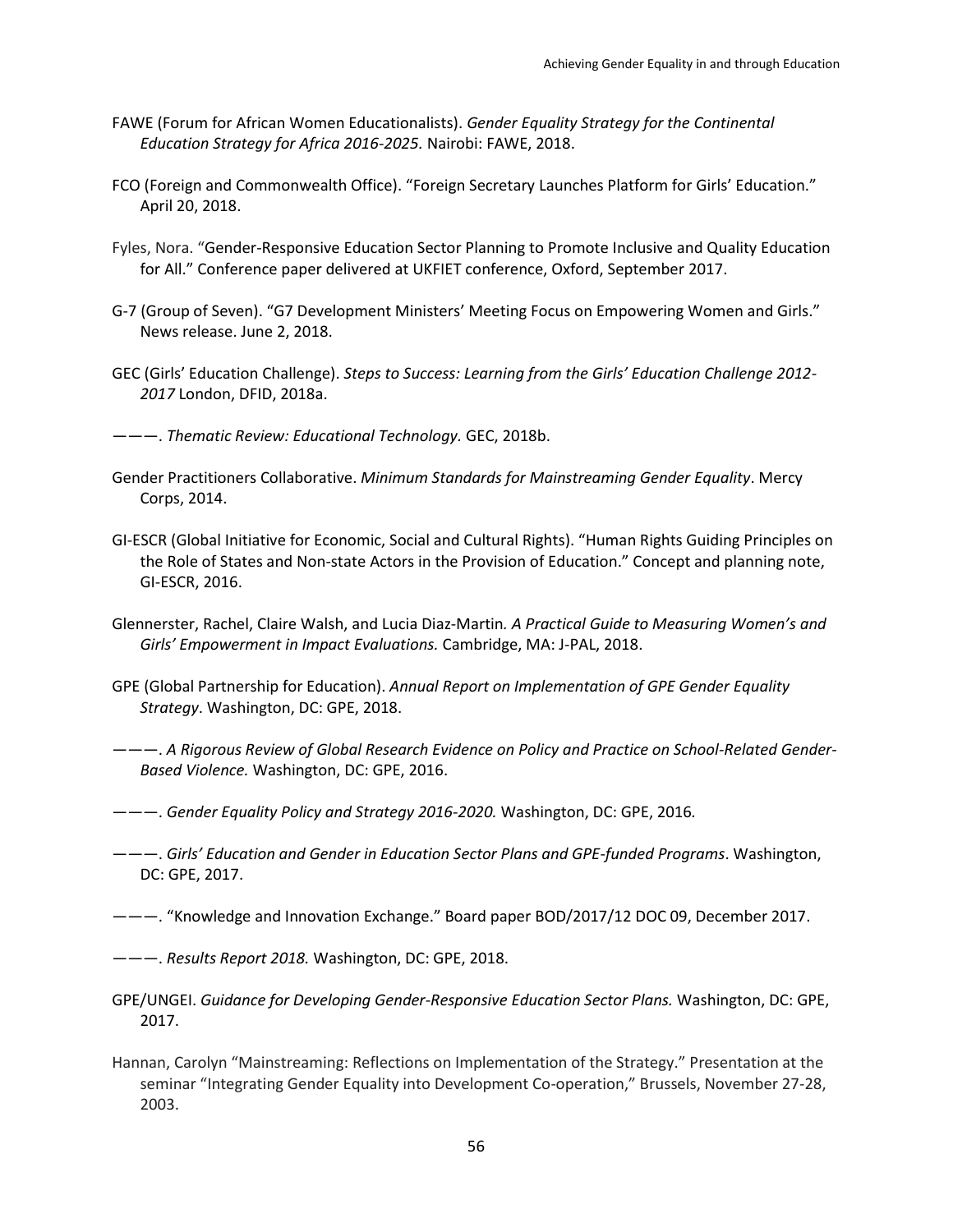- IASC (Inter-Agency Standing Committee). *Gender Handbook for Humanitarian Action.* New York: ISAC, 2017.
- ———. *Guidelines for Integrating Gender-Based Violence Interventions in Humanitarian Action: Reducing Risk, Promoting Resilience, and Aiding Recovery.* New York: IASC, 2015.
- INEE (Inter-agency Network for Education in Emergencies). *Gender Equality In and Through Education: INEE Pocket Guide to Gender.* Geneva: INEE, 2010.
- The International Commission on Financing Global Education Opportunity. *The learning generation: Investing in education for a changing world.* Washington Commission, 2016.

IOS Evaluation Office. *Evaluation of UNESCO's Programme Interventions on Girls' and Women's Education*. 2017.

- Kardam, Nuket. *Turkey's Engagement with Global Women's Human Rights* (London: Routledge, 2017).
- King, Elizabeth M. and M. Anne Hill [editors]. 1993. *Women's education in developing countries: barriers, benefits, and policies (English)*. Baltimore, MD: The Johns Hopkins University Press.
- Kleine, Dorathea. *Technologies of Choice? ICTs, Development, and Capabilities Approach*. Cambridge, MA: The MIT Press, 2013.
- Lewis, Maureen A., and Marlaine E. Lockheed. *Exclusion, Gender and Education: Case Studies from the Developing World.* Washington D.C.: Center for Global Development, 2007.
- Marphatia, Akanksha A., and Rachel Moussié. "A Question of Gender Justice: Exploring the Linkages Between Women's Unpaid Care Work, Education, and Gender Equality." *International Journal of Educational Development* 33, no. 6 (2013): 585-94.
- Murphy-Graham, Erin, and Cynthia Lloyd. "Empowering Adolescent Girls in Developing Countries: The Potential Role of Education." *Sage Journals,* November 7, 2015.
- Nicolai, Susan, Romilly Greenhill, Sébastien Hine, Maria Anna Jalles D'Orey, Arran Magee, Andrew Rogerson, Joseph Wales, and Leni Wild. "Education Cannot Wait: Proposing a Fund for Education in Emergencies." London: ODI, 2016.
- O'Hagan, Angela. "Favourable Conditions for the Adoption and Implementation of Gender Budgeting: Insights from Comparative Analysis." *Politica Economica* 31, no. 2 (2015): 233-52.

OHCHR (UN Human Rights Office of the High Commissioner). 2018. "Simplified Reporting Procedure."

Parkes, Jenny, Jo Heslop, Freya Johnson Ross, Rosie Westerveld, and Elaine Unterhalter. *A Rigorous Review of Global Research Evidence on Policy and Practice on School-Related Gender-Based Violence*. New York: UNICEF, 2016.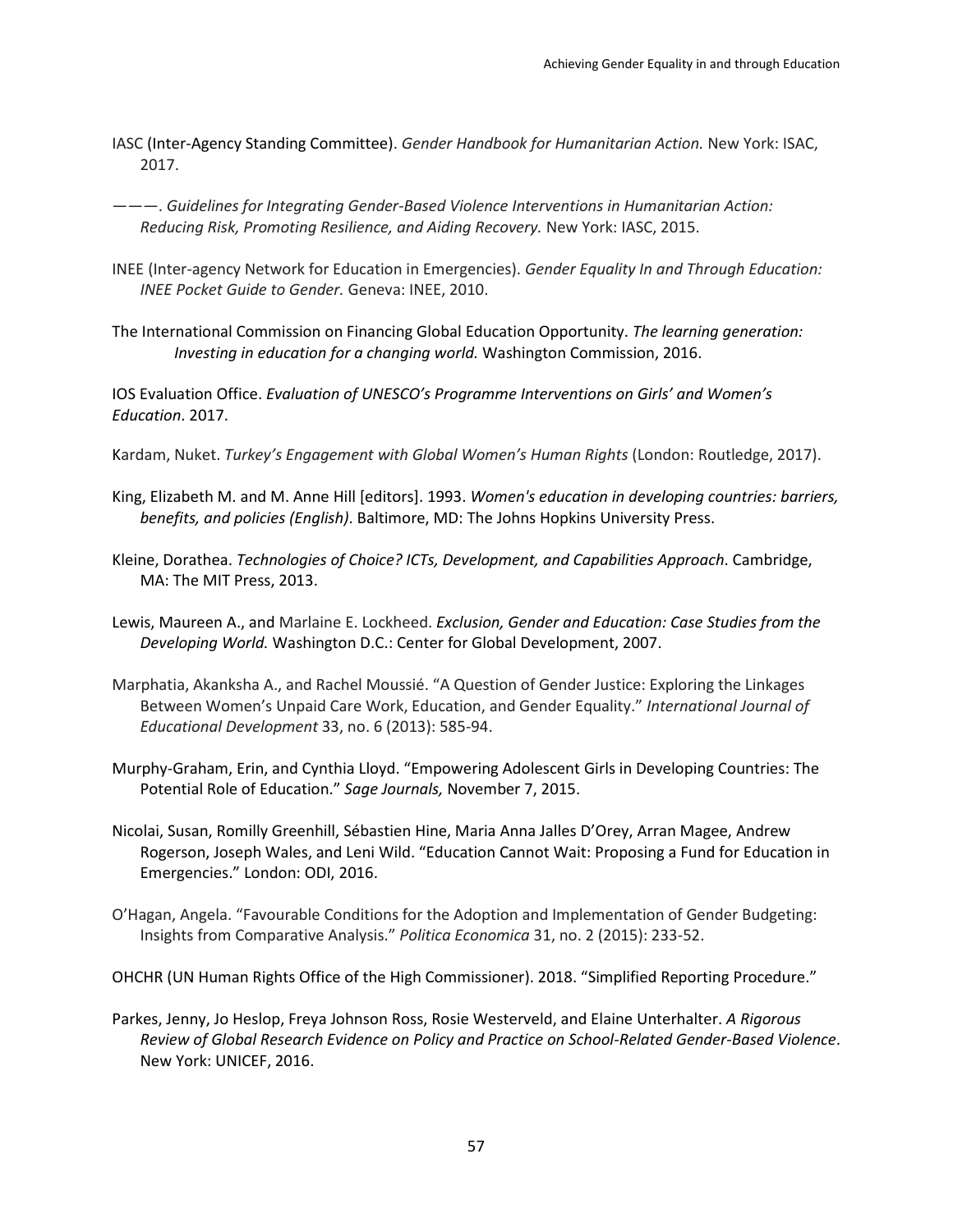- Pereznieto, Paola, Arran Magee, and Nora Fyles. *Evidence Review: Mitigating Threats to Girls' Education in Conflict Affected Contexts. Current Practice.* New York: UNGEI and London: ODI, 2017.
- Population Council. "Adolescent Data Hub" (webpage), GIRL Center, Population Council, [https://www.popcouncil.org/girlcenter/research/hub.](https://www.popcouncil.org/girlcenter/research/hub)
- Right to Education. 2018. "FAQs on the 'Human Rights Guiding Principles on State Obligations Regarding Private Schools.'"
- Sperling, Gene B., and Rebecca Winthrop. *What Works in Girls' Education.* Washington, DC: Brookings Institution Press, 2015.
- Sweetman, Caroline. "Gender Mainstreaming: Changing the Course of Development?" In *The Routledge Handbook of Gender and Development,* ed. A. Coles, L. Gray, and J. Momsen, 48-58. Abingdon-on-Thames, UK: Routledge, 2015.
- Terry, Geraldine, and Neeta Thapa. *Gender Audit of Nepal's School Sector Reform Programme.* Cambridge, UK: DFID Human Development Resource Centre, 2012.
- UIS (UNESCO Institute for Statistics). "One in Five Children, Adolescents and Youth Is Out of School." Fact Sheet No. 48. February 2018.
- UIS-UNICEF. *Fixing the Broken Promise of Education for All: Findings from the Global Initiative on Out-of-School Children.* Montreal: UIS, 2015.
- UNESCO. *Education 2030: Incheon Declaration and Framework for Action for the Implementation of Sustainable Development Goal 4.* Paris: UNESCO, 2015.
- ———. *Global Education Monitoring Report Gender Review: Creating Sustainable Futures for All.* Paris, UNESCO, 2016b.
- ———. *Global Education Monitoring Report Gender Review: Meeting Our Commitments to Gender Equality in Education.* Paris: UNESCO, 2018.
- ———. *Global Guidance on Addressing School-Related Gender-Based Violence*. Paris: UNESCO, 2016a.
- UNESCO/Global Education Monitoring Report. "Fulfilling Our Collective Responsibilities: Financing Global Goods in Education." Policy Paper 34, UNESCO/Global Education Monitoring Report, Paris, 2018.
- UNGEI (United Nations Girls' Education Initiative). "Global Working Group to End School-Related Gender-based Violence (SRGBV)", New York: UNGEI, 2015.
- UNICEF, "Child Marriage," UNICEF Data, March 2018, [https://data.unicef.org/topic/child](https://data.unicef.org/topic/child-protection/child-marriage/)[protection/child-marriage/.](https://data.unicef.org/topic/child-protection/child-marriage/)
- UN Statistical Commission. "Tier Classification for Global SDG Indicators." New York: UN Statistical Commission, 2018.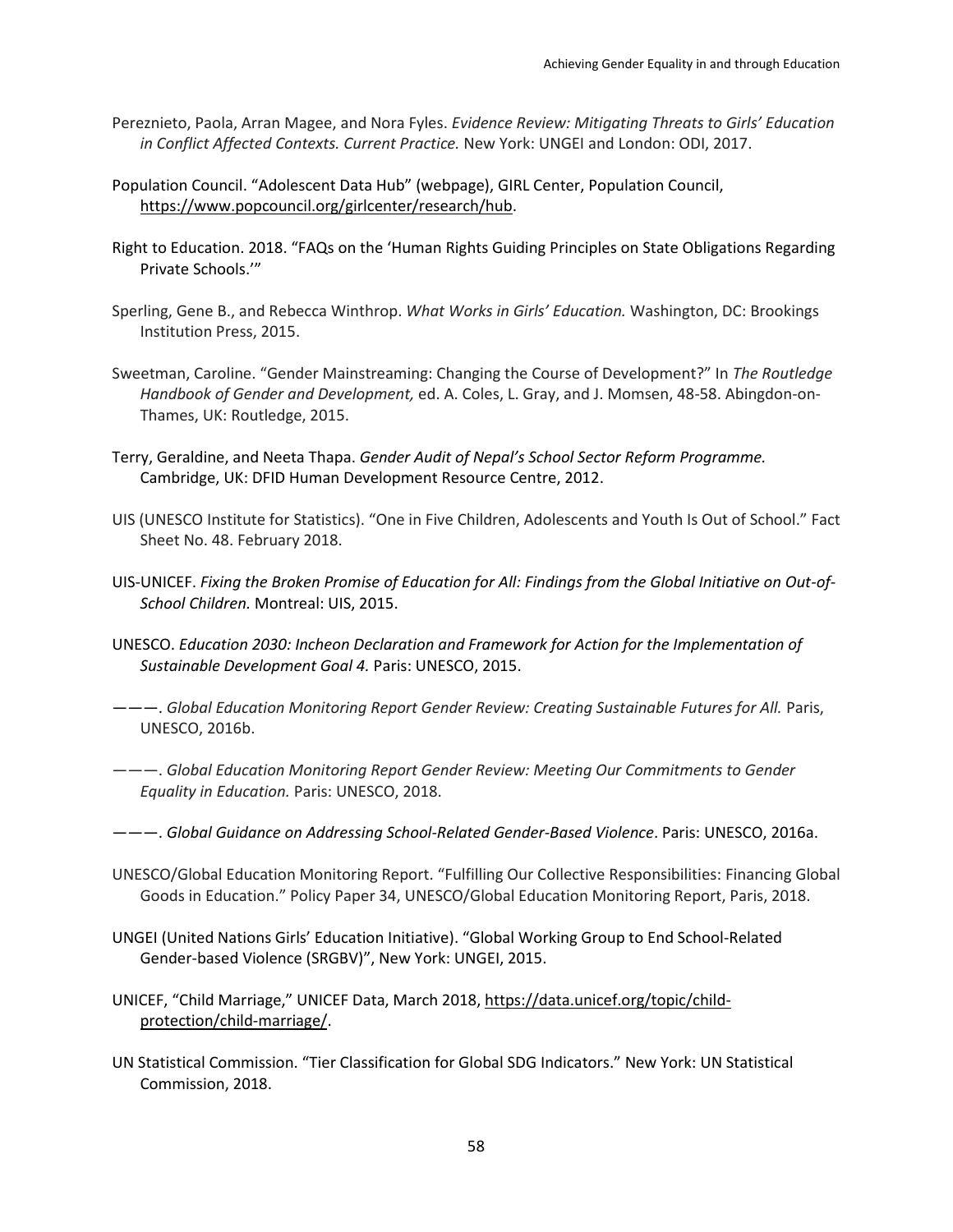- Unterhalter, Elaine. "Measuring Gender Inequality and Equality in Education." Concept paper for workshop "Beyond Parity: Measuring Gender Equality in Education," London, September 18-19, 2015.
- Unterhalter, Elaine, and Amy North. "Assessing Gender Mainstreaming in the Education Sector: Depoliticised Technique or a Step Towards Women's Rights and Gender Equality?" *Compare* 40, no. 4 (July 2010): 389-404.
- Unterhalter, Elaine, Amy, North, Madeleine Arnot, Jenny Parkes, Cynthia Lloyd, Lebo Moletsane, Erin Murphy-Graham, and Mioko Saito. *Interventions to Enhance Girls' Education and Gender Equality: A Rigorous Review of Literature*. London: DFID, 2014.
- Unterhalter, Elaine, Amy North, Chidi Ezegwu, and Emma Shercliff. *Teacher Education, Teacher Practice, Approaches to Gender and Girls' Schooling Outcomes: A Study in Five Nigerian States.* Abuja: British Council, 2017.

Unterhalter, Elaine, Amy North, and Orlanda Ward. "Accountability for Gender Equality." UNESCO Gender Review background paper, Paris: UNESCO, 2018.

- UN Women. *Turning Promises into Action: Gender Equality in the 2030 Agenda for Sustainable Development.* New York: UN Women, 2018.
- Vanner, Catherine. "'This Is a Competition': The Relationship Between Examination Pressure and Gender Violence in Primary Schools in Kenya." *International Journal of Educational Development* 62 (2018): 35-46.
- Winters, Niall, Martin Oliver, and Laurenz Langer. "Can Mobile Health Training Meet the Challenge of 'Measuring Better'?" Comparative Education 53, no. 1 (2017): 115-31.
- Winthrop, Rebecca. "How Can We 'Leapfrog' Educational Outcomes?" Stanford Social Innovation Review, November 7, 2016.
- Wodon, Quentin. T., Chata Male, Adenike Onagoruwa, and Ali Yedan. *Girls' Education and Child Marriage in West and Central Africa: Key Findings Ahead of the October 2017 High Level Meeting on Ending Child Marriage in West and Central Africa* (French). Washington, DC: World Bank, 2017.
- Wodon, Quentin, Claudio Montenegro, Hoa Nguyen, and Adenike Onagoruwa. *Missed Opportunities: The High Cost of Not Educating Girls*. The Cost of Not Educating Girls Series. Washington, DC: World Bank, 2018.
- World Bank. *World Development Report 2018: Learning to Realize Education's Promise.* Washington, DC: World Bank, 2018.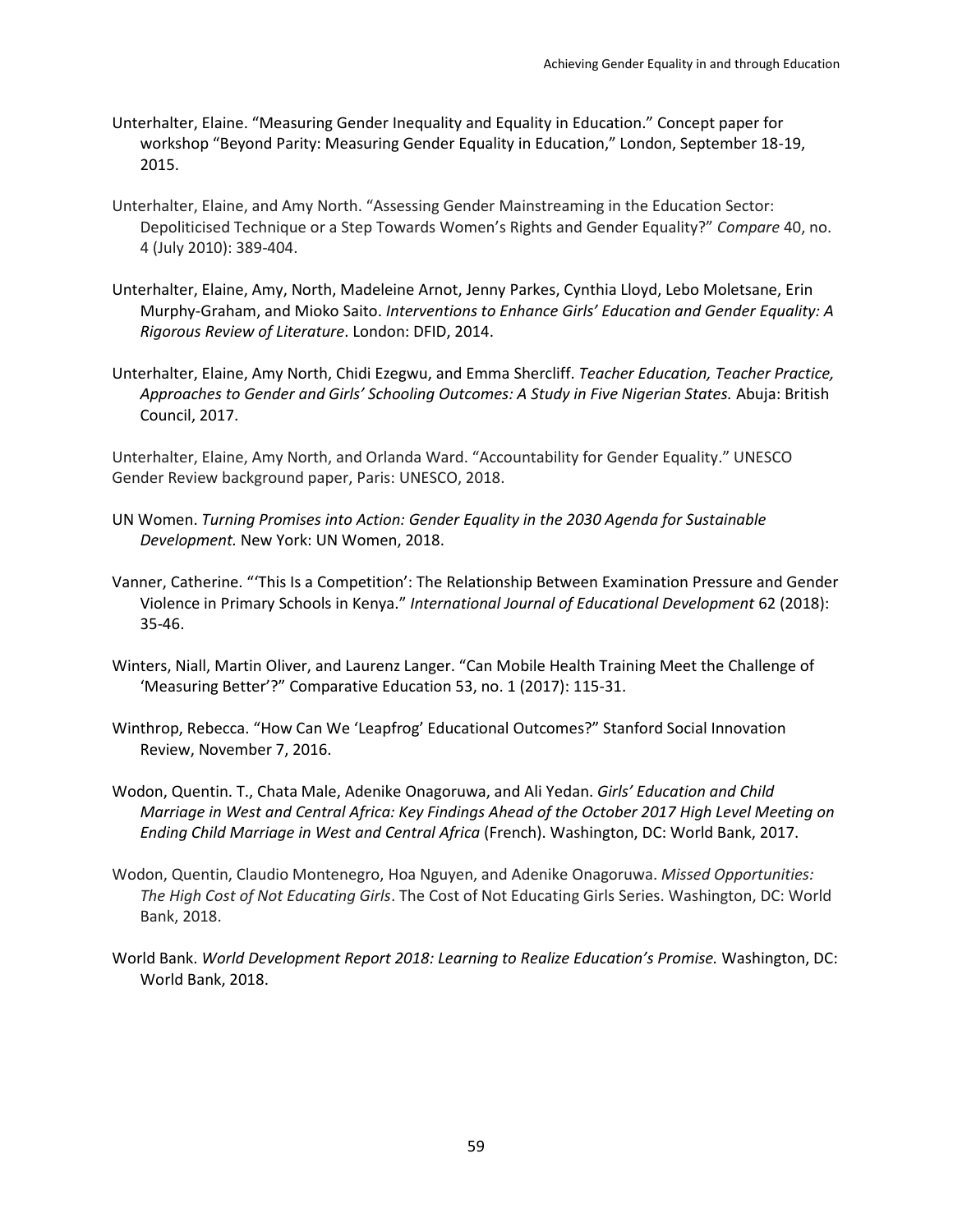# <span id="page-59-0"></span>**Annex A. GPE fact sheet on gender equality**

GPE invests heavily in education sector planning, providing partner developing countries grants of up to US\$500,000 to prepare ESPs based on evidence and data. Once these plans are endorsed, GPE offers countries large-scale implementation grants (ESPIGs) up to a maximum of US\$100 million. A stocktake of 42 GPE DCPs (ESPs and ESPIGs) and 10 countries (in-depth analysis, ESAs and Action Plans) on how GPE partner countries are addressing gender issues in their education plans shows that nine countries/states had a specific educational strategy for girls' participation in education or a national gender strategy, eight countries/states planned to develop one, and 15 did not fund any specific strategy for girls' participation in education.  $94$  Thirteen countries had not integrated gender-disaggregated indicators for primary education in ESP monitoring and evaluation frameworks, and a further four for secondary education. Funded strategies are related as much to removing barriers in access as to improving supply, including environment. Some countries use GPE funding for institutional strategies, such as the development of a national policy on gender or girls' participation in education, the establishment of gender focal points in ministries or the introduction of a gender-based approach in statistical data collection.

## <span id="page-59-1"></span>**GPE's Gender Equality Policy and Strategy**

GPE's gender equality goals are elaborated in GPE's *Gender Equality Policy and Strategy 2016-2020*, which is fully aligned with the goals and objectives of GPE 2020, SDG 4 and Education 2030. The policy aims to: (1) Increase gender equality in access, participation and learning for all girls and boys, (2) improve gender equality in education systems, (3) strengthen gender equality in education sector policy and planning processes, and (4) ensure robust execution of commitment to gender equality across the Partnership.

The policy is predicated on mutually reinforcing approaches: (1) both mainstreaming and targeted approaches, (2) attention to multiple inequalities to reach the most disadvantaged girls and boys, (3) responsiveness to varying country contexts, (4) use of strong evidence and country-level data, (5) allocation of sufficient human and financial resources, and (6) appropriate competencies and capacity.

To achieve the policy goals, six output areas are prioritized: (1) mainstreaming gender equality into GPE operations and frameworks; (2) strengthening capacity of Secretariat, Board, and Committees to lead on gender equality; (3) building south-south capacity in gender-responsive sector analysis, planning and implementation; (4) coordinating across sectors to advance gender equality in education; (5) monitoring and reporting on gender equality results; (6) supporting knowledge production, exchange and management on gender equality.

The gender equality pillar of KIX will particularly address the more outward facing output areas of the strategy, namely outputs 3, 4 and 6 on sector planning, cross-sectoral coordination, and knowledge generation, curation and mobilization respectively.

 $\overline{a}$ 

<sup>94</sup> GPE 2017a*.*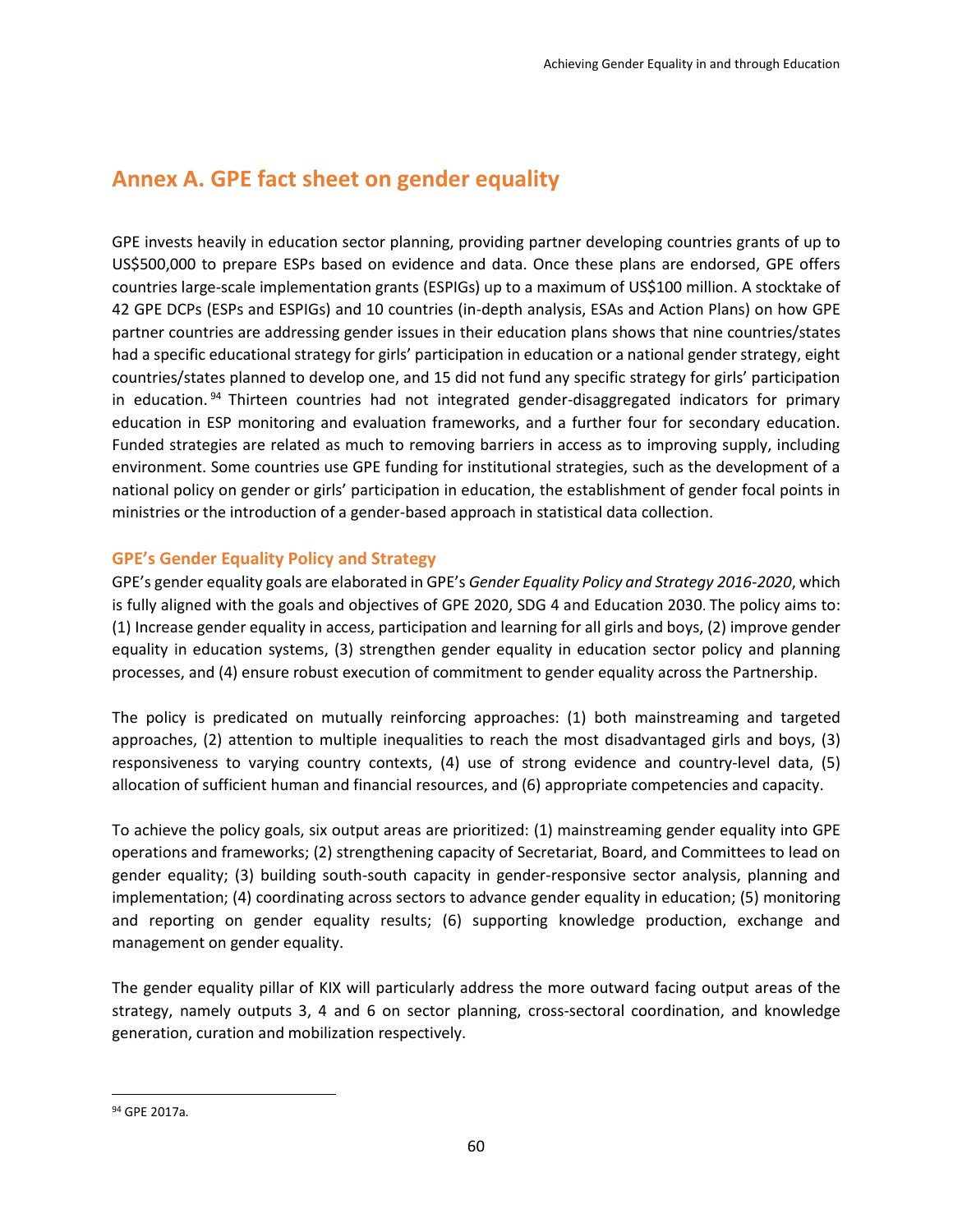## <span id="page-60-0"></span>**Key results**

Three GPE results framework indicators are related to gender equity:

- *Indicator 5.* Proportion of GPE DCPs within set thresholds for gender parity index of completion rates for: (a) primary education, (b) lower secondary education
- *Indicator 8.* Gender parity index of out-of-school rate for: (a) primary education, (b) lower secondary education
- *Indicator 16.c*. Proportion of ESPs/TEPs with a strategy to respond to marginalized groups who meet quality standards (including gender, disability, and other context-relevant dimensions)

Baseline data for indicator 5 indicates 62 percent of DCPs have gender parity levels within the defined thresholds for primary education, with 54 percent of countries affected by fragility and conflict (FCACs) meeting this indicator. The milestones for 2017 were 65 percent of DCPs overall and 55 percent of FCACs. The DCPs exceeded the milestones for 2017 for this indicator, with 66 percent of DCPs overall having gender parity levels within the thresholds (57 percent in FCACs).

For lower secondary education, the baseline for indicator 5 was 49 percent of DCPs overall and 36 percent of FCACs. The milestones for 2017 were 56 percent of DCPs overall and 38 percent of FCACs. The GPI for FCACs increased to 39 percent, exceeding the milestone; however, for DCPs overall the GPI fell short of the milestone at 51 percent.

Figure A.1 shows the GPE countries with the highest levels of gender inequality in primary and lower secondary completion rates.

For indicator 8, the baseline GPI of out-of-school rate for primary education for all DCPs was 1.27, which increased to 1.30 by 2017, and so did not meet the target of 1.25. Similarly, for FCACs, the baseline GPI was 1.34; by 2017 the rate had increased to 1.40, not meeting the milestone of 1.32.

For lower secondary education, the baseline for all DCPs was 1.12 and the GPI decreased to 1.08 in 2017, meeting the milestone of 1.09. For FCACs, the baseline was 1.19 and the GPI in 2017 was 1.14, meeting the milestone of 1.15.

For indicator 16.c, 68 percent of ESPs and TEPs met at least four out of five quality standards at baseline, which includes 63 percent of ESPs and 100 percent of TEPs. The target is for all ESPs and TEPs to meet this indicator by 2020.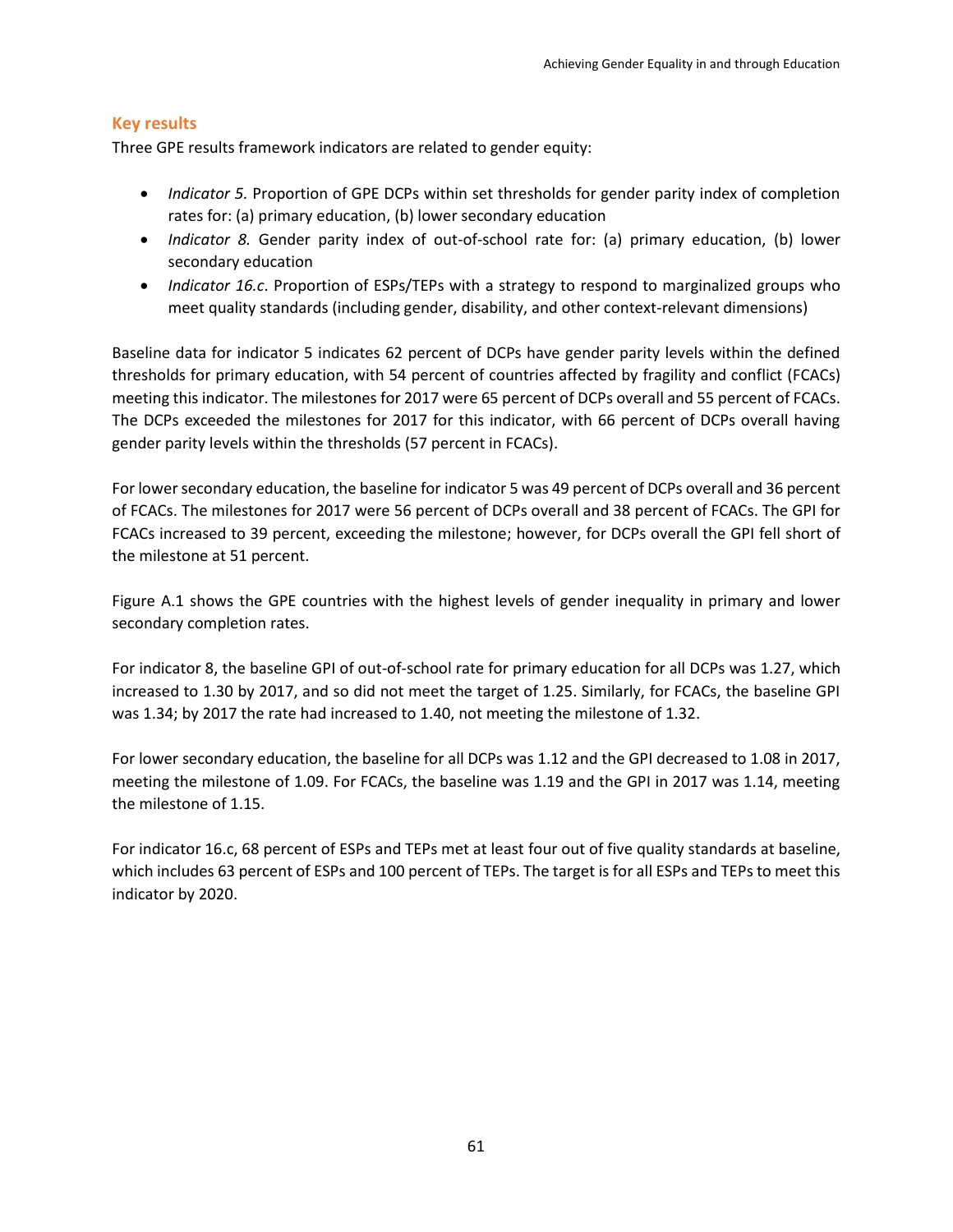*Figure A.1: GPE countries with the highest levels of gender inequality in primary (left) and lower secondary completion rates (right), 2015. In a majority of countries, gender inequality is in favor of boys.†*



*Source:* GPE, *Results Report 2018* (Washington, DC: GPE, 2018).

\* Fragile and conflict-affected context (FCAC)

† GPE, *Girls' Education and Gender in Education Sector Plans and GPE-funded Programs* (Washington, DC: GPE, 2017).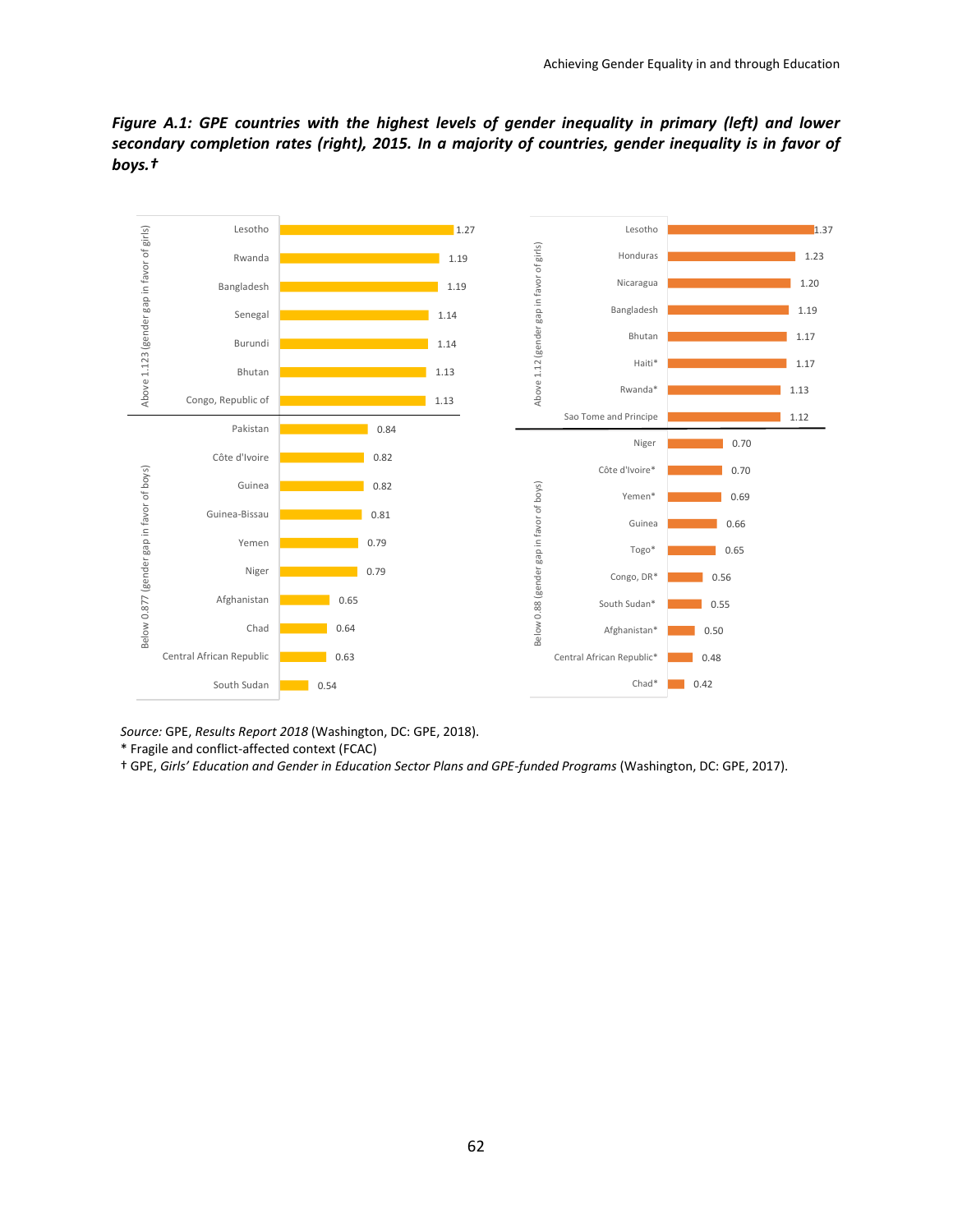# <span id="page-62-0"></span>**Annex B. Global and regional frameworks**

#### <span id="page-62-1"></span>**Global frameworks**

 $\overline{\phantom{a}}$ 

#### *Sustainable Development Goals*

The SDGs provide a global framework of goals and targets for sustainable development. SDG 4 comprises seven targets that deal with quality and equality for different phases of education. The first three targets aim to ensure all children and adults, irrespective of gender, access quality education from early years through primary and secondary school to technical and university levels. Target 4.4 is concerned with enhancing skills for youth and adults linked to work, stressing gender equality in this process. Target 4.5 aims to support gender equality linked with the distribution of educational access, and noting the needs of people with disabilities, indigenous peoples and vulnerable groups. Target 4.6 aims to ensure literacy and numeracy for all youth and substantially reduce adult illiteracy for men and women. Target 4.7 is the only target that deals with the content of education, aiming to develop knowledge and skills for sustainable development, human rights, gender equality and cultures of peace and nonviolence.

Three additional targets (4A, 4B, 4C) set out the means of implementation of the quality and equality targets. Target 4A aims to build and upgrade education facilities that are child, disability and gender sensitive, providing safe, inclusive and effective learning environments. There is no special mention of gender in target 4B, which aims to increase the number of higher education scholarships, nor in target 4C, which aims to increase the supply of qualified teachers.

Indicators for these targets have been classified as tier 1, 2 and 3, highlighting whether an accepted methodology and data in all or some countries are available.<sup>95</sup> Out of 25 indicators for SDG 4, only two are classified as tier 1, the participation rate in organized learning one year before entry into primary school and the amount of official development assistance spent on higher education scholarships. While the tier 2 indicators already have an accepted methodology, the challenge is how to increase the number of countries with available data. The large number of tier 3 indicators, many linked with facets of gender equality, open a terrain for discussion of how to link the process of developing indicators for the SDGs to the needs of establishing an information base for education system building linked to the needs of countries in GPE.

Important support for gender equality and girls' education is evident in other SDGs—notably SDG 5 on gender equality, SDG 3 on health and a number of SDGs that deal with women's economic activity.<sup>96</sup> Work still needs to be done among education policy actors on enhancing engagement with communities of practice for the other SDGs.

<sup>95</sup> UN Statistical Commission. "Tier Classification for Global SDG Indicators." UN Statistical Commission, New York, 2018. <sup>96</sup> UN Women, *Turning Promises into Action: Gender Equality in the 2030 Agenda for Sustainable Development* (New York: UN Women, 2018).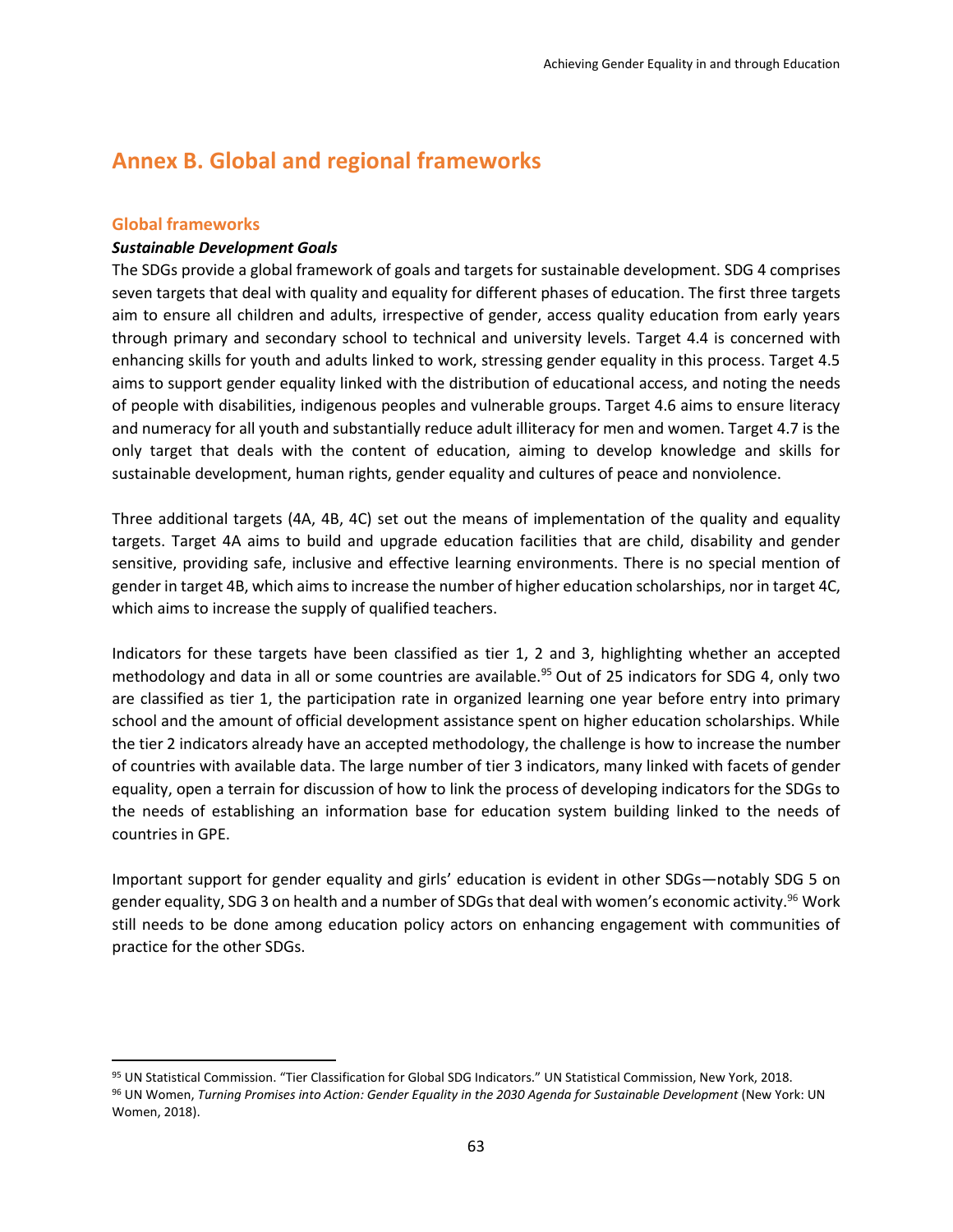#### *Education 2030*

Adopted by the Education for All (EFA) community in October 2015, Education 2030 comprises the Incheon Declaration and the Framework for Action for implementation of the SDGs, with detailed statements about gender equality:

To ensure gender equality, education systems must act explicitly to eliminate gender bias and discrimination resulting from social and cultural attitudes and practices and economic status. Governments and partners need to put in place gender-sensitive policies, planning and learning environments; mainstream gender issues in teacher training and curricula monitoring processes, and eliminate gender-based discrimination and violence in education institutions to ensure that teaching and learning have an equal impact on girls and boys, women and men, and to eliminate gender stereotypes and advance gender equality. Special measures should be put in place to ensure the personal security of girls and women in education institutions and on the journey to and from them, in all situations but in particular during conflict and crises. $97$ 

In 2015, governments attending a United Nations Education, Scientific and Cultural Organization (UNESCO) meeting issued a strong statement against school-related gender-based violence. This has helped guide country actions in this area and supported the development of global guidance on indicator frameworks that connect with targets in SDG 4 and 5.<sup>98</sup>

#### *Convention on the Elimination of All Forms of Discrimination Against Women*

Since the adoption of the Convention on the Elimination of All Forms of Discrimination Against Women by the United Nations General Assembly in 1979, a range of statements have been affirmed by governments setting out commitments to gender equality in education. Some have formal processes for review (for example, CEDAW), while others build accountability through indicators and pledging commitments. Most recently, for example, the 2018 Group of Seven meeting agreed to put gender concerns and the empowerment of women at the center of development assistance. These global public goods play an important normative role, presenting obligations to states, global organizations and civil society. General Recommendation 36 highlights a human rights framework for education, which is focused on equal rights *to*, *within* and *through* education.

The CEDAW review process is linked to these policy frameworks and provides opportunities for states and civil society to review progress on an established cycle.<sup>99</sup> CEDAW reviews are subject to global scrutiny through discussions at the Commission on the Status of Women (CSW) in New York every year. However, CEDAW reviews and the review process, like those associated with the Convention on the Rights of the Child (CRC), are currently resources that are largely untapped in relation to building an evidence base to support policy for countries in GPE.

<sup>97</sup> UNESCO, *Education 2030* 2015*.*

<sup>98</sup> UNESCO , *Global Guidance on Addressing School-Related Gender-Based Violence* (Paris: UNESCO, 2016).

<sup>99 &</sup>quot;Simplified Reporting Procedure," CEDAW, OHCHR, 2018.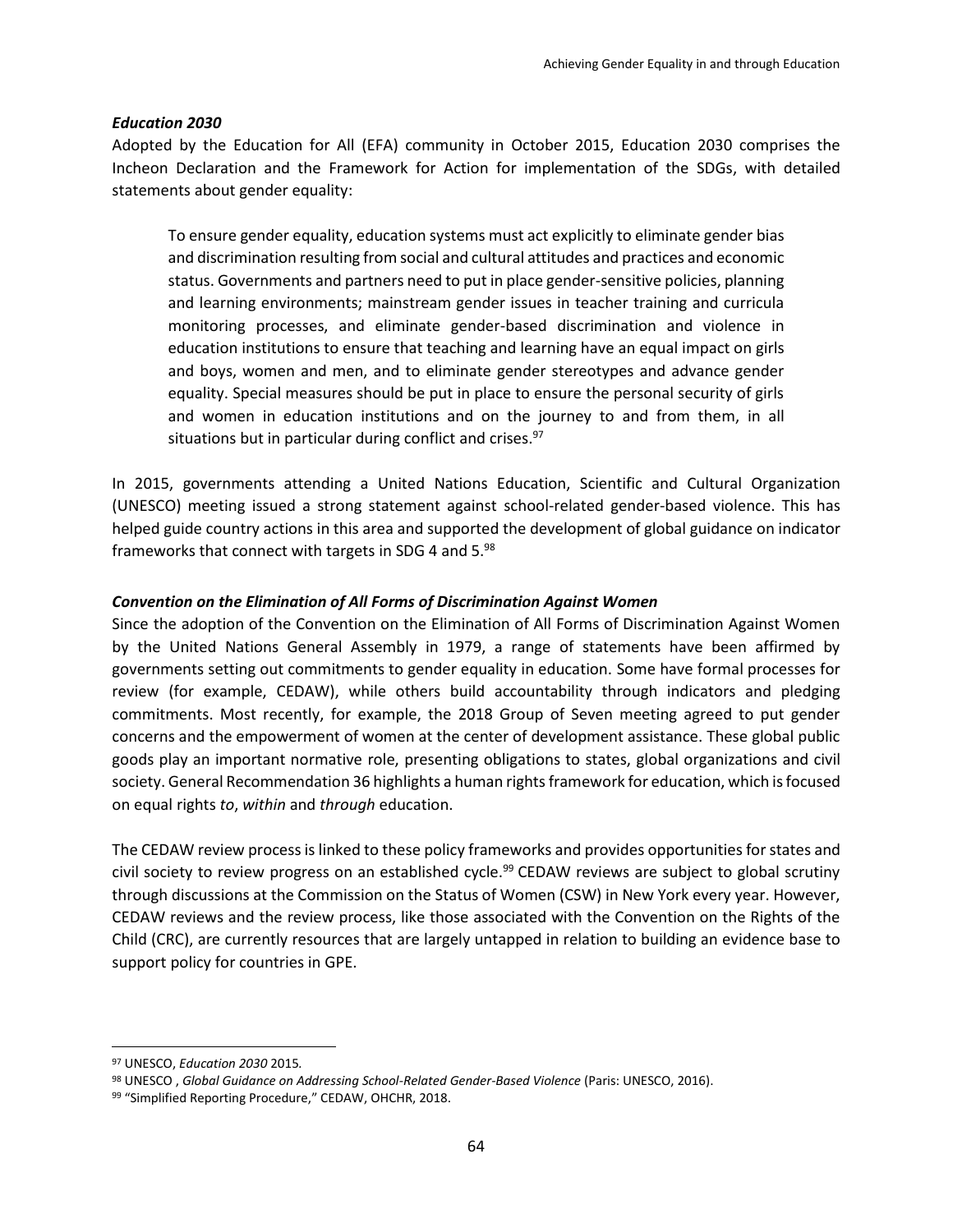#### *Beijing Declaration and Platform for Action from the World Conference on Women, 1995*

The Beijing Declaration and Platform for Action from the World Conference on Women in 1995 reaffirmed the centrality of women's rights and the rights of girls as an integral part of human rights. It acknowledges significant diversities of contexts, conditions, and identification around the world, but it also notes the unifying importance of collaboration to achieve gender equality. The Platform of Action sets out strategic objectives to address access of women and girls to education at all levels, the eradication of illiteracy and developing approaches to counter discrimination. It emphasizes the importance of allocating sufficient resources and monitoring these. A specific objective focuses on identifying the needs of girls, eliminating discrimination with regard to their education, and protecting them from violence. The Platform of Action gave policy attention to gender mainstreaming as a key strategy institutions could adopt to remedy lack of attention to girls' and women's rights, and seek to transform institutional practices to support forms of gender equality that were able to redistribute of goods, services and opportunities; recognize and protect women's rights; and enhance women's participation in decision making. In 2020, an appraisal of the implementation of the Beijing Platform for Action will take place at the CSW. It will also review the SDGs through national and regional processes.

#### *Commonwealth, Platform for Girls' Education*

In April 2018, at the Commonwealth Summit, the U.K. government launched the Platform for Girls' Education, providing £212 million in U.K. aid money aiming to support 1 million vulnerable girls in Commonwealth countries, and ensuring they receive 12 years of quality education by 2030. The Platform for Girls' Education is made up of 12 influential figures from the Commonwealth, co-chaired by Amina Mohamed, the Kenyan cabinet secretary, with an aim "to drive forward the political momentum on girls' education [and] ... hold countries to account and champion best practice across the Commonwealth."<sup>100</sup>

#### *G-7, Charlevoix Declaration*

In the Charlevoix Declaration of June 2018, the G-7 governments committed to concrete actions to drive "positive change" in international assistance, including "making gender equality central to development cooperation." They placed central emphasis on "unlocking the power of adolescent girls for sustainable development" and "adopting integrated approaches to address the multiple barriers to their full empowerment and rights as human beings."<sup>101</sup> Gender equality in humanitarian work was stressed, as was strengthening protection against aspects of gender-based violence. The declaration focuses on local solutions, inclusivity and engaging women and girls. Specific actions identified are:

- Supporting the development of "accessible, market-based skills training and Technical and Vocational Education and Training (TVET)" to increase opportunities for women beyond lowerskilled jobs, enhancing access into high-growth, higher-wage sectors where women are underrepresented, particularly in science, technology, engineering and mathematics (STEM).
- Supporting work on SDG 4, 5 and 8 statistical communities to improve "the collection, monitoring, analysis, publication and reporting of progress in girls' and women's education participation, completion and learning, training and youth employment."

 $\overline{a}$ 100 FCO, "Foreign Secretary Launches Platform for Girls' Education."

<sup>&</sup>lt;sup>101</sup> G-7, "G7 Development Ministers' Meeting Focus on Empowering Women and Girls."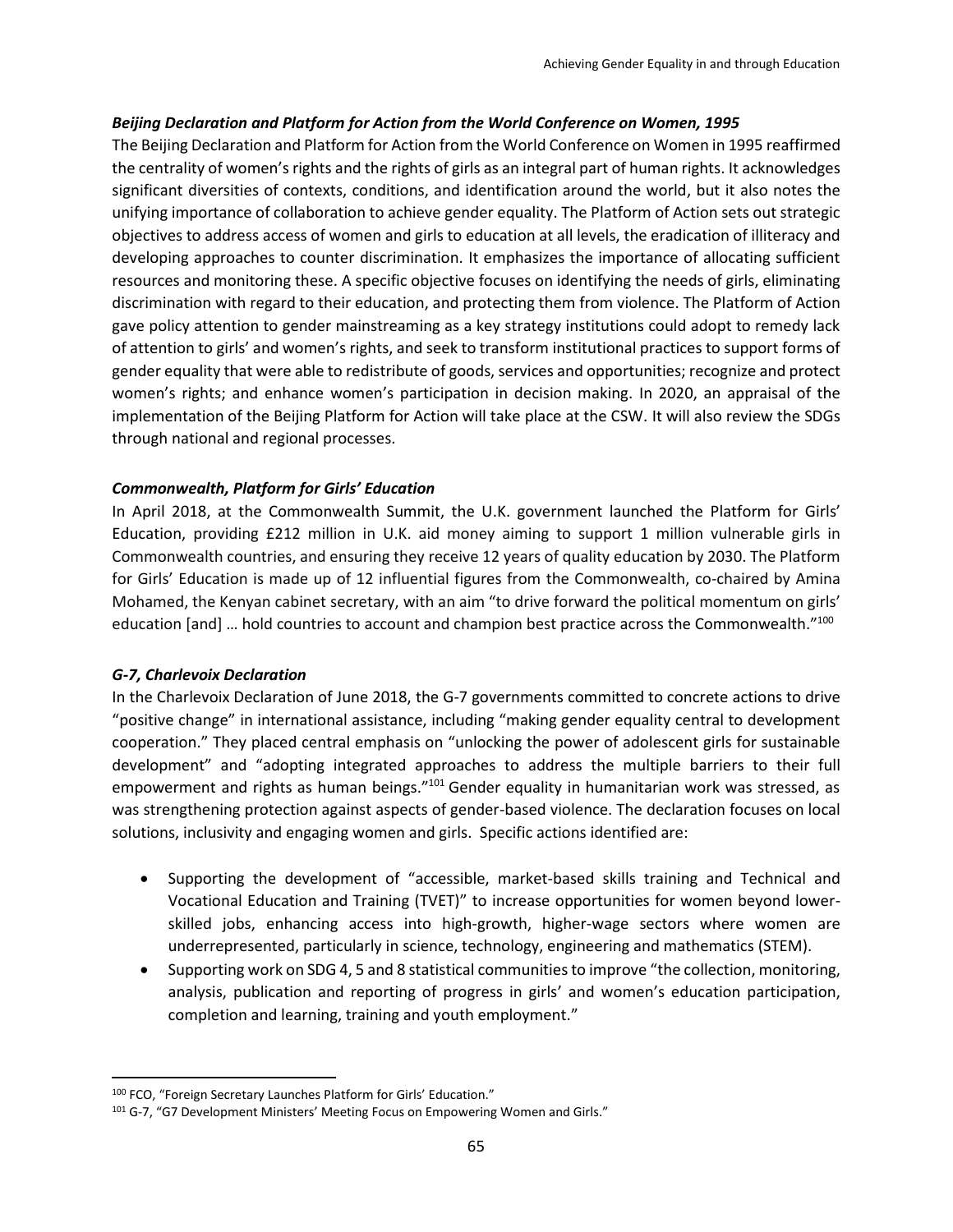- Encouraging specific measures for girls' education in the education sector plans of development partners, giving attention to work on anticipating crisis and conflict situations.
- Supporting innovative delivery of accredited, quality, nonformal and accelerated learning programs to vulnerable and hard to reach groups.
- Supporting developing countries in work to provide equal opportunities for girls and women to complete at least 12 years of quality education, including learning basic literacy and numeracy skills; supporting efforts to promote gender equality in education systems; and capacity building throughout the education sector, particularly in teacher training and the recruitment and retention of women and men as qualified teachers with decent pay.
- Supporting gender-sensitive curricula and learning materials "that meet quality education standards and promote learning," and health-care education that enables adolescents to avoid sexual risks and prevents early pregnancy and sexually transmitted diseases.
- Supporting access and participation for vulnerable groups such as girls with disabilities.
- Working with teachers and communities to eliminate SRGBV, supporting investments to make schools and transport to school safe and secure.<sup>102</sup>

From the above, it can be seen that there is no shortage of policy commitments for girls' education and gender equality in education. However, work needs to be done to link these policy texts with appropriate indicators and monitoring mechanisms to fully capture some of the many meanings of gender equality in education and appreciate some of the diversity of sites in which policy is realized.

## <span id="page-65-0"></span>**Regional frameworks**

## *Agenda 2063: The Africa We Want and Gender Equality Strategy for the Continental Strategy for Africa (CESA) 2016-2025*

Agenda 2063, developed in 2013 through the African Union (AU), set out a strategic vision and framework for Africa's socioeconomic transformation over 50 years, to become "an integrated, prosperous and peaceful Africa, driven by its own citizens and representing a dynamic force in international arena."<sup>103</sup> The first 10-year plan established seven aspirations for enhancing growth, political unity, good governance, peace and expanding Africa's influence in world affairs. Targets associated with these aim to build "a continent where the full potential of women and youth, boys and girls are realized, and with freedom from fear, disease and want." Aspiration 6 specifically focuses on gender equality, education, and youth; it aspires to achieve "an Africa whose development is people driven, relying on the potential of the African people, particularly its women and youth and caring for children." <sup>104</sup> Relevant targets focusing on gender equality in and through education addressing the employment crisis and the multidimensionality of poverty and inequalities include ensuring gender equality is embedded in all spheres of life, including public administration at management and other levels; eliminating all acts of violence against women and girls in all settings; and ending all harmful social norms and customary practices against women and girls, among others.

National policies and programs for gender equality and women's empowerment, regional harmonization, and expansion of education and skills training are outlined, together with domestication and full

 $\overline{\phantom{a}}$ <sup>102</sup> Ibid.

<sup>103</sup> African Union, *Agenda 2063: The Africa We Want.*

<sup>104</sup> African Union, *Agenda 2063: The Africa We Want. Framework Document*.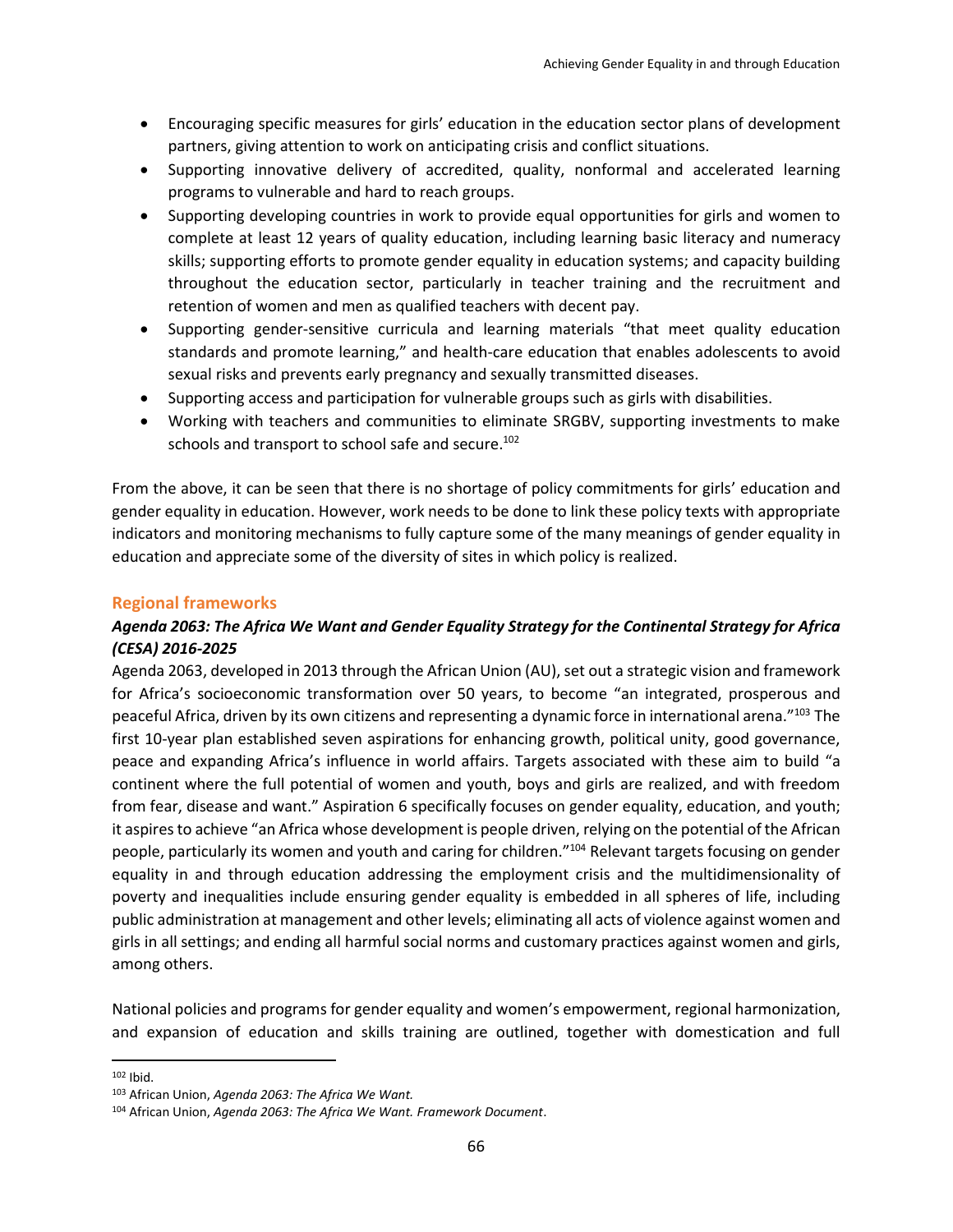implementation of CEDAW, the African Charter of Human and Peoples' Rights, the AU Solemn Declaration on Gender, African Charter on the Rights and Welfare of the Child, African Youth Charter, and Plan of Action Toward an Africa Fit for Children.

Approaches to be used include gender budgeting, the development of a gender database on wealth and income distribution, directing funds to support the empowerment of Women and Youth Continental, a High-Level Panel on the Empowerment of Women, a Continental Gender Observatory, a Gender Centre of Excellence in the African Union Commission (AUC)/New Partnership for Africa's Development (NEPAD), an Africa Gender Parity Index for tracking progress, comparative research on countries that have elimination/reduction of all forms of violence against women and girls, and strategies to protect and assist women and girls in conflict situations.

The Nairobi Declaration of April 2018, endorsed by ministers of education of AU member countries attending the Pan-African Conference on Education in April 2018, affirmed a vision for "educational transformation" to meet the commitments of the Agenda 2063 and the SDGs. Commitments included implementation of the Continental Education Strategy for Africa (CESA 2016-2025), aimed at reorienting Africa's education and training systems, gender equality included, making "all aspects of the education system gender-sensitive, responsive, and transformative," and implementing the Gender Equality Strategy of CESA, which calls for harmonized indicators to measure progress. The Nairobi Declaration also calls for providing adolescents and young people with sexuality education in schools and tertiary institutions.

#### *ASEAN Declaration on Strengthening Education for Out-of-School Children and Youth*

Adopted in 2016, the ASEAN Declaration gives strong emphasis to the right to education for all children in ASEAN countries in Southeast Asia, stressing equity and inclusivity as key principles. The declaration committed to policies and programs that would support "the eradication of poverty, including social protection systems to help the poor," reduction of school fees and related costs for children and youth, incentives for girls and boys to complete free primary and secondary schooling, including flexible learning strategies, and capacity-building programs for teachers and administrators to equip them to meet the needs of out-of-school children.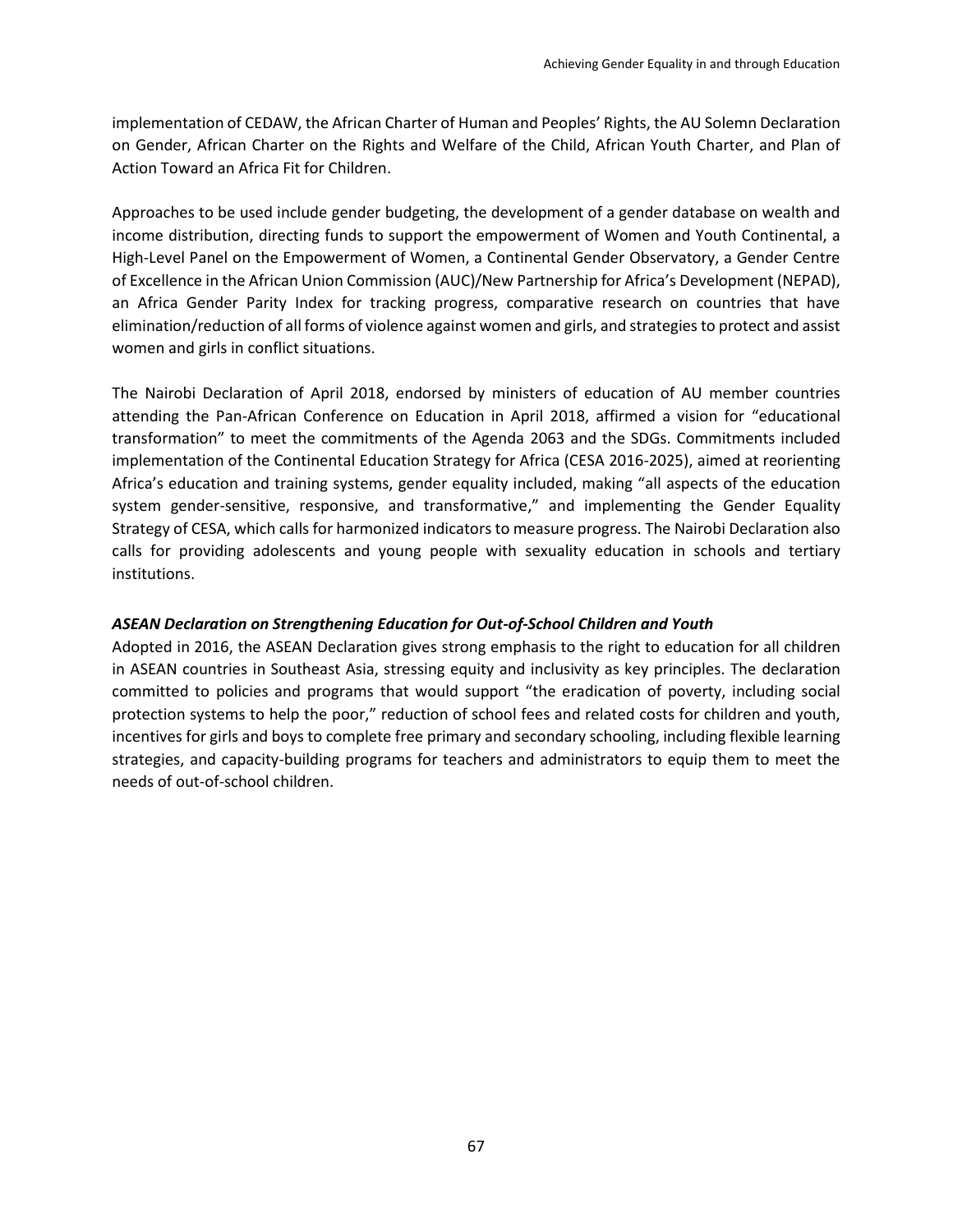# <span id="page-67-0"></span>**Annex C. Countries in GPE for which there are peer-reviewed studies (2007-2018) in the ERIC database on effective interventions identified by Sperling & Winthrop (2015)**

| Country            | No. of interventions    | Awareness-raising<br>campaigns | Female teacher<br>recruitment | Incentives (cash/kind) | Gender-sensitive<br>curriculum | Gender training for<br>teachers | Work on violence | Sanitation<br><b>Water</b> | Other                   |
|--------------------|-------------------------|--------------------------------|-------------------------------|------------------------|--------------------------------|---------------------------------|------------------|----------------------------|-------------------------|
| <b>Middle East</b> |                         |                                |                               |                        |                                |                                 |                  |                            |                         |
| Afghanistan        | $\mathbf 1$             |                                |                               |                        |                                | $\mathbf{1}$                    |                  |                            |                         |
| Yemen              | $\overline{2}$          |                                |                               | $\mathbf 1$            |                                |                                 |                  |                            | $\mathbf{1}$            |
| <b>Africa</b>      |                         |                                |                               |                        |                                |                                 |                  |                            |                         |
| Djibouti           | $\mathbf{1}$            |                                |                               | $\mathbf{1}$           |                                |                                 |                  |                            |                         |
| Ethiopia           | $\mathbf{1}$            |                                |                               |                        |                                |                                 |                  |                            | $\mathbf 1$             |
| Gambia, The        | $\overline{2}$          |                                |                               | $\mathbf{1}$           |                                |                                 | $\mathbf{1}$     |                            |                         |
| Ghana              | 5                       |                                |                               |                        |                                |                                 |                  |                            | 5                       |
| Kenya              | $6\phantom{a}$          |                                |                               |                        |                                |                                 | $\mathbf{1}$     |                            | 5                       |
| Liberia            | $\overline{2}$          |                                |                               | $\mathbf 1$            |                                |                                 | $\mathbf{1}$     |                            |                         |
| Malawi             | $\mathbf{1}$            |                                |                               |                        |                                |                                 |                  |                            | $\mathbf{1}$            |
| Mali               | $\overline{2}$          |                                |                               |                        |                                |                                 |                  |                            | $\overline{2}$          |
| Nigeria            | $6\phantom{a}$          |                                |                               |                        | $\mathbf{1}$                   | $\mathbf{1}$                    |                  |                            | 5                       |
| Senegal            | $\mathbf{1}$            |                                |                               |                        |                                |                                 |                  |                            | $\mathbf{1}$            |
| Sierra Leone       | $\mathbf{1}$            |                                |                               | $\mathbf 1$            |                                |                                 |                  |                            |                         |
| South Sudan        | $\mathbf{1}$            |                                |                               |                        |                                |                                 | $\mathbf{1}$     |                            |                         |
| Sudan              | $\mathbf{1}$            |                                |                               |                        |                                |                                 | $\mathbf{1}$     |                            |                         |
| Tanzania           | 5                       | $\mathbf{1}$                   |                               |                        |                                | $\mathbf{1}$                    |                  |                            | $\overline{\mathbf{4}}$ |
| Zambia             | $\overline{\mathbf{3}}$ |                                |                               |                        | $\mathbf 1$                    |                                 |                  |                            | $\overline{2}$          |